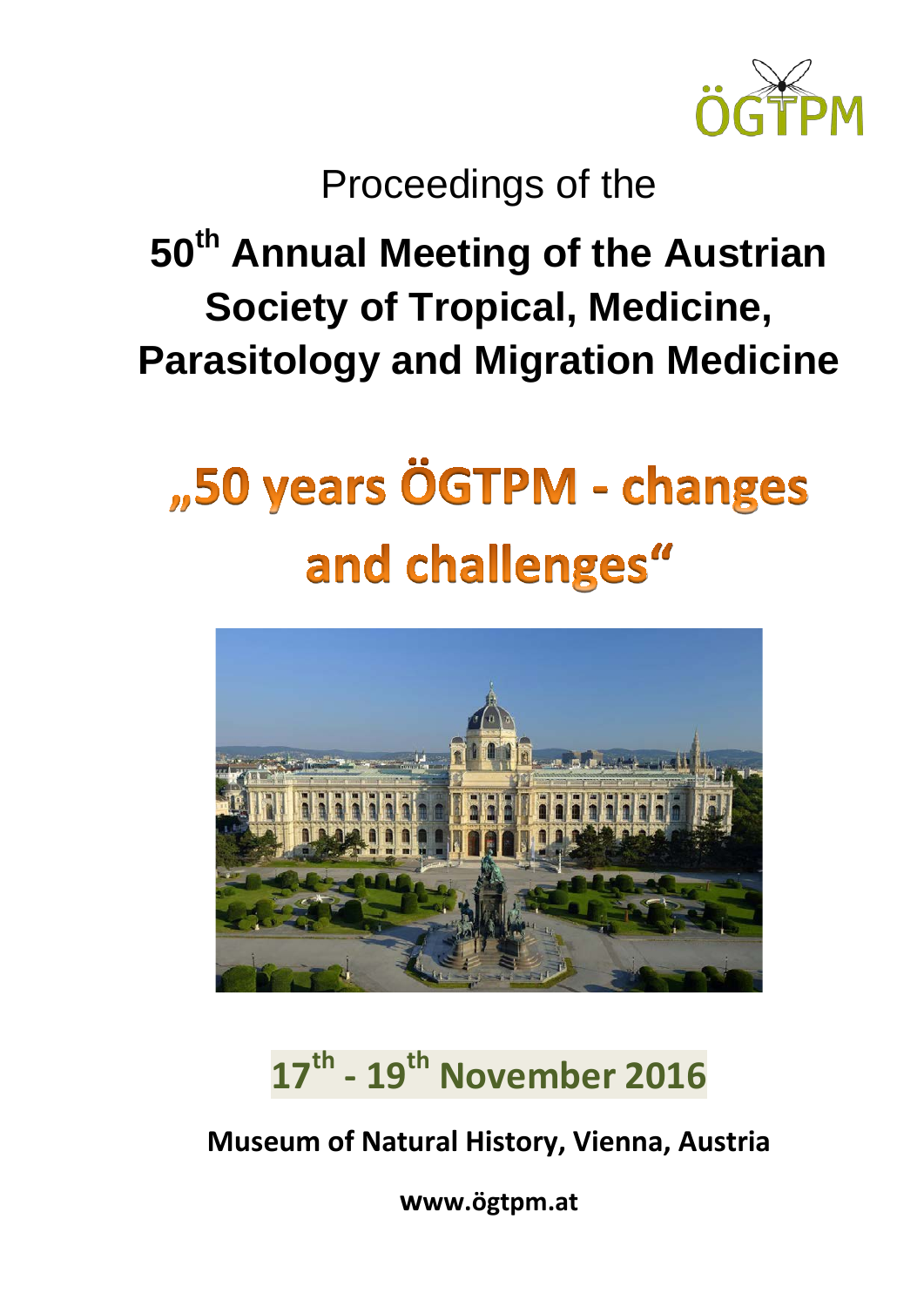**Meeting Venue:** 

#### **Naturhistorisches Museum Wien Natural History Museum Vienna**

**Burgring 7, 1010 Wien**

Umschlagbild: Naturhistorisches Museum Wien/Natural History Museum Vienna Foto: © Kurt Kracher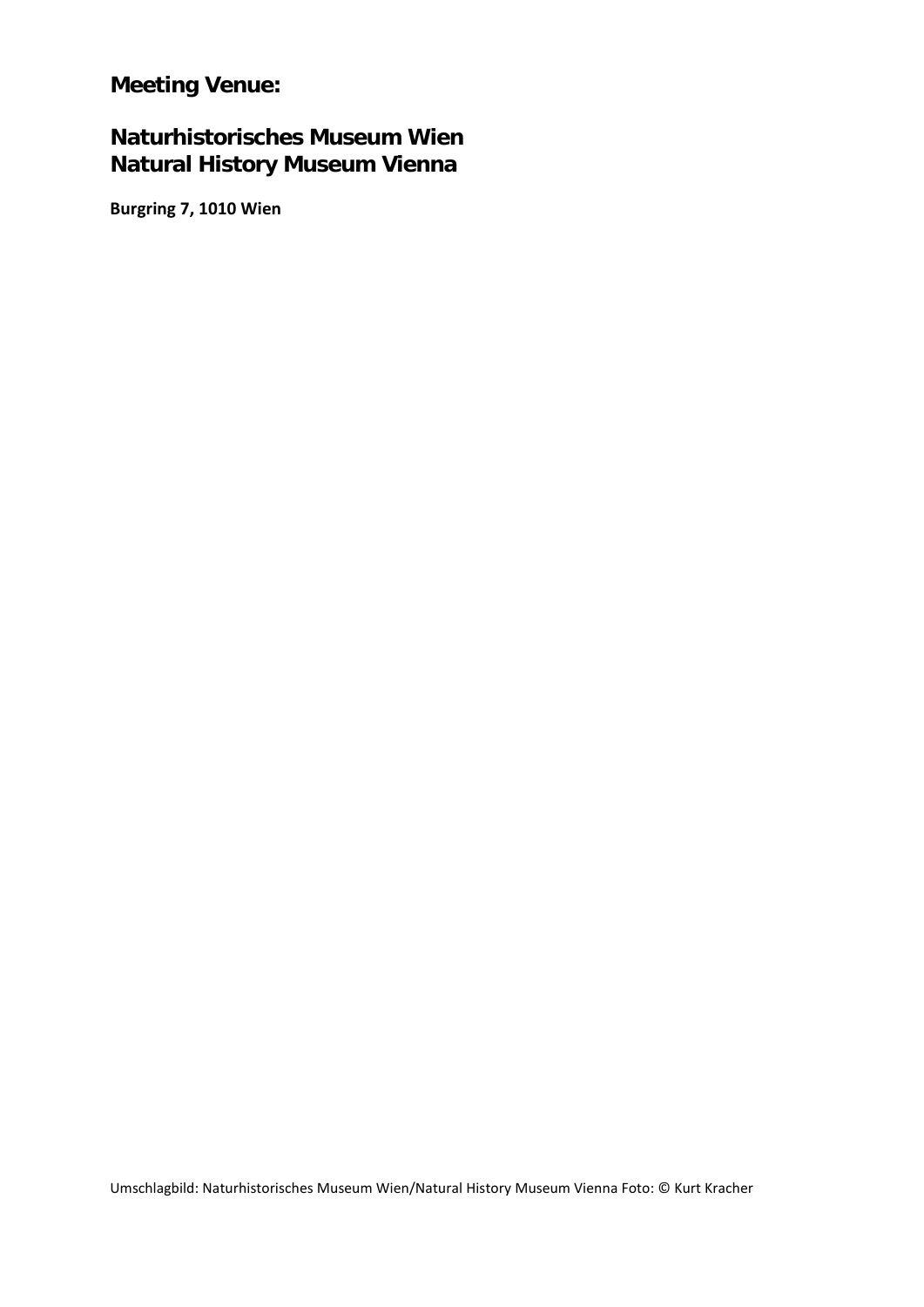Dear colleagues and friends,

The 50th Annual Meeting of the Austrian Society for Tropical Medicine, Parasitology and Migration Medicine is approaching and will be held - as in 2015 – at the Natural History Museum in Vienna from November 17-19, 2016.

As this year we celebrate a special anniversary, the motto of the conference is *"***50 years ÖGTPM -**



**changes and challenges***"*. Since the first meeting of ÖGTPM in 1966 an incredible scientific progress in all fields covered by our society can be noted and we will try to reflect in part this progress in our meeting.

Again we were able to invite several distinguished speakers from various fields, among them Dennis Shanks from Australia who will give a special presentation on Malaria and Robert Steffen, the godfather of travel medicine, which has evolved to a special branch in medicine during the last four decades.

The scientific program will cover a diversity of topics, including parasitology, tropical medicine, microbiology and travel medicine and will give opportunity to researchers to present their last scientific results. The meeting is open for submission of presentations in any aspect of tropical medicine, parasitology and migration medicine. And we particularly encourage young researchers and scientists to submit their work: Again a poster price and a junior award for the best presentation will be sponsored.

As in the preceding years submissions may be either presented as oral presentations or in a chaired poster session giving authors the opportunity to present their work.

On this occasion I would like to thank our sponsors, who are again supporting our meeting and without their funding this meeting would not be possible.

Looking forward to seeing you in Vienna for an exciting anniversary meeting

Best regards

Herwig Kollaritsch (president of ÖGTPM)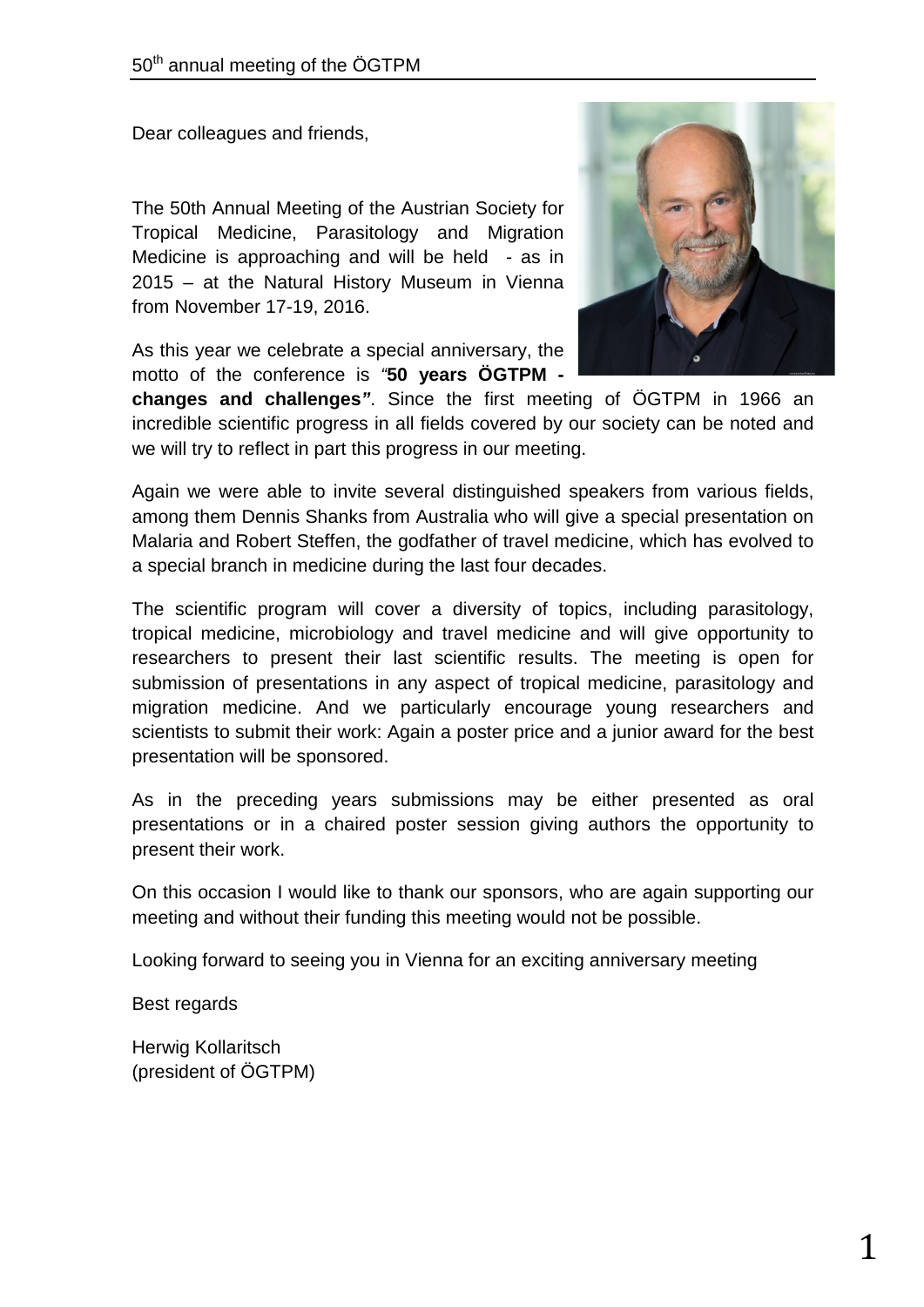#### **PROGRAMME**

*Applications who can be voted for Junior Award/Poster Prize a marked with an "\*" in the program.*

### THURSDAY, NOVEMBER 17<sup>th</sup> 08:30 – 09:00 Registration

09:00 – 09:10 Welcome and Introduction

#### **09:10 – 12:40 VECTOR-BORNE DISEASES**

*(chaired by: J. Walochnik, G. Duscher)*

09:10 – 09:55 KEYNOTE LECTURE em.O.Univ.Prof.Dr. Franz Xaver Heinz "Viruses and their importance for mankind – focus on VBD"

9:55 – 10:10 Franz Allerberger: "Austrian communicable diseases prepardeness plan"

10:10 – 10:25 Gerold Stanek: "Lyme borreliosis: conflict points in diagnosis and treatment"

10:25 – 10:40 Martin Weiler: "Tick screening on military training sites in Austria"

#### 10:40 – 11:25 Coffee break

11:25 – 11:40 Erich Tauber: "Development of a chikungunya vaccine using a recombinant measles virus vaccine vector"

11:40 – 11:55 Aleksandar Potkonjak: "Molecular detection of flea-borne pathogens in *Ctenocephalides felis* collected from cats in Serbia: Preliminary results"

\*11:55 – 12:10 Tomáš Macháček: "Nitric oxide and proinflammatory cytokines are produced by glial cells exposed to *Trichobilharzia regenti*, a neuropathogenic schistosome causing cercarial dermatitis"

12:10 – 12:25 Jan Pankrác: "Effect of radicals and other reactive species on *Trichobilharzia regenti*, a neuropathogenic avian schistosome"

#### 12:25 – 12:40 Convenience break

#### **12:40 – 13:40 LUNCH SYMPOSIUM "UNTERSCHÄTZTE PARASITEN" (in German): (Organized by INSTAND & ÖQUASTA)**

*(Vorsitz: K. Janitschke, H. Auer)*

Ingrid Reiter-Owona: "Trichomonas beim Mann" Uwe Gross: "Beeinträchtigen Toxoplasmen unser Verhalten" Julia Walochnik: "Giardia in Mitteleuropa"

13:40 – 14:00 Convenience break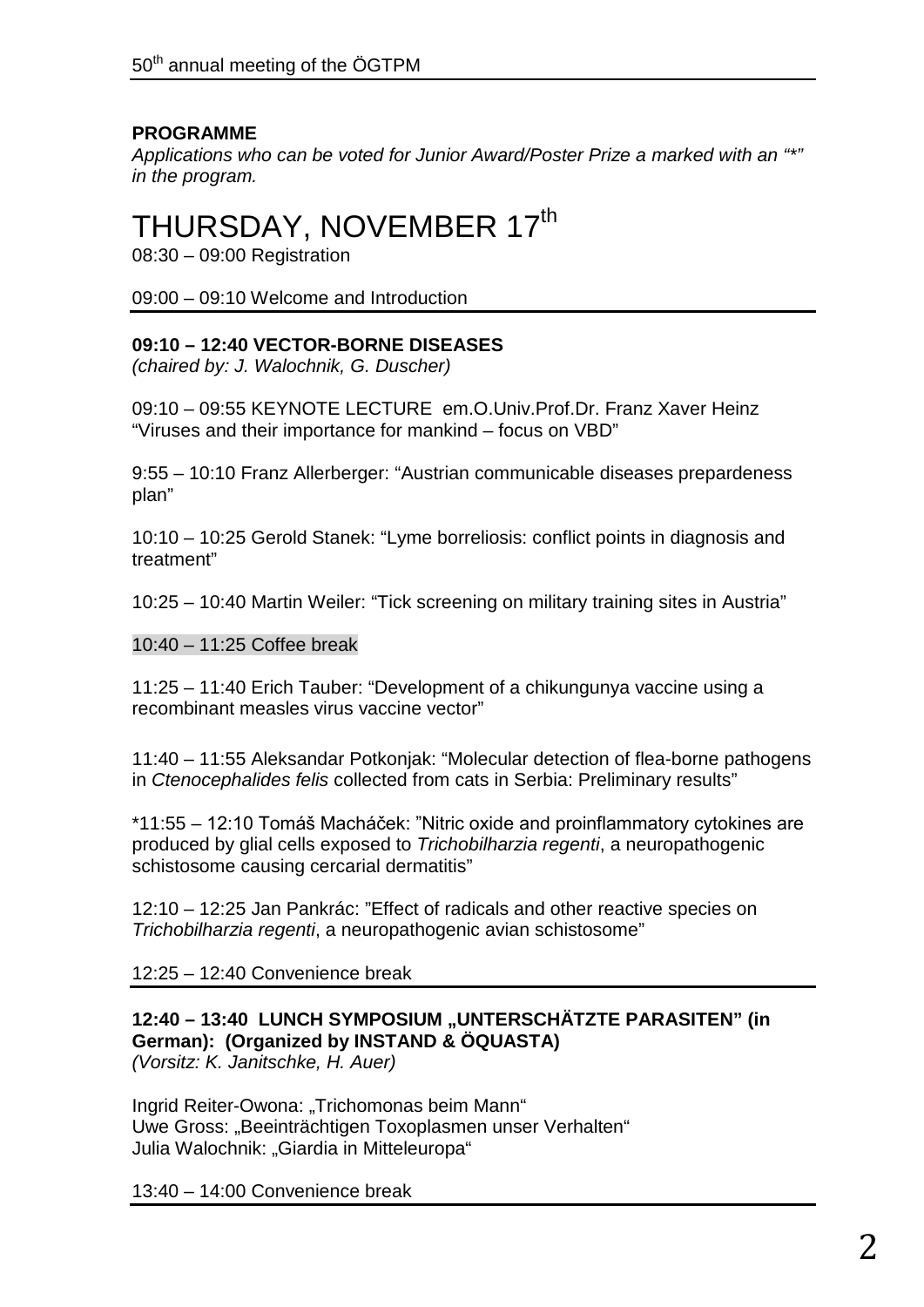#### **14:00 – 15:00 MULTI-RESISTANT BACTERIA**

*(chaired by: M. Haditsch, B. Haas)*

14:00 – 14:45 KEYNOTE LECTURE Univ. Prof. Dr. Ivo Steinmetz (Institute for Hygiene, Microbiology and Environmental Medicine, Graz) "Melioidosis: a globally neglected tropical disease"

14:45 – 15:10 Alexander Indra: "Multiresitant tuberculosis - European importance"

15:10 – 16:00 Coffee break

#### **16:00 – 18:15 MIXED TALKS**

*(chaired by: M. Duchêne, R. Moser)*

16:00 – 16:30 Mzia Turashvili: "Health of humanitarian workers"

\*16:30 – 16:45 Aruna Shrestha: "Cloning, expression and molecular characterization of a *Cystoisospora suis* specific uncharacterized merozoite protein"

\*16:45 – 17:00 Mirjana Drinić: "Immunomodulatory properties of *Toxoplasma gondii* tachyzoites extract are potentially linked to carbohydrate components and lead to suppression of allergic airway inflammation in mice"

\*17:00- 17:15 Adnan Hodžić: "Cardiorespiratory parasites in red foxes (*Vulpes vulpes*) from Bosnia and Herzegovina"

17:15-17:30 Alisa Gruden-Movsesijan: "Immunology lesson given by "Old Friend" *Trichinella spiralis*"

17:30 – 17:45 Walter Glawischnig: "OIE Twinning – a valuable concept to control *Trichinella* infections in animals and foodstuff in Tanzania"

17:45 – 18:00 S. Steuber: "Prevalence of insecticide resistance house flies (*Musca domestica*) on pig farms in Schleswig-Holstein, Germany"

18:00 – 18:15 Steffen Rehbein: "Parasites of the Alpine Ibex (*Capra i. ibex*) in North Tyrol – faunal diversity and abundance"

**18:30** – **20:30 GET TOGETHER** (NHM) "Dinosaurier Saal"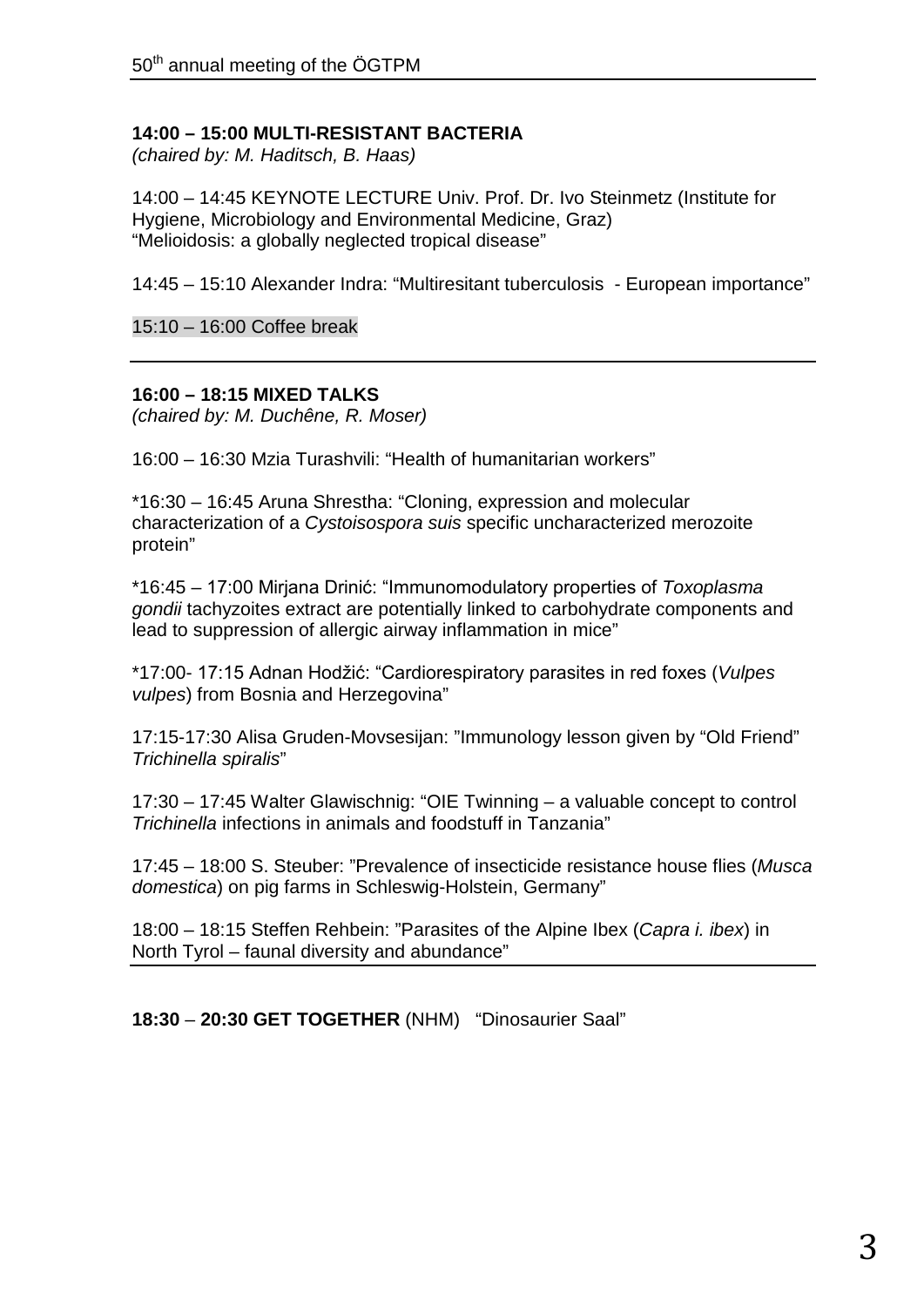### FRIDAY, NOVEMBER 18<sup>th</sup>

08:30 – 09:00 Registration

#### **09:00 – 11:45 "YOUNG PARASITOLOGISTS SESSION" : VECTORS AND VECTOR BORNE DISEASES IN EUROPE"**

*(chaired by: H.P.Fuehrer, U. Fürnkranz)*

9:00 – 9:45 KEYNOTE LECTURE Ana Margarida Alho: "Dirofilariosis, an overview and a multidisciplinary approach conducted in an European country"

\*09:45 – 10:00 Viktoria Wimmer: "Filarioid helminths in mosquitoes from the Danube Delta/Romania and the analysis of these vectors for potential vector competence"

\*10:00 – 10:15 Sarah Übleis: "Molecular epidemiology of mosquito-borne diseases in Eastern Austria"

\*10:15 – 10:30 Carina Zittra: "Spatiotemporal mosquito species distribution in Eastern Austria driven by environmental parameters - final results"

#### 10.30 – 11:15 Coffee break

\*11:15 – 11:30 David Ebmer: "Morphological and molecular identification of *Synhimantus (Synhimantus) laticeps* (Rudolphi, 1819) Railliet, Henry et Sisoff, 1912 (Nematoda, Acuariidae) from the barn owl (*Tyto alba*) and the common kestrel (*Falco tinnunculus*) in Austria"

11:30 – 11:45 Aline Lamien-Meda: "Novel approaches to diagnosing malaria. Development and validation of a High Resolution Melting Curve Analysis assay for human malaria diagnosis"

\*11:45 – 12:00 Susanne Reier: "Molecular genetics and morphological identification of Austrian Acanthocephala (Kohlreuther, 1771)"

#### **12:00 – 13:00 LUNCH SYMPOSIUM II "SEX und PARASITEN " (in German): (Organized by INSTAND & ÖQUASTA)**

*(Vorsitz: W. Graninger, H. Aspöck)*

Heimo Lagler: "Sexuell übertragbare Viruserkrankungen- HepB/C HIV, HPV, Zika-Update 2016"

Anton Aebischer: "Neu überarbeiteter Ratgeber für Ärzte zu Skabies" Herbert Auer: "Filzläuse (pubic lice, scrab lice)"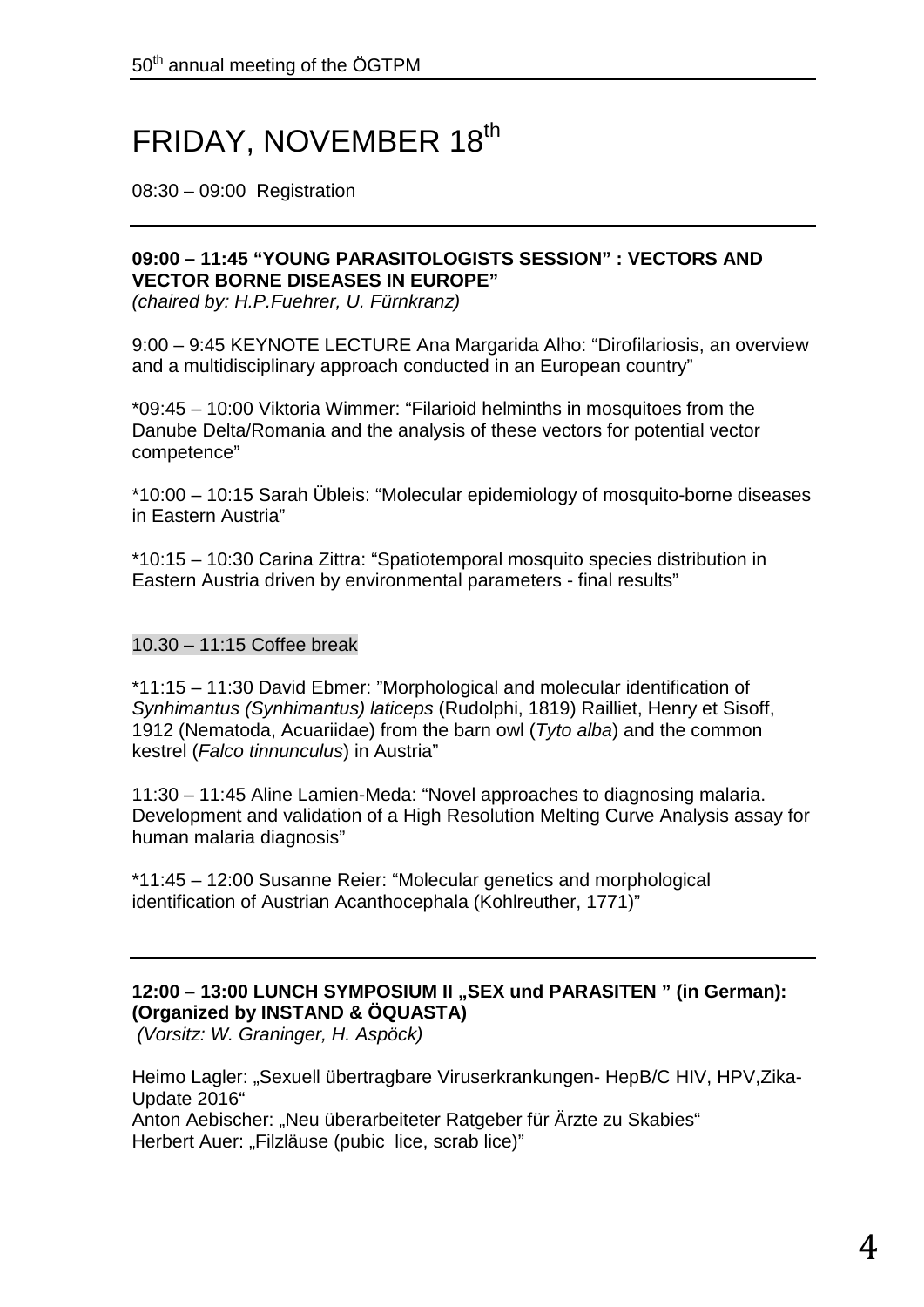#### **13:00 – 15:00 MALARIA/MILITARY MEDICINE**

*(chaired by: H. Nödl, G. Rosenmayr)*

13:00 – 13:45 KEYNOTE LECTURE Prof. Dennis Shanks (Australian Army Malaria Institute): "The military and malaria in the last century: epidemics, deployments and drug development"

13:45 – 14:15 Harald Nödl: " Malaria – Past, Present and Future "

14:15 – 14:30 Erich Schmutzhard: "Adjunctive therapies in life-threatening *P. falciparum* malaria"

\*14:30 – 14:45 Elisa Reiterer: "Children with hearing loss secondary to severe and cerebral malaria do not regain full cochlear function after four years – a follow-up study."

14:45 – 15:00 Rupert Bliem: "EBOLA: A personal experience report based on an EMLab deployment to western Africa"

15:00 – 15:30 Coffee break

**15:30 – 17:45 POSTER SESSIONS (NHM poster walls, near Cafeteria)** *(chaired by: I. Schabussova, M.* Drinić*)*

**P1** Ursula Fürnkranz et al.: In co-cultures of Mycoplasma hominis with Trichomonas vaginalis type strain G3, displacement of M. hominis strain Mh475 by MhAKH led to loss of mycoplasmal TET-resistance and loss of parasitic stress response

**\*P2** Christian Gatterer et al.: Door-to-door survey: Epilepsy in a rural area in southern Tanzania. Prevalence, semiology and treatment gap of epilepsy in Mahenge, Ulanga

**P3** Barbara Hinney et al.: Comparison of methods for the quantitative analysis of Strongyle eggs in horse faeces

**\*P4** Teresa Pfeiffenberger et al.: Nodding Syndrome in Mahenge, Tanzania, a 10 year follow up.

**P5** Trattner Elisabeth et al.: Multiple Intestinal Protozoal Parasites and Filariasis in a Migrant from Bangladesh

**\*P6** Anna-Margarita Schötta et al.:Comparison of tick-screening methods for pathogen detection and impact on results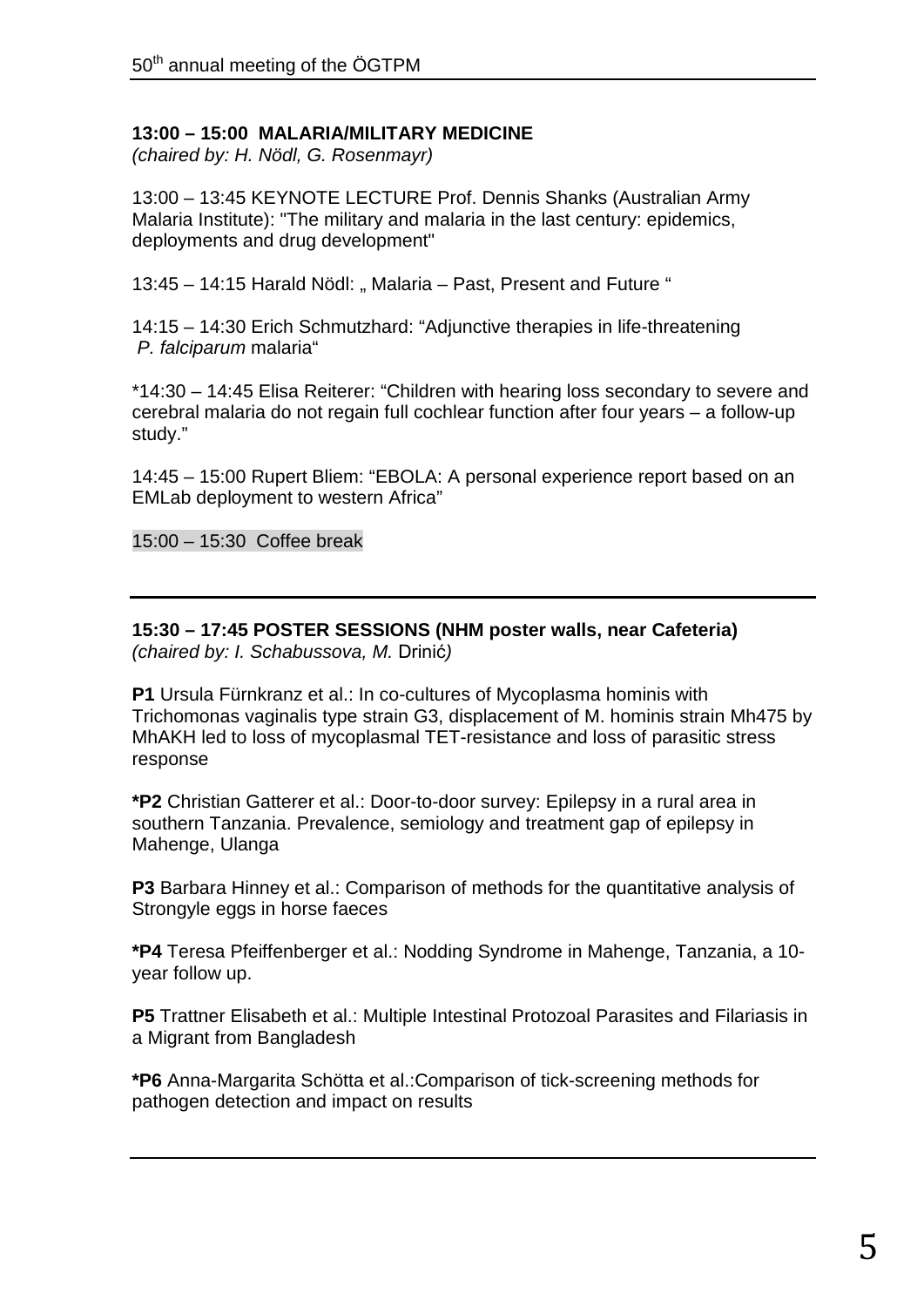#### **17:45 EVENING EVENT** in Presentation Hall "Kinosaal"

In memoriam Prof. Walther Wernsdorfer (held by H. Nödl)

Music: Johann Sebastian Bach Air aus der Orchestersuite Nr. 3 in D-Dur, BWV 1068

> *Nima Naraghi, 1. Violine Isabelle Reinisch, 2. Violine Georg Schröfl, Viola Christoph Aspöck, Violoncello*

Horst Aspöck: " 50 Jahre Österreichische Gesellschaft für Tropenmedizin / und Parasitologie / und Migrationsmedizin – in Bildern und Anekdoten "

Music: Antonín Dvořák Streichquartett in F-Dur, op. 96, das "Amerikanische"

> *Nima Naraghi, 1. Violine Isabelle Reinisch, 2. Violine Georg Schröfl, Viola Christoph Aspöck, Violoncello*

Junior Award

Poster prizes

**19.30 DINNER** (NHM, Upper Hall)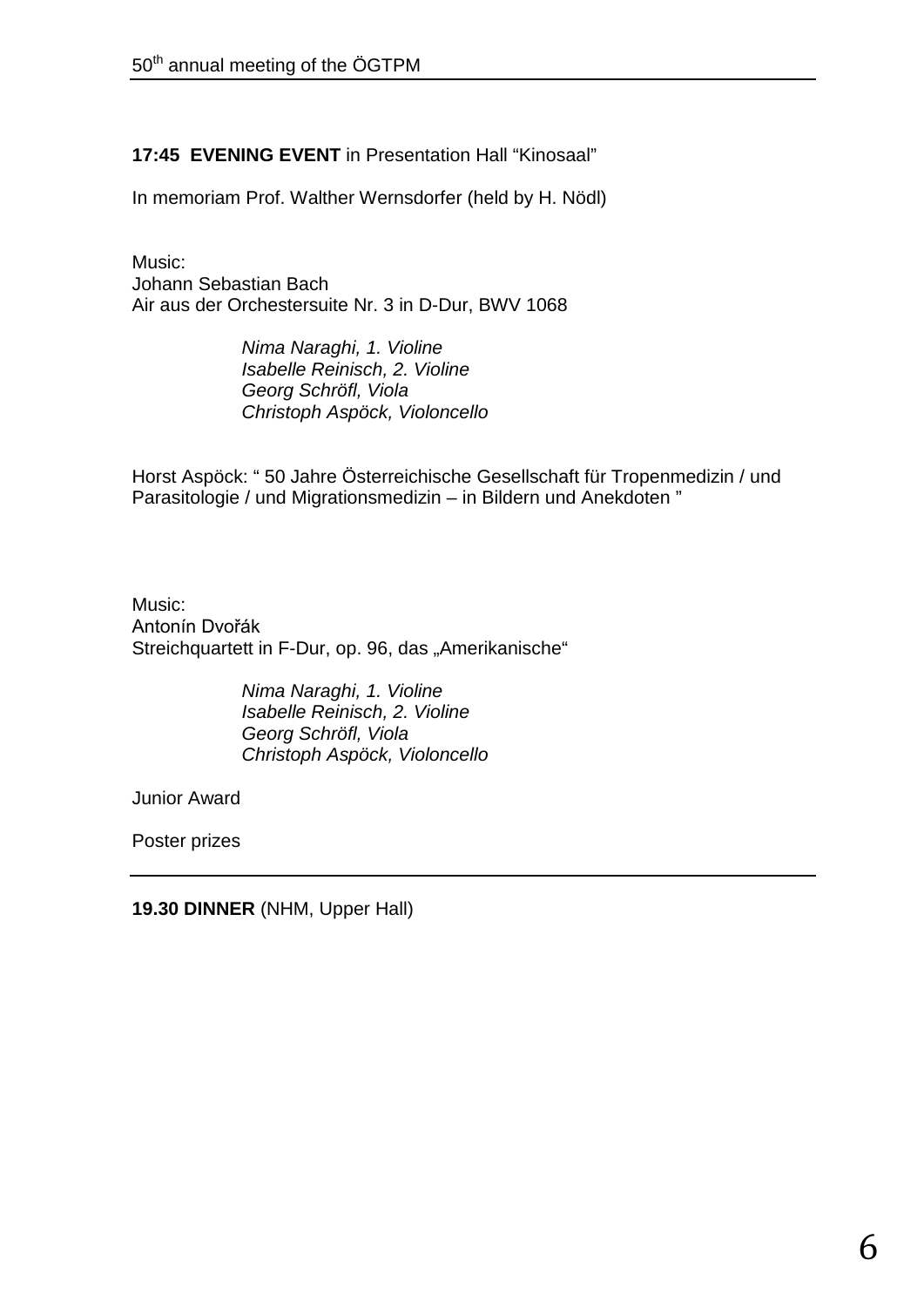## SATURDAY, NOVEMBER 19<sup>th</sup><br>FORTBILDUNG ÄRZTE/APOTHEKER (in German language)

#### **08:30 – 09:00 Registrierung**

#### **9:00 – 10:30 REISEMEDIZIN I**

*(Vorsitz: U. Wiedermann, H. Kollaritsch)*

09:00 – 09:45 KEYNOTE LECTURE: Prof.Robert Steffen, WHO, Univ.Zürich) "Reisemedizin: Aufgaben und Herausforderungen im Wandel der Zeit"

09:45 – 10:05 Ursula Wiedermann:"Impfungen in der Reisemedizin – update"

10:05 – 10:30 Herwig Kollaritsch: "update Weltseuchenlage"

#### **10:30 – 11:00 Kaffeepause**

#### **11:00 – 12:15 REISEMEDIZIN II**

11:00 -11:30 Horst Aspöck: "Arthropoden: Fakten und Mythen. Herausforderungen der Medizinischen Entomologie im 21. Jahrhundert"

11:30 – 12:15 Herwig Kollaritsch und Martin Haditsch: Reisemedizinisches Quiz mit Televoting

#### **12:30 Ende**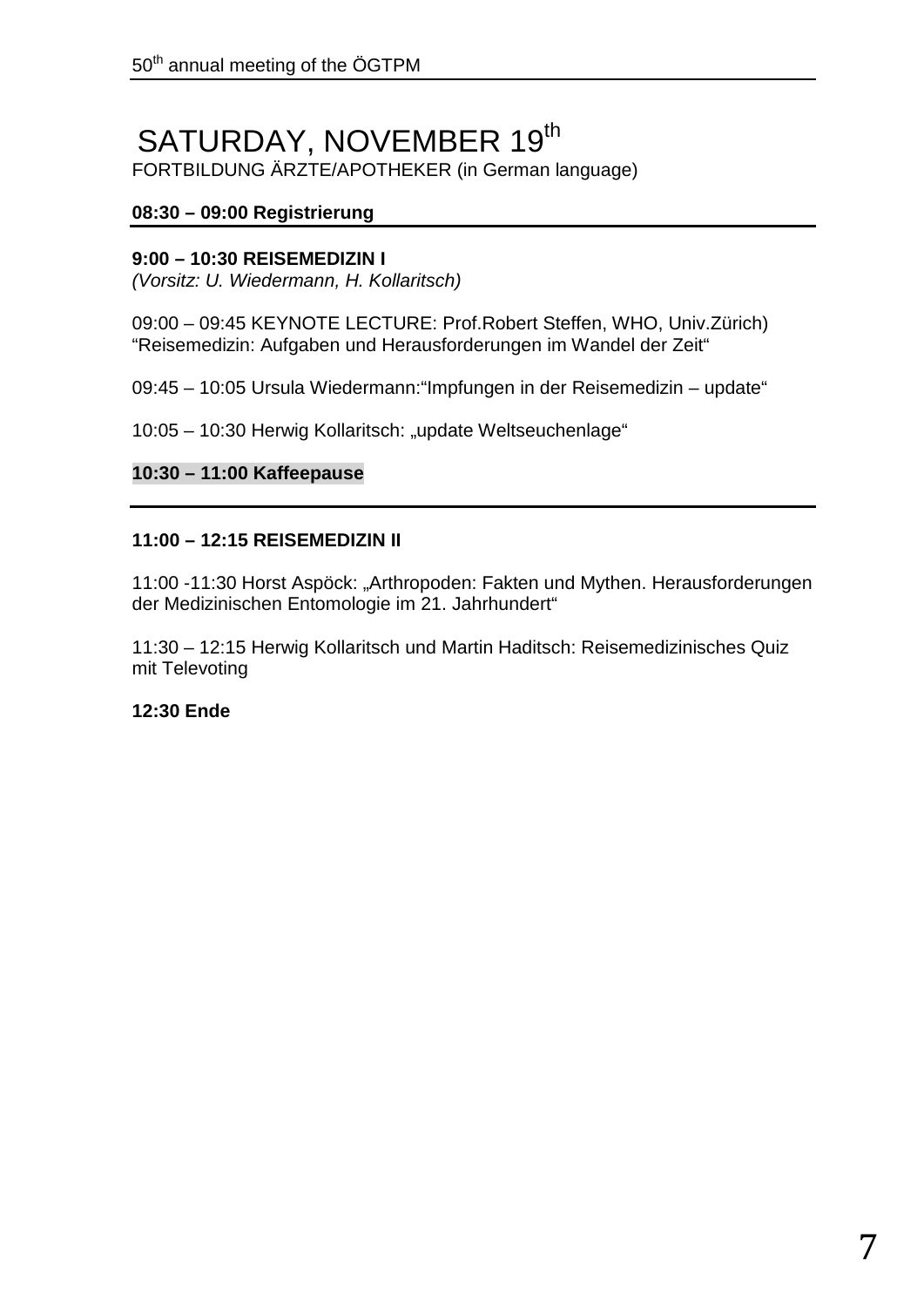#### *Abstracts in chronological order:*

#### **Viruses and their importance for mankind – focus on vector-borne diseases**

Franz X. Heinz

Department of Virology, Medical University of Vienna, 1090 Vienna, Austria

franz.x.heinz@meduniwien.ac.at

Viruses have caused some of the most devastating epidemics in human history, with smallpox and Spanish flu being prominent examples of the enormous death tolls that can result from virus infections. Understandably, viruses attract our attention primarily because of their capacity to induce disease but at least some of them were also major driving forces of biological evolution. One of the most spectacular examples in this context is the acquisition of retroviral proteins (syncytins) that can mediate the fusion of cellular membranes. These virus-derived genes allowed the formation of a specific multinucleated cellular structure, the syncytiotrophoblast, a key tissue of placentas and essential for the evolution of mammals.

New human viruses can emerge through trans-species transmissions at the animal-human interface. SARS, MERS, Ebola, Influenza, and most importantly HIV are prominent examples for the threats imposed by newly emerging viruses. Virus jumps from one species to another, however, are severely impeded by the dependency of the virus on cellular molecules for replication (the interactome) and the presence of cellular restriction factors that provide a barrier of resistance to new viruses. I will use the example of HIV to demonstrate the arms race between host and virus that led to the generation of a new human-to-human transmissible virus originating in apes.

Arthropod-borne (ARBO) viruses are a special case because they require efficient replication in phylogenetically very distant animal species, invertebrates and vertebrates. Some ARBO viruses can cause explosive epidemics with millions of people infected annually. Dengue and Chikungunya are prominent examples. Recently, the previously largely cryptic Zika virus was added to this list and caused completely new threats to global health because of several unanticipated properties. It caused massive outbreaks in the Americas which before 2014 were completely free of this virus. Although most of the infections result in either no or only mild clinical symptoms, congenital infections and severe malformations were causally linked to Zika virus, a property not previously described for any ARBO virus. The same also holds true for sexual transmission which is unique to Zika virus and poses problems to people living in or returning from Zika-endemic areas. Furthermore, discomforting animal experiments point to possible adverse effects on testicles and male fertility. Different kinds of vaccines are being developed and first clinical trials in humans are in progress.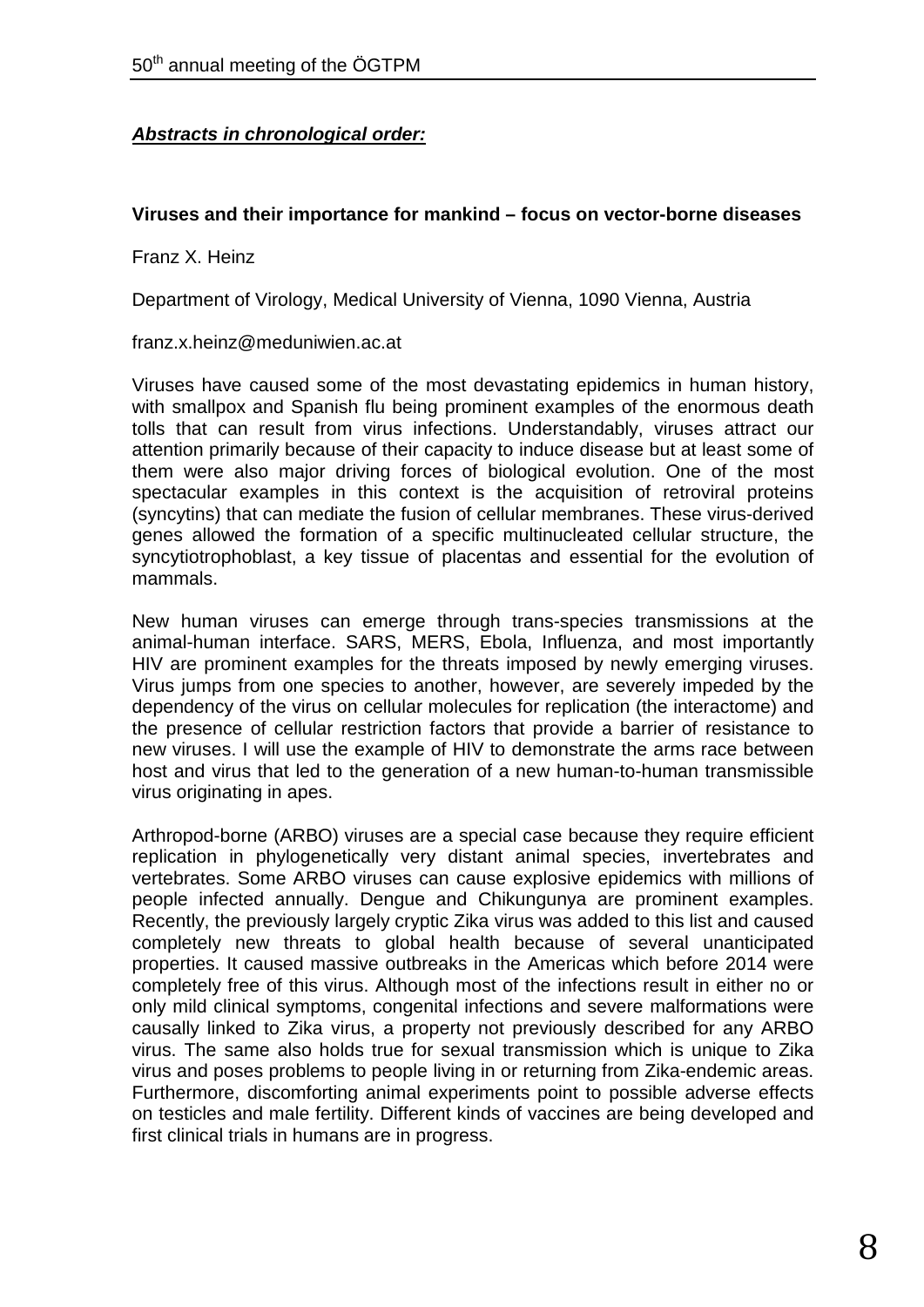#### **Austrian communicable diseases prepardeness plan**

Franz Allerberger

Austrian Agency for Health and Food Safety (AGES), Vienna, Austria

[franz.allerberger@ages.at](mailto:franz.allerberger@ages.at)

The Austrian Agency for Health and Food Safety (AGES) is a company of the Republic of Austria, owned by the [Austrian Federal Ministry of Health and](http://www.bmg.gv.at/cms/home/thema.html?channel=CH1013)  [Women's Affairs](http://www.bmg.gv.at/cms/home/thema.html?channel=CH1013) and the [Federal Ministry of Agriculture, Forestry, Environment](http://www.bmlfuw.gv.at/en.html)  [and Water Management.](http://www.bmlfuw.gv.at/en.html) AGES supports the management of the federal ministries in questions relating to public health, animal health, food safety, medical and drug safety, and food security by providing professional and independent scientific expertise. The principal legal basis for addressing the risks of the spread of infectious diseases are the Epidemics Act ("Epidemiegesetz 1950") and the Zoonoses Act 2005 ("Bundesgesetz zur Überwachung von Zoonosen und Zoonoseerregern (Zoonosengesetz)"). Since January 2014 Austrian laboratories have a legal obligation to report occurrence of communicable diseases electronically into the so-called "Epidemiologische Meldesystem (EMS)", centrally operated by AGES. Attended physicians and hospitals have the choice to report either electronically, by fax or by surface mail. Risk management of health authorities depends heavily on efficient surveillance, alert, and response activities, which aim to support the local districts ("Bezirksverwaltungsbehörden") formally in charge of providing public health responses. In addition to the provisions dealing with the detection and response to specific events (e.g. small pox preparedness plan; measles standard operating procedure), the Austrian communicable diseases preparedness plan also utilizes situation-based surveillance systems related to recognize the spread of diseases, e.g. the syndromic surveillance implemented in migrant reception centres in Austria in 2015.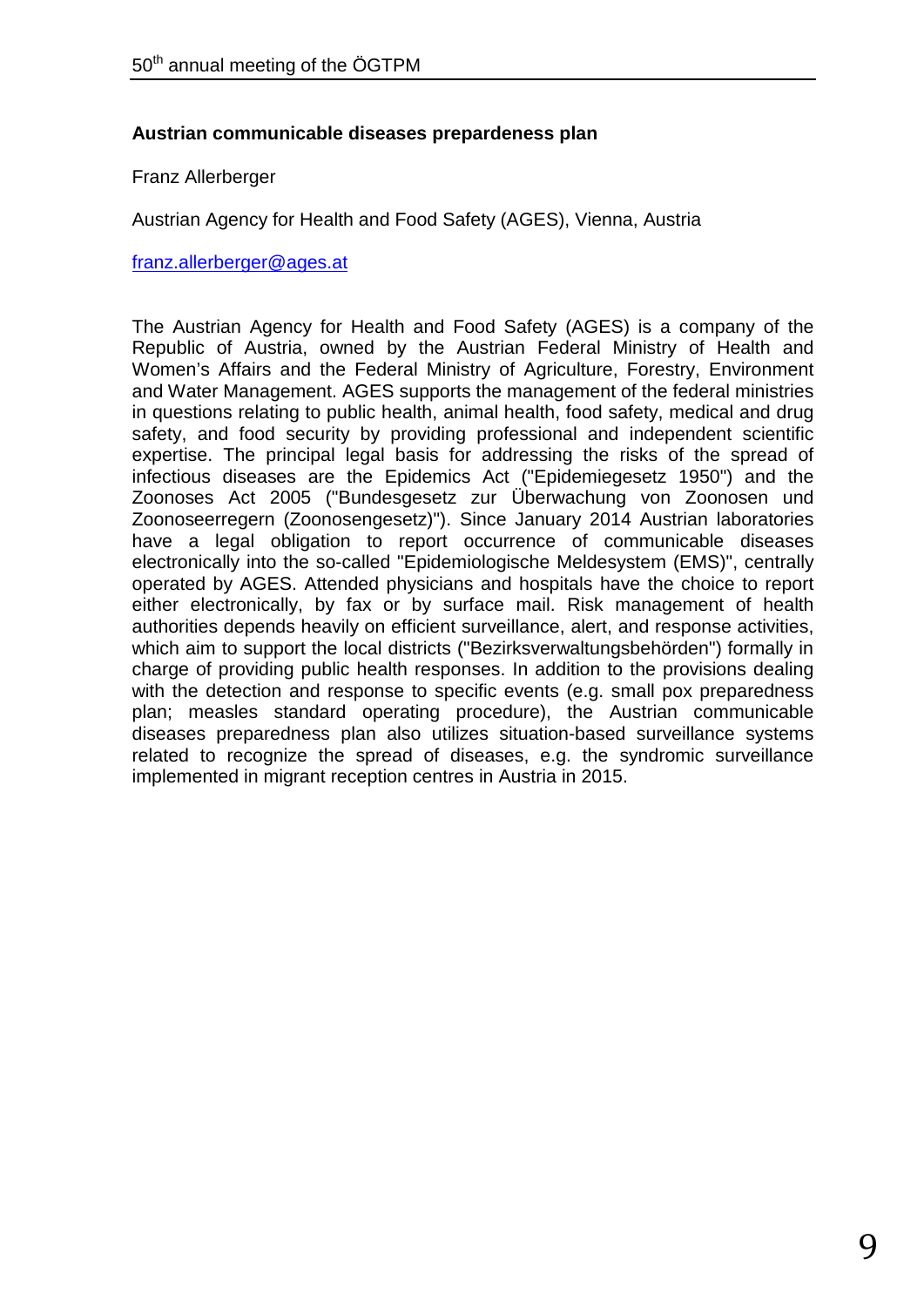#### **Lyme borreliosis: conflict points in diagnosis and treatment**

#### Gerold Stanek

Institute for Hygiene and Applied Immunology, Medical University of Vienna, Vienna, Austria;

#### [gerold.stanek@meduniwien.ac.at](mailto:gerold.stanek@meduniwien.ac.at)

Lyme borreliosis is the most frequent tick-borne disease in the northern hemisphere. The prevalent pathogens in Europe are the genospecies *Borrelia afzelii*, *B. garinii*, *B. bavariensis*, and *B. burgdorferi* sensu stricto. Reservoir hosts usually are small mammals and birds; vectors are ticks of the genus *Ixodes*: *I. ricinus* and *I. persulcatus* in Europe, *I. persulcatus* in Asia, and *I. scapularis* and *I. pacificus* in North America. The disease manifests most frequently at the tick bite site as the skin infection erythema migrans. Disseminated infections comprise the nervous system, joints and heart and only very rarely other organs. Acrodermatitis chronica atrophicans, arthritis, and persistent infection of the central nervous system are known as chronically progredient infections.

Diagnostic support by the laboratory is primarily based on serology. For the time being two-tier testing is recommended and detection of intrathecally produced antibodies in cases of suspected neuroborreliosis. Antibiotic treatment is suggested for 10 days to two weeks in localised and disseminated disease, and for a maximum of four weeks in chronic disease. Generally, the prognosis for a favourable outcome is excellent.

However, high sero-prevalence, usage of serology without clinical suspect, persistent IgM antibodies, usage of serology to control the therapeutic outcome result in arbitrary interpretations of serological results. Moreover, not sufficiently validated cellular tests, CD57 cell count, and dark field or phase contrast microscopy are offered.

Finally, there is another world of "Lyme" which imparts another picture of the disease and treatment schedules of extraordinary length.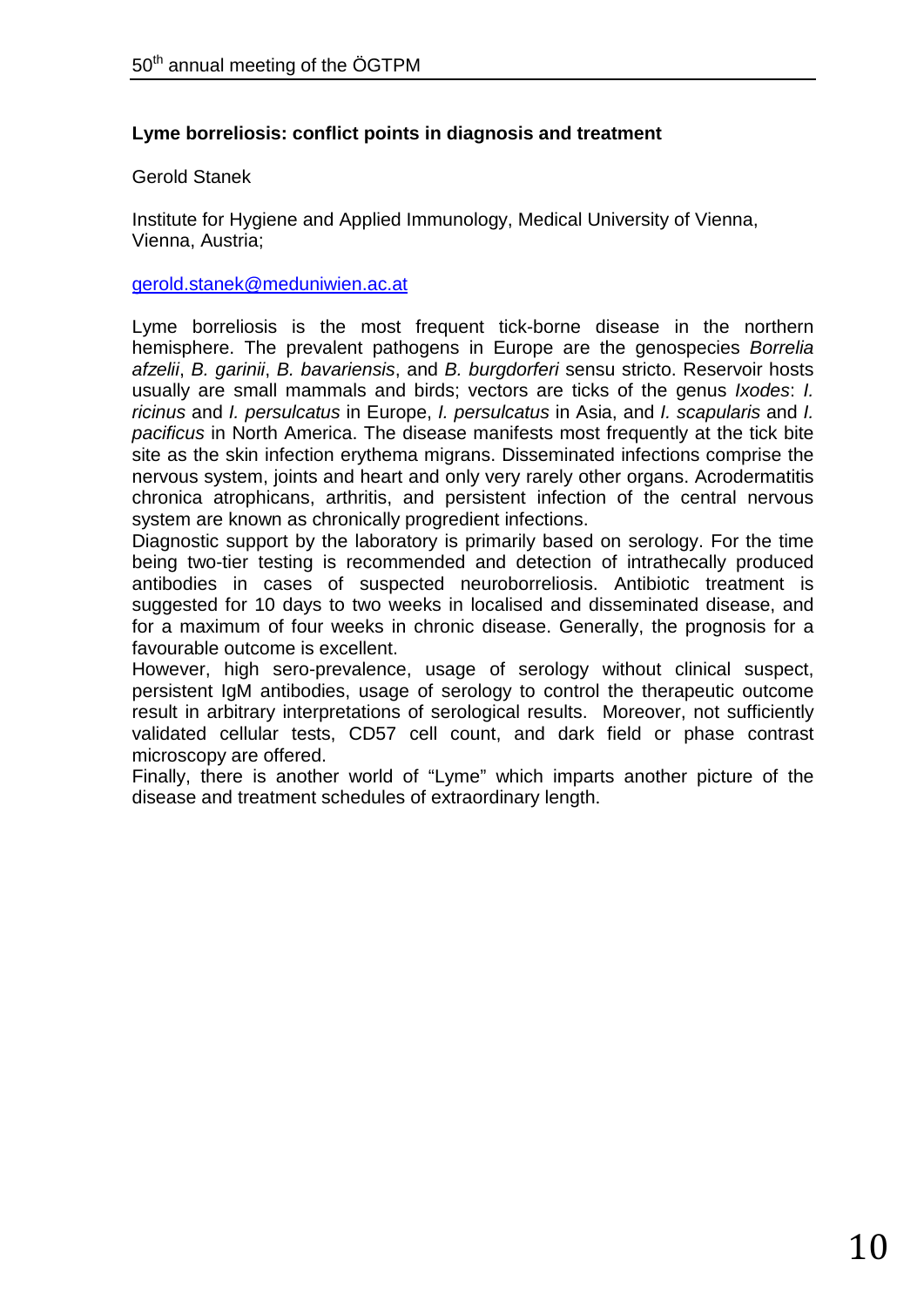#### **Tick screening on military training sites in Austria**

<u>Martin Weiler<sup>1, 3</sup>,</u> Georg Duscher<sup>2</sup>, Peter Hufnagl<sup>4</sup>, Julia Walochnik<sup>1</sup>

<sup>1</sup> Institute of Specific Prophylaxis und Tropical Medicine, Medical University of Vienna, Vienna, Austria

<sup>2</sup> Institute of Parasitology, University of Veterinary Medicine, Vienna, Austria

<sup>3</sup> CBRN-Defense School, Austrian Armed Forces, Korneuburg, Austria

<sup>4</sup> Austrian Agency for Health and Food Safety (AGES), Vienna, Austria

#### [martin.weiler@bmlv.gv.at](mailto:martin.weiler@bmlv.gv.at)

Ticks are the most relevant vectors of pathogens in Austria. As military training is conducted primarily in the field, tick exposure cannot be prevented entirely. For this reason an evidence-based medical risk management is crucial for preventive measures. The goal of this study was to collect baseline data for a follow-on risk assessment for various training activities in different seasons at the training sites. Ticks were collected from all 54 active training sites in Austria. On two locations

ticks were sampled on a weekly basis to track the tick activity during the year. This revealed the expected peaks in spring and autumn, but also the effects of flooding for one season. To date, more than 7000 ticks have been collected. Ticks were found at all training sites, even at an altitude of 1,450 m a.s.l. *Ixodes ricinus* was the predominant species (92%), followed by *Haemaphysalis concinna* (7%) and *Dermacentor reticulatus* (<1%). The spectrum of pathogens carried by the collected ticks was evaluated by PCR. The following pathogens are included in the screening: TBE-virus, *Borrelia burgdorferi, Brucella* spp.*, Coxiella burnetii, Francisella tularensis,* and *Babesia* spp. Until now, screenings (pools of 10 *Ixodes ricinus* nymphs each) were negative for *Francisella tularensis* and *Coxiella burnetii.* TBE-virus was found in 0,01% (2 out of 150) of the tested pools. 66% of the pools were positive for *Borrelia burgdorferi*.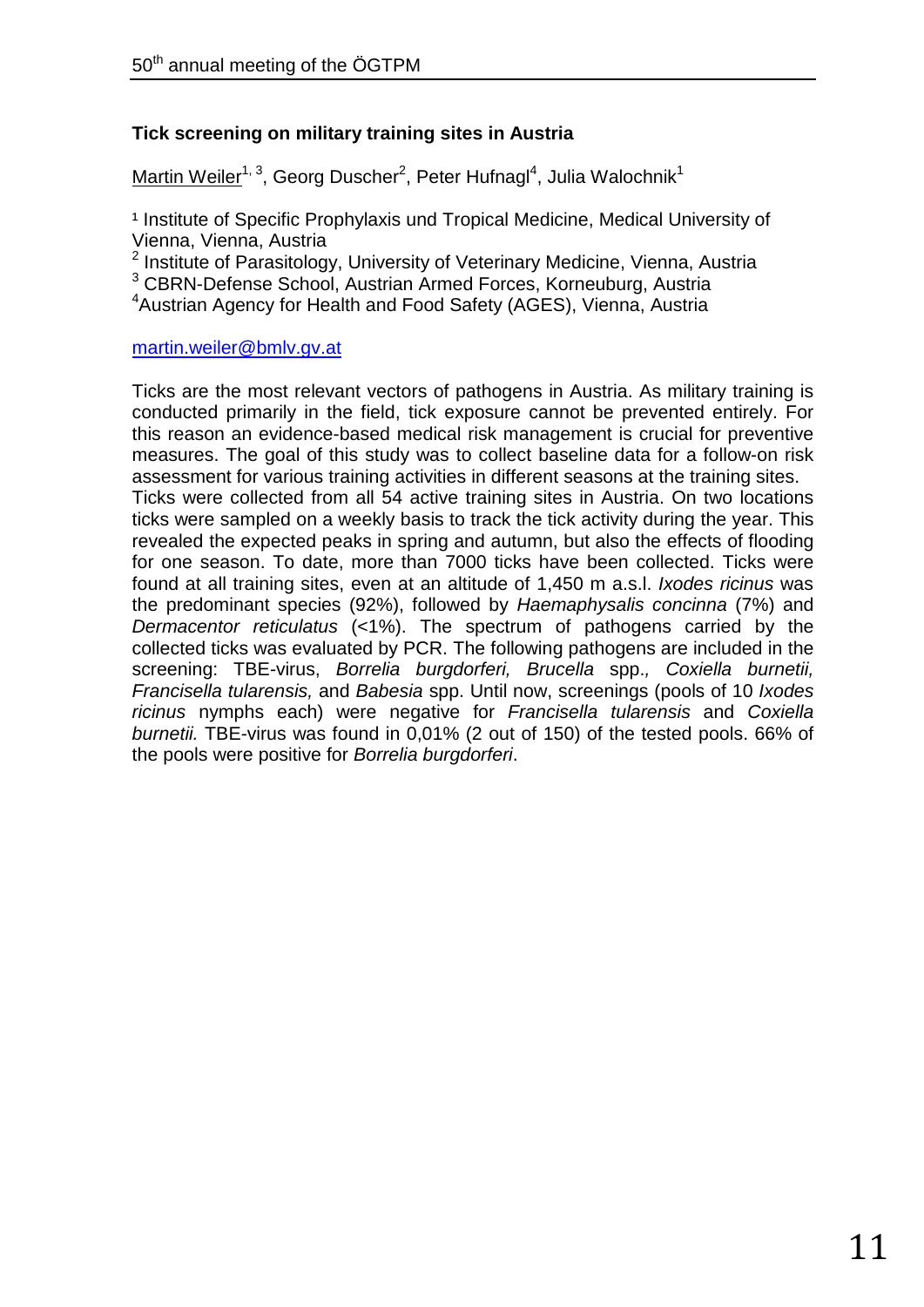#### **Development of a chikungunya vaccine using a recombinant measles virus vaccine vector**

Erich Tauber<sup>\*</sup>, Katrin Ramsauer, Matthias Müllner

Themis Bioscience Gmbh, Muthgasse 11/2, 1190 Vienna, Austria

\*erich.tauber@themisbio.com

Recurrent outbreaks of chikungunya virus suggest the development of a vaccine against this emerging disease. We have developed a vaccine by inserting nucleotide sequences encoding the Chikungunya virus capsid and envelope structural proteins into a measles vaccine strain virus to produce the candidate vaccine MV-CHIK.

To evaluate the optimal dose of MV-CHIK in regard to immunogenicity, safety and tolerability we performed an observer blinded, block-randomized, active and placebo-controlled, dose escalation, phase 1 trial in 42 healthy volunteer subjects. A series of increasing doses of MV-CHIK (1.5x104 - 3x105 TCID50 per individual) was injected intramuscularly in three groups of volunteers. The commercially available measles containing virus vaccine Priorix® was used as active control. Subjects within a cohort (MV-CHIK: n=12, Priorix: n=2/ Cohort) were blockrandomized to receive a booster immunization either on day 28 or day 90 after the first vaccination. The primary endpoint was the presence of neutralizing antibodies on day 28 assessed by 50% plaque reduction neutralization titer (PRNT50) assay. Secondary endpoints included anti-vector immunity (Chikungunya vs. measles).

36 participants were included into the per-protocol population. MV-CHIK raised neutralizing antibodies in all dose cohorts after a single immunization with seroconversion rates of 44% (4/9) low dose, 92% (11/12) medium dose and 90% (9/10) high dose. The MV-CHIK immunogenicity was not affected by pre-existing anti-measles immunity. The second vaccination resulted in a 100% seroconversion across all MV-CHIK cohorts with an overall good safety profile. No vaccination-related serious adverse events occurred.

MV-CHIK showed good immunogenicity, even in the presence of anti-vector immunity, was safe and had an overall acceptable tolerability profile. MV-CHIK is the first promising MV-based candidate vaccine entering humans. The promising vaccine candidate is currently being tested in phase 2 clinical trials to show tolerability, safety and immunogenicity in the presence of anti-vector immunity in a larger population with the goal to determine a dose and schedule for Phase 3 clinical development.

#### **References**

Ramsauer K, Schwameis M, Firbas C, Müllner M, Putnak RJ, Thomas SJ, Despres P, Tauber E, Jilma,B Tangy F. Lancet Infectious Diseases. 2015;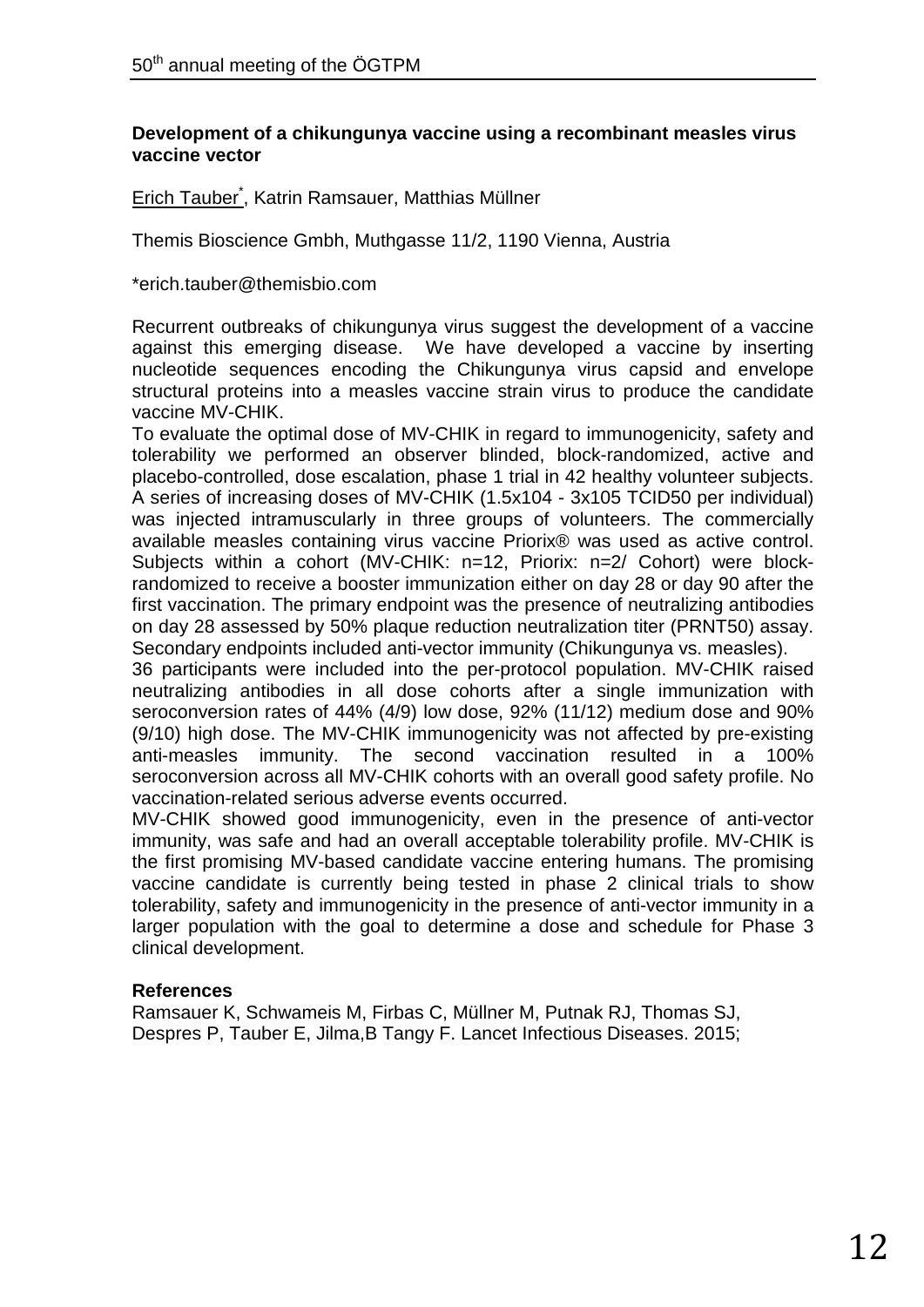#### **Molecular detection of flea-borne pathogens in** *Ctenocephalides felis* **collected from cats in Serbia: Preliminary results**

Aleksandar Potkonjak<sup>1\*</sup>, Adnan Hodžić<sup>2</sup>, Vuk Vračar<sup>1</sup>, Dragan Bacić<sup>3</sup>, Aleksandra Petrović<sup>4</sup>, Aleksandra Ignjatović Ćupina<sup>4</sup>, Vesna Lalosević<sup>1</sup>, Joachim Spergser<sup>5</sup>, Georg G. Duscher<sup>2</sup>

 $1$  Department of Veterinary Medicine, Faculty of Agriculture, University of Novi Sad, Trg Dositeja Obradovića 8, 21000 Novi Sad, Serbia

<sup>2</sup> Department of Pathobiology, Institut of Parasitology, Universiy of Veterinary Medicine Vienna, Veterinaerplatz 1, 1210 Vienna, Austria

 $3$  Department of Infectious Animals Diseases and Diseases of Bees, Faculty of Veterinary Medicine, University of Belgrade, Bulevar oslobođenja 18, 11000 Belgrade, Serbia

<sup>4</sup> Department of Environmental and Plant Protection, Faculty of Agriculture, University of Novi Sad, Trg Dositeja Obradovića 8, 21000 Novi Sad, Serbia

<sup>5</sup> Department of Pathobiology, Institute of Microbiology, University of Veterinary Medicine Vienna, Veterinaerplatz 1, 1210, Vienna, Austria

[\\*ale@polj.uns.ac.rs](mailto:*ale@polj.uns.ac.rs)

Flea-borne infections are considering emerging or re-emerging, and their prevalence has been increased worldwide. The aim of the present study was to determine the occurrence and distribution of *Bartonella* spp., *Rickettsia* spp. and haemotropic mycoplasmas in fleas collected from companion and stray cats in five localities (Belgrade, Novi Sad, Kać, Bačka Palanka and Despotovo) in Serbia. A total of 519 cat fleas (*Ctenocephalides felis*) collected were merged in 113 pools, and 37 (32.7%), 10 (8.8%) and 14 (12.3%) of the pools were found to be PCR positive for *Bartonella* spp., *Rickettsia* spp. and haemotropic mycoplasmas, respectively. Fleas from all five localities were infected with pathogens, and minimal infection rate (95% confidence interval) for *Bartonella* spp. was 7.13% (4.9–9.3%); for *Rickettsia* spp. 1.9% (0.7–3.1%); and for haemotropic mycoplasmas it was 2.7% (1.3–4.0%). Results show that these pathogens circulating in cats fleas in Serbia. Further researches are needed to identify actual prevalence of flea-borne pathogens in cat fleas.

#### **References**

1. Bitam I, Dittmar K, Parola P, Whiting MF, Raoult D. Fleas and flea-borne diseases. Int J Infect Dis. 2010;14(8):667-76.

2. Barrs VR, Beatty JA, Wilson BJ, Evans N, Gowan R, Baral RM, Lingard AE, Perkovic G, Hawley JR, Lappin MR. Prevalence of *Bartonella* species, *Rickettsia felis*, haemoplasmas and the Ehrlichia group in the blood of cats and fleas in eastern Australia. Aust Vet J, 2010;88(5):160-5.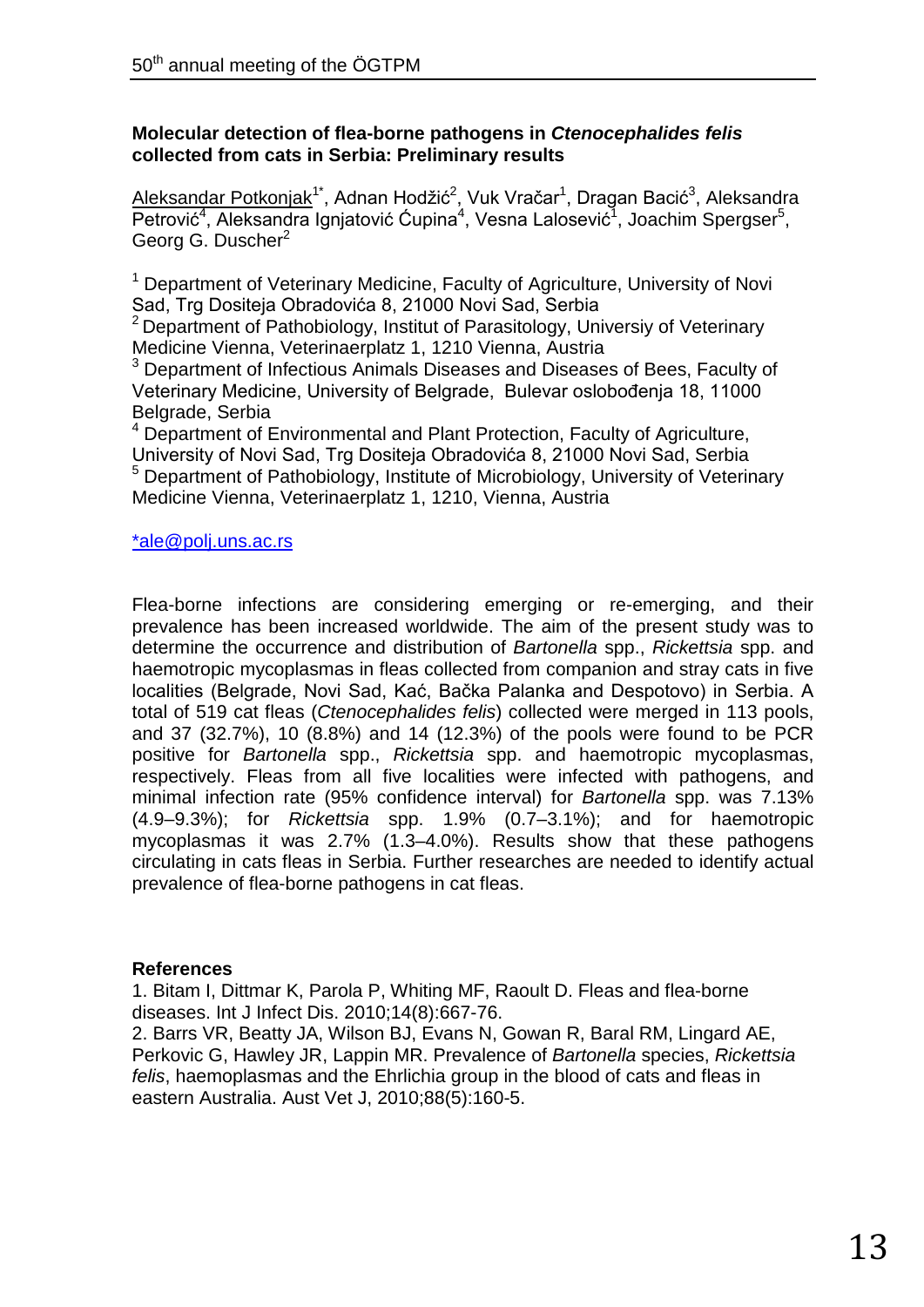#### **Nitric oxide and proinflammatory cytokines are produced by glial cells exposed to** *Trichobilharzia regenti***, a neuropathogenic schistosome causing cercarial dermatitis**

<u>Tomáš Macháček<sup>\*</sup>,</u> Lucie Panská, Petr Horák

Department of Parasitology, Charles University, Prague, 12843, Czech Republic

[\\*tomas.machacek@natur.cuni.cz](mailto:*tomas.machacek@natur.cuni.cz)

Immunological processes ongoing during helminth-caused neuroinfections and their role in tissue pathology and parasite elimination are usually poorly recognized. We examined the role of nitric oxide (NO) and several cytokines produced by astrocytes and microglia, the immunocompetent cells of the CNS, after exposure to *Trichobilharzia regenti*. It is a neurotropic schistosome of birds in which it migrates *via* the CNS. This is accompanied by neuromotor disorders, and inflammation of the affected nervous tissue is triggered. Moreover, activation of astrocytes and microglia was also noted around the schistosomula migrating to the CNS in mice in which the parasites die, because mice represent an accidental (incompatible) host.

Consequently, we *in vitro* examined the capability of astrocytes and microglia to promote or regulate tissue inflammation, and to kill the parasites. In particular, we measured production of NO and both proinflammatory (IL-6, TNF-α) and antiinflammatory (IL-10, TGF-β1) cytokines by murine astrocyte and microglia primary cultures 48 hours after exposure to selected stimuli of *T. regenti* origin. These were living *T. regenti* schistosomula-like stages prepared *in vitro* (LS), a soluble fraction of their homogenate (HSF) and recombinant cathepsins B1.1 and B2 of *T. regenti* (CB1.1 and CB2) which are prevailing proteases expressed by migrating schistosomula.

NO production was triggered by HSF, CB1.1 and CB2 in astrocyte cultures, and also by HSF in microglia cultures. As NO was not produced in any culture after exposure to LS, it is probably not responsible for parasite killing but rather may contribute to neural damage. *T. regenti*-derived stimulants also increased production of proinflammatory cytokines IL-6 and TNF-α in astrocyte and microglia cultures, but no significant changes were noticed in production of antiinflammatory cytokines IL-10 and TGF- β1. This suggests an important role of these cells in maintaining the tissue inflammation during the infection.

**Acknowledgements:** Grant Agency of Charles University (GAUK 250198), Czech Science Foundation (GAČR 13-29577S), institutional/departmental support (UNCE 204017, PRVOUK P41, SVV 260319/2016).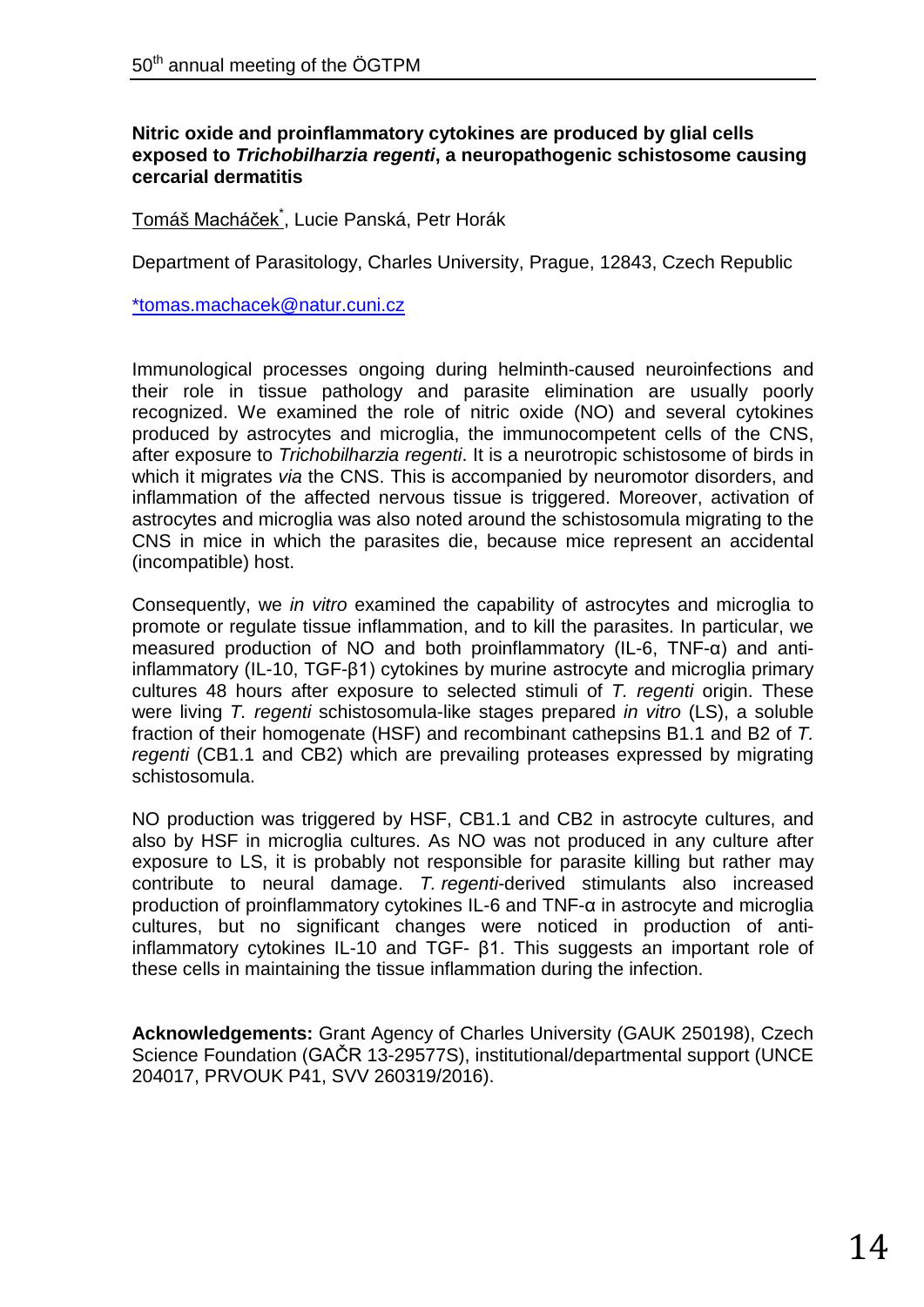#### **Effect of radicals and other reactive species on** *Trichobilharzia regenti***, a neuropathogenic avian schistosome**

Jan Pankrác<sup>1\*</sup>, Martin Kašný<sup>1,2</sup>, Petr Horák<sup>1</sup>

<sup>1</sup> Department of Parasitology, Faculty of Science, Charles University, Prague 128 43, Czech Republic

 $2$  Department of Botany and Zoology, Faculty of Science, Masaryk University, Brno 625 00, Czech Republic

\*pankra@seznam.cz

Previous research showed that trematodes can regenerate certain body structures (e.g., reproductive organs, tegument, and muscles) which have been damaged mechanically, by the action of praziquantel, or due to cultivation under suboptimal conditions. However, there is still limited knowledge of trematode response to tissue damage caused by highly reactive oxygen molecules produced by host immune cells. In our research, we aimed at pathological changes induced by exposure of *T. regenti* schistosomula to hydrogen peroxide  $(H_2O_2)$ , and consequent response of the parasite.

Schistosomula of *T. regenti* were exposed to 1.6 mmol/l solution of  $H_2O_2$ , and cultured in schistosome culture medium (SCM) 169. Protein and DNA oxidative damages were localized immunohistochemically by antibodies to 8-hydroxy-2' deoxyguanosine and dinitrophenol. Fluorescent staining was performed on whole parasites 3 hours post-exposure to  $H_2O_2$ . One day post-exposure, morphological changes in the surviving schistosomula were evaluated in histological sections stained with hematoxyline-eosin, and by electron microscopy. Changes in the amount of glycogen in tissues were determined by use of periodic acid-Shiff (PAS) reagent.

The mortality rate of 25-60 % per 24 hours was induced by exposure to 1.6 mmol/l  $H<sub>2</sub>O<sub>2</sub>$  in SCM 169 for 15 minutes. Temporary immobilization and occasional shrinkage of schistosomulum body were observed during the exposure. Oxidative damage was detected in proteins of muscle fibers and tegument 3 hours post exposure, DNA damage was not proved. In schistosomula surviving one day postexposure, PAS reagent and hematoxylin-eosin staining did not show clearly visible pathological changes. No ultrastructural changes were detected on the outer tegumental membrane (scanning electron microscopy), in tegument, mitochondria, and muscles (transmission electron microscopy). Absence of pronounced tissue damage in surviving schistosomula suggests that pathological changes resulting from exposure to reactive oxygen species are usually fatal, and the role of regeneration is limited.

**Acknowledgements**: Grant Agency of Charles University (GAUK 250198).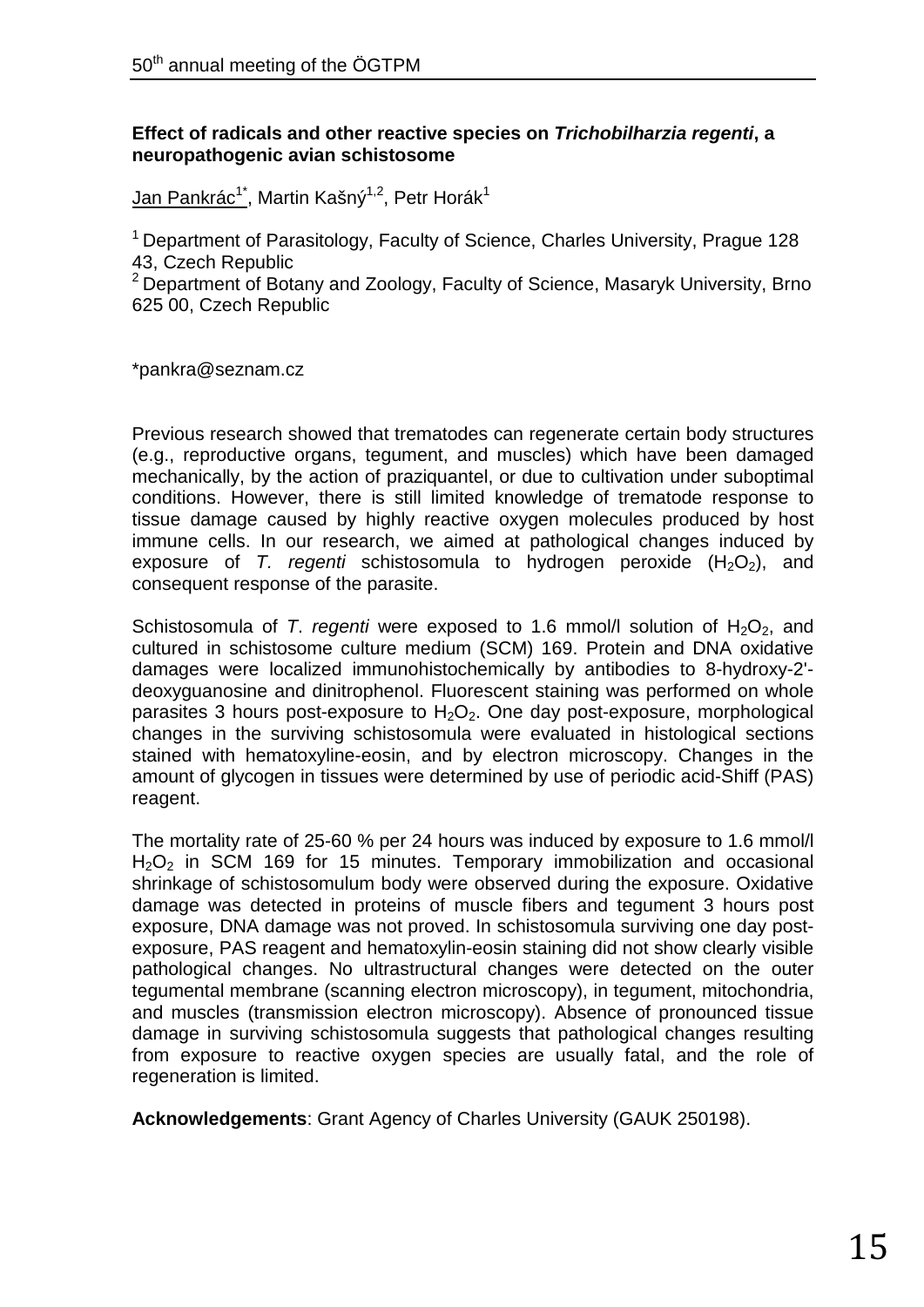#### *Trichomonas vaginalis***: an underestimated sexual transmitted infection in men?**

Ingrid Reiter-Owona<sup>1\*</sup>, Carolynne Schwarze-Zander<sup>2</sup>, Thorsten Hornung<sup>3</sup>, Marijo Parcina<sup>1</sup>, Achim Hoerauf<sup>1</sup>

<sup>1</sup> Institute of Medical Microbiology, Immunology and Parasitology  $2$  Department of Internal Medicine 1, University of Bonn, Germany

<sup>3</sup> Department of Dermatology and Allergology

University Clinic of Bonn, 53105 Bonn, Germany

\* reiter-owona@microbiology-bonn.de

In Germany, sexually transmitted infection (STI) rates are increasing during the last years. Increasing rates of syphilis are recorded predominately in men who have sex with men (MSM), increasing rates of *Chlamydia trachomatis* (CT) und *Neisseria gonorrhoeae* (GC) in the heterosexual population [1]. Information on the prevalence of *Trichomonas vaginalis*, worldwide considered as leading non-viral sexually transmitted infection, is sparse, especially in men. Infected men are often asymptomatic and considered as "reservoir" for female sexual partners. Current diagnostic methods of *T. vaginalis* in men rely on the in vitro cultivation of the parasite from urine specimens. Other test systems like antigen detection or molecular biological assays (PCRs) are often established for female specimens, only. We validated the BD Max<sup>TM</sup> CT/GC/TV assay (real-time PCR) for the detection of *T. vaginalis* DNA in male urine. Subsequently, we applied the assay in urine samples of men attending different STI ambulances at the university clinics of Bonn.

Altogether, 197 urine samples (≥10 ml) from men aged 20-74 (mean 37) years were screened by PCR. 94 samples were collected from male heterosexuals (Group I) and 103 samples from MSM, gay or bisexual (Group II), with history of past HIV infection. Samples from Group I were also submitted to in vitro cultivation (Oxoid™ Trichomonas Medium, min. 7 days). In none of the urine samples *T. vaginalis* was detected by PCR or culture. The BD Max<sup>™</sup> CT/GC/TV assay detected CT in 5 samples (5.3%) and GC in 4 samples (4.3%) out of Group I, and CT in 5 samples (4.9%) out of Group II.

The results indicate that *T. vaginalis* is not an underestimated infection in men. The results are in accordance with a low prevalence of *T. vaginalis* in female sex workers (3%) reported recently [2].

[1] http://www.geschlechtskrankheiten.de/aktuelle-informationen [2]https://www.rki.de/DE/Content/InfAZ/S/STI/Studien/KABPsurvSTI/KABPsurvSTI \_inhalt.html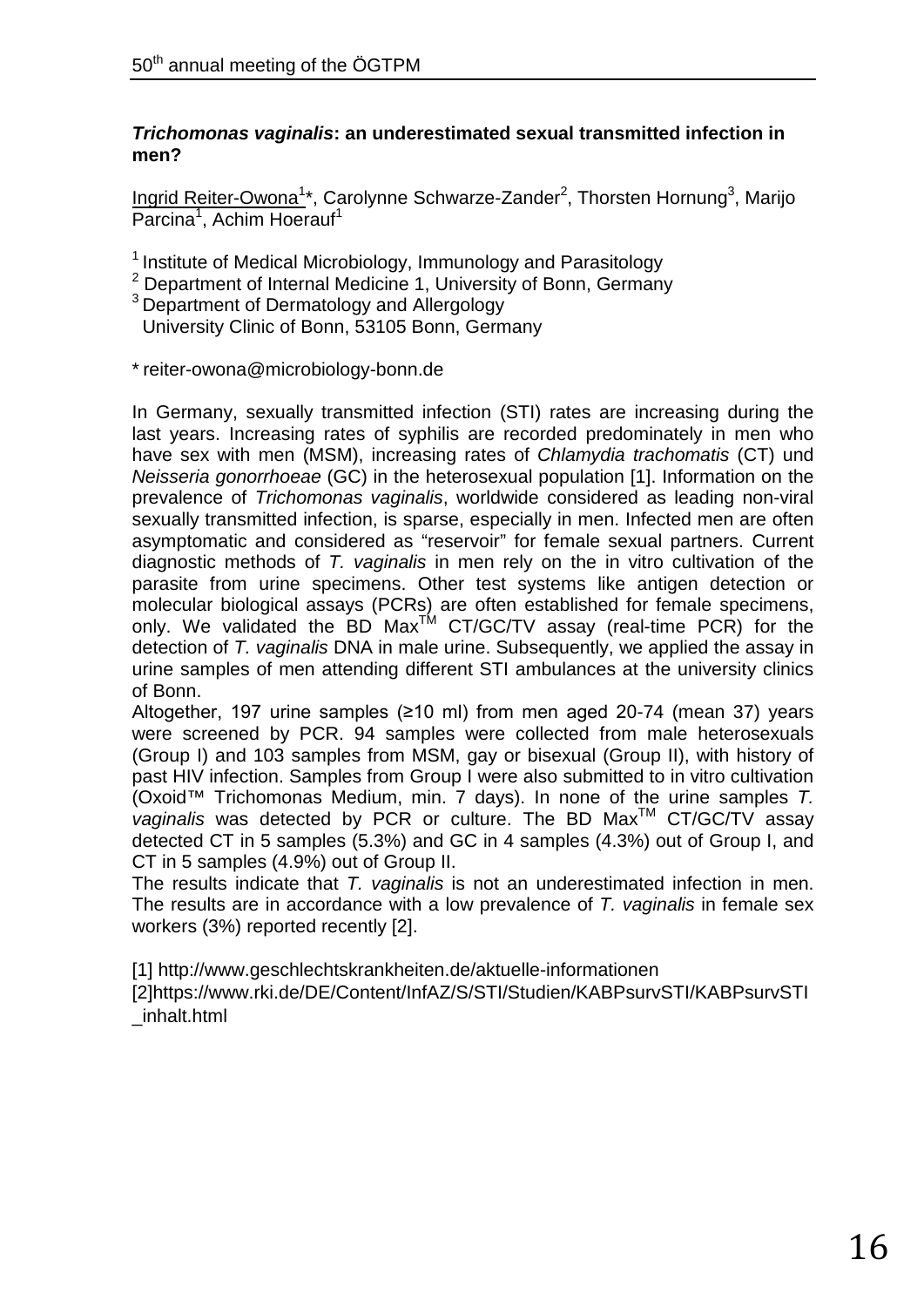#### **Können Toxoplasmen unser Verhalten beeinträchtigen?**

<u>Uwe Groß<sup>1,\*</sup>,</u> Tobias Sommer-Blöchl<sup>2</sup>, Christian Gaser<sup>3</sup>

1 Deutsches Konsiliarlabor für Toxoplasma, Institut für Medizinische Mikrobiologie, Universitätsmedizin Göttingen, Göttingen, Germany, D37075 <sup>2</sup>Institut für Systemische Neurowissenschaften, Universitätsklinikum Hamburg-Eppendorf, Hamburg, Germany, D20248 <sup>3</sup>Klinik für Neurologie, Universitätsklinikum Jena, Jena, Germany, D07747

#### [\\*ugross@gwdg.de](mailto:ugross@gwdg.de)

Nicht zuletzt aufgrund seiner sehr geringen Spezifität für verschiedene Zwischenwirte (z. B. Nagetiere, Vögel, Schlachttiere, aber auch Menschen) gehört *Toxoplasma gondii* zu den erfolgreichsten Parasiten unserer Erde. Um eine genetische Variabilität aufrecht zu erhalten, ist der Parasit darauf angewiesen, sich geschlechtlich im Darm der als Endwirte fungierenden Katzen (*Felidae*) zu vermehren. Doch warum sollte sich eine infizierte Maus freiwillig fressen lassen? Zahlreiche Versuchsanordnungen haben mittlerweile eindeutig belegt, dass Toxoplasmen das Verhalten infizierter Mäuse manipulieren und hierfür tief in die Trickkiste greifen. So befallen die Parasiten in Mäusen und Ratten vor allem die Mandelkernregion. In dieser zum limbischen System zählenden Hirnregion werden u.a. Fluchtreflexe verarbeitet. Durch diese Lokalisation und einen Eingriff in die interneuronale Kommunikation manipulieren Toxoplasmen das Verhalten infizierter Nagetiere: Der Geruch von Katzenurin löst nicht mehr einen Fluchtreflex aus, sondern führt sogar dazu, dass *Toxoplasma*-infizierte Mäuse offensichtlich angelockt und so zur leichten Beute werden [1]. Doch warum infizieren Toxoplasmen auch beim Menschen vor allem das Gehirn? Die Antwort mögen die Ergebnisse von Versuchen an Schimpansen bringen: Auch hier zeigte sich, dass *Toxoplasma*-infizierte Schimpansen im Vergleich zu nicht infizierten Kontrolltieren ein signifikant verstärktes Interesse für Leopardenurin zeigten [2]. Bedenkt man, dass die entwicklungsgeschichtliche Trennung der Vorfahren des modernen Menschen und von Schimpansen gerade einmal vor etwa 8 Millionen Jahren lag, ist zu erwarten, dass Toxoplasmen auch das Verhalten des Menschen beeinträchtigen. Und in der Tat mehren sich die Hinweise, dass Toxoplasmen unser Verhalten zu manipulieren vermögen [3]. Aktuell untersuchen wir, ob und ggf. welche neurobiologischen Faktoren bei *Toxoplasma*-infizierten Menschen im Vergleich zu nicht-infizierten Kontrollen Auffälligkeiten zeigen.

#### **References**

1. Vyas A, Kim, S-K, Giacomini, Boothroyd JC, Sapolsky R. Behavioral changes induced by *Toxoplasma infection* of rodents are highly specific to aversion of cat odors. [Proc Natl Acad Sci 2](https://www.ncbi.nlm.nih.gov/pubmed/?term=vyas+and+boothroyd+and+toxoplasma)007; 104:6442-6447.

2. Poirotte C, Kappeler PM, Ngoubangoye B, Bourgeois S, Moussodji M, Charpentier MJ. [Morbid attraction to leopard](https://www.ncbi.nlm.nih.gov/pubmed/26859275) urine in *Toxoplasma*-infected [chimpanzees.](https://www.ncbi.nlm.nih.gov/pubmed/26859275) Curr Biol 2016; 26:R98-99.

3. Lindová J, Novotná M, Havlícek J, Jozífková E, Skallová A, Kolbeková P, Hodný Z, Kodym P, Flegr J. [Gender differences in behavioural changes induced by latent](https://www.ncbi.nlm.nih.gov/pubmed/16978630)  [toxoplasmosis.](https://www.ncbi.nlm.nih.gov/pubmed/16978630) Int J Parasitol 2006; 36:1485-1492.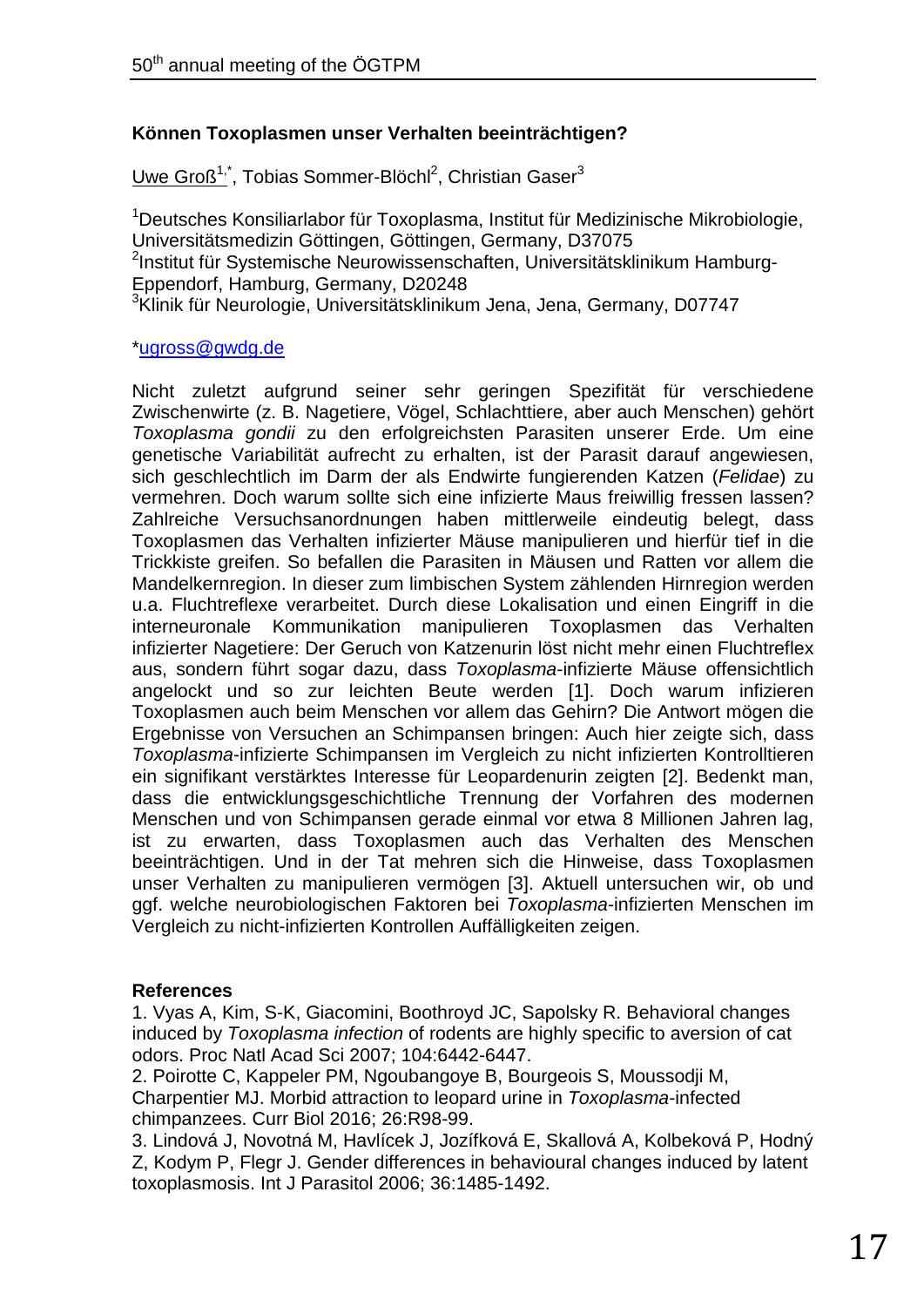#### *Giardia* **in Central Europe**

Julia Walochnik

Institute for Specific Prophylaxis and Tropical Medicine, Medical University of Vienna, Vienna, Austria;

julia.walochnik@meduniwien.ac.at

*Giardia* spp. are flagellated protozoan parasites causing intestinal infections in a wide range of mammals, reptiles and birds. In Central Europe, approximately 2-4% of the population are infected, in several developing countries the prevalence can reach more than 40% whereby children up to 10 years of age are most affected. The life cycle involves a fragile, feeding and dividing trophozoite and a highly resistant cyst which can survive harsh environmental conditions for long periods of time. The infection is acquired orally by ingestion of the cysts with contaminated water or food or by direct fecal-oral transmission. Excystation results in the release of motile trophozoites which multiply in the small intestine causing asymptomatic or mild self-limiting infections in most cases or acute to severe gastroenteritis, occasionally resulting in malabsorption and long term growth retardation in children. The cysts, in acute cases the trophozoites, can be detected in fresh stool specimens, usually even without concentration or staining. Generally, the investigation of consecutive samples is recommended. To increase sensitivity, stool samples can also be investigated for *Giardia* antigens or DNA. Giardiosis is often under-reported due to the self-limiting nature of infections.

*G. duodenalis* (synonyms *G. intestinalis* and *G. lamblia*) consists of eight genetic assemblages (A-H), which today are regarded as separate species each with varying host specificities. Assemblage A, corresponding to *G. duodenalis*, and assemblage B, corresponding to *G. enterica*, are responsible for the majority of human infections. Both, assemblages A and B, are zoonotic and infect a wide range of animals including dogs, cats, livestock and wildlife. In Austria, a high level of genetic diversity of strains isolated form human patients has been detected, whereby assemblage B was found most frequently. This suggests that the majority of human infections are imported and that endemic anthroponotic transmission plays a minor role in Austria.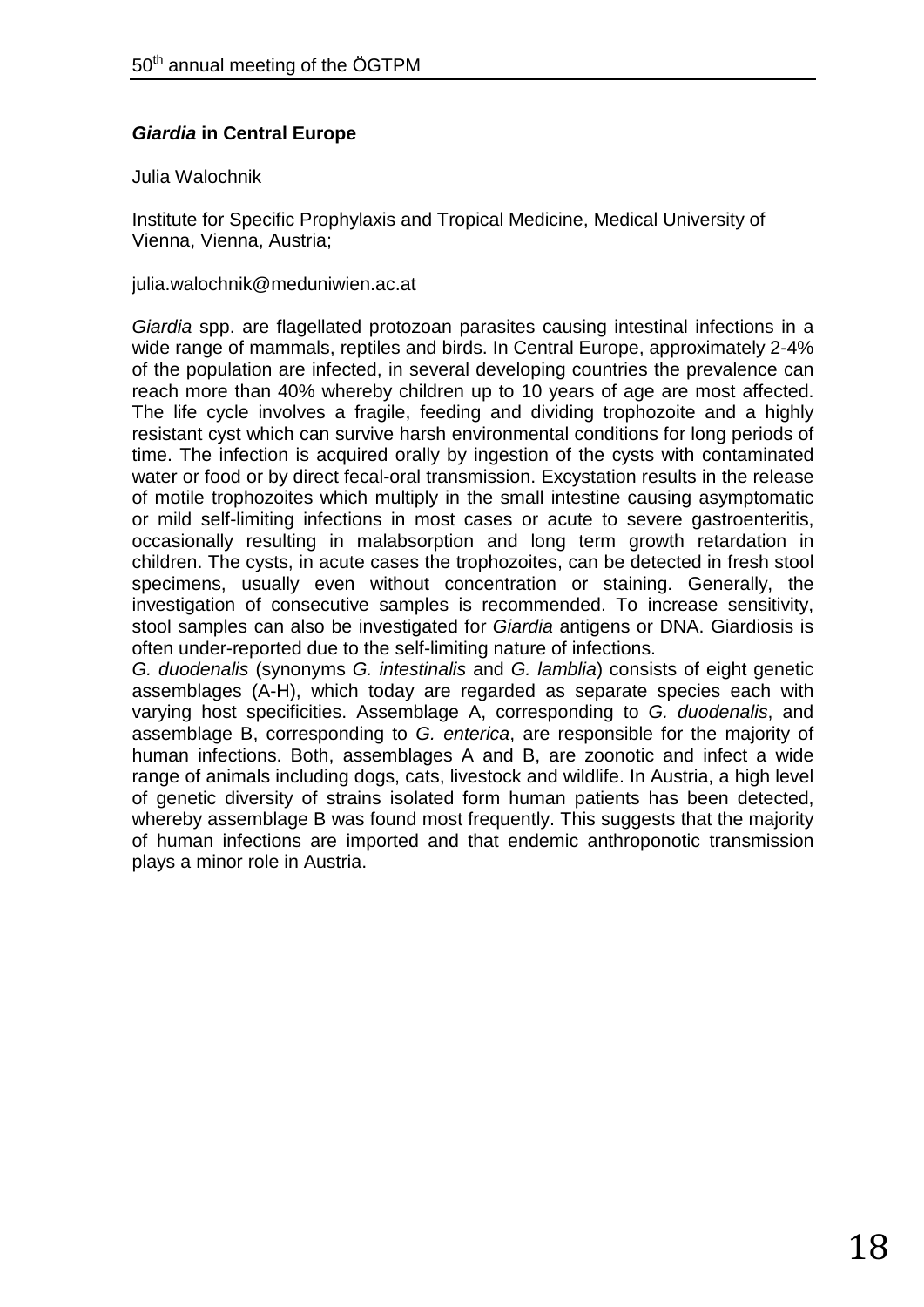#### **Melioidosis: a globally neglected tropical disease**

Ivo Steinmetz

Institut für Hygiene, Mikrobiologie und Umweltmedizin, Medizinische Universität

Graz

ivo.steinmetz@medunigraz.at

The gram-negative bacterium *Burkholderia pseudomallei* can be found in the environment of the tropics and subtropics and causes the infectious disease melioidosis in humans and animals. Infection is acquired through inoculation, aerosols or ingestion. Although described more than a century ago, the precise worldwide distribution of *Burkholderia pseudomallei* is still unknown. The disease is known to be highly endemic in Southeast Asia and northern Australia. However, an increasing number of melioidosis case reports or environmental isolation of *B. pseudomallei* from other parts of Asia, Africa, the Caribbean, and Central and South America suggest a worldwide, but grossly underreported distribution of this pathogen. A recent study predicted an alarming number of 165,000 cases of human melioidosis per year worldwide, from which 89,000 people die. Melioidosis causes a wide range of acute or chronic clinical manifestations, including pneumonia, abscesses in various organs, neurological manifestations, or severe septicemia. *B. pseudomallei* grows intracellularly within the cytosol and has evolved mechanisms to hijack the actin polymerization machinery leading to actin tail formation and induces the formation of multinucleated giant cells. Among a remarkable number of virulence factors, *B. pseudomallei* harbours three type III and six type VI secretion systems. The intracellular life cycle and high virulence in rodents, makes *B. pseudomallei* a promising model pathogen to study basic infection mechanisms. A better understanding of ecological factors determining the environmental dissemination and persistence of *B. pseudomallei* will be important for understanding the global epidemiology of melioidosis and for undertaking any preventive measures.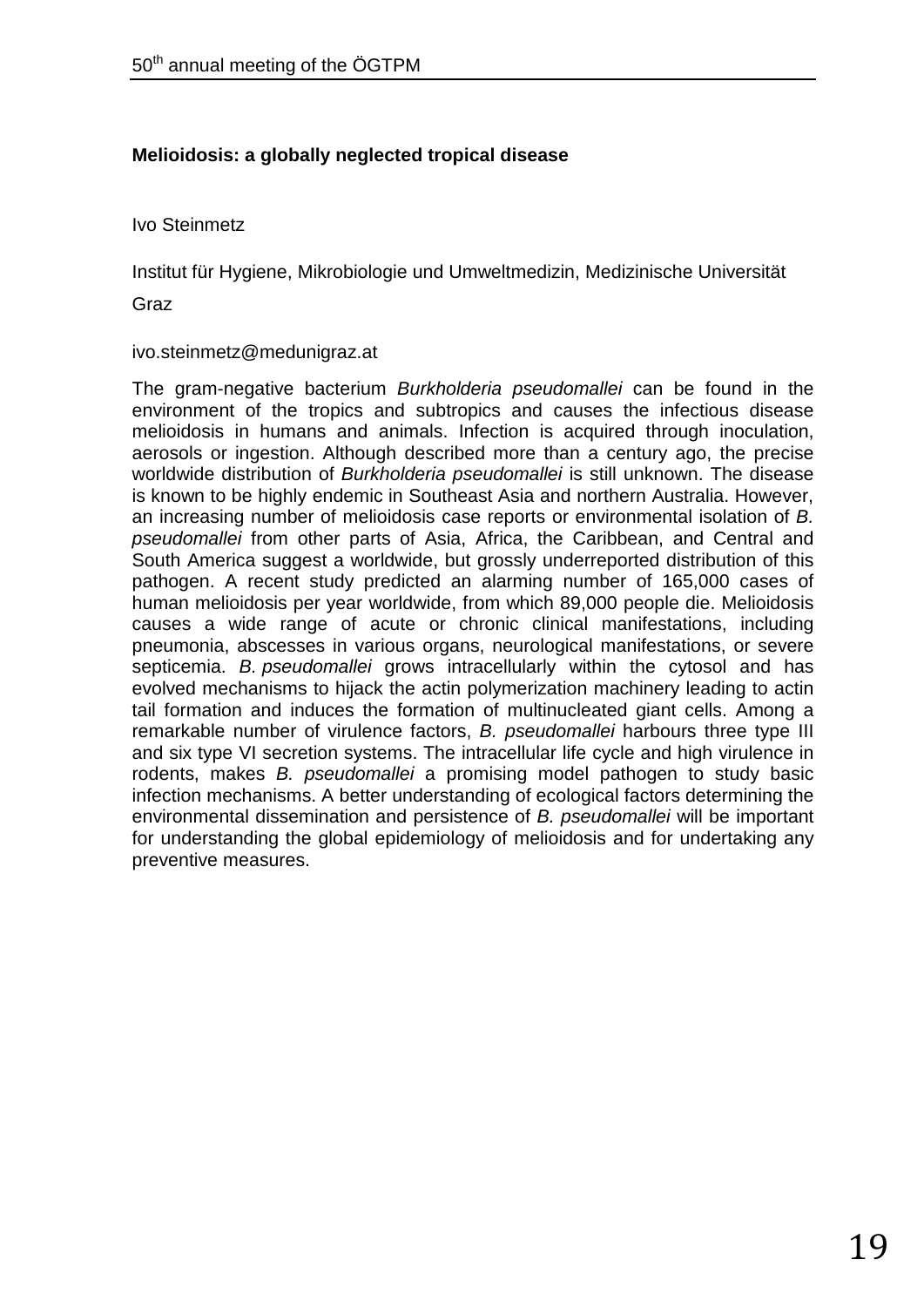#### **Multiresistente Tuberkulose - Bedeutung in Europa Multiresitant Tuberculosis - European Importance**

Alexander Indra

Austrian Agency for Health and Food Safety (AGES), Vienna, Austria

#### [alexander.indra@ages.at](mailto:alexander.indra@ages.at)

Over the last 15 years Austrian tuberculosis cases have steadily decreased, this development was similar in all central European and Scandinavian countries. However one important problem arouses – Multi-Drug-Resistant-Tuberculosis (MDR-TB).

Successful tuberculosis therapy – using at least 4-5 different antimycotic substances – developed after the  $2^{nd}$  World War, was and is dependent on the use of two major substances – Rifampicin and Isoniazid (INH). Resistance to at least both of them leads to prolonged therapy and increase of mortality and is called Multidrug-Resistance-Tuberculosis. Resistance develops by inadequate use of medications during the therapy, which was a major problem during the break-up of the Soviet Union.

MDR-TB patients not only need longer and more expensive antimycotic drugs, it is also noted that these cases infect more people.

In Austria and Central-Europe we have seen also an increase of MDR-TB during the last 15 years, due to our working surveillance- and healthcare-system the transmission to the general population was minimal.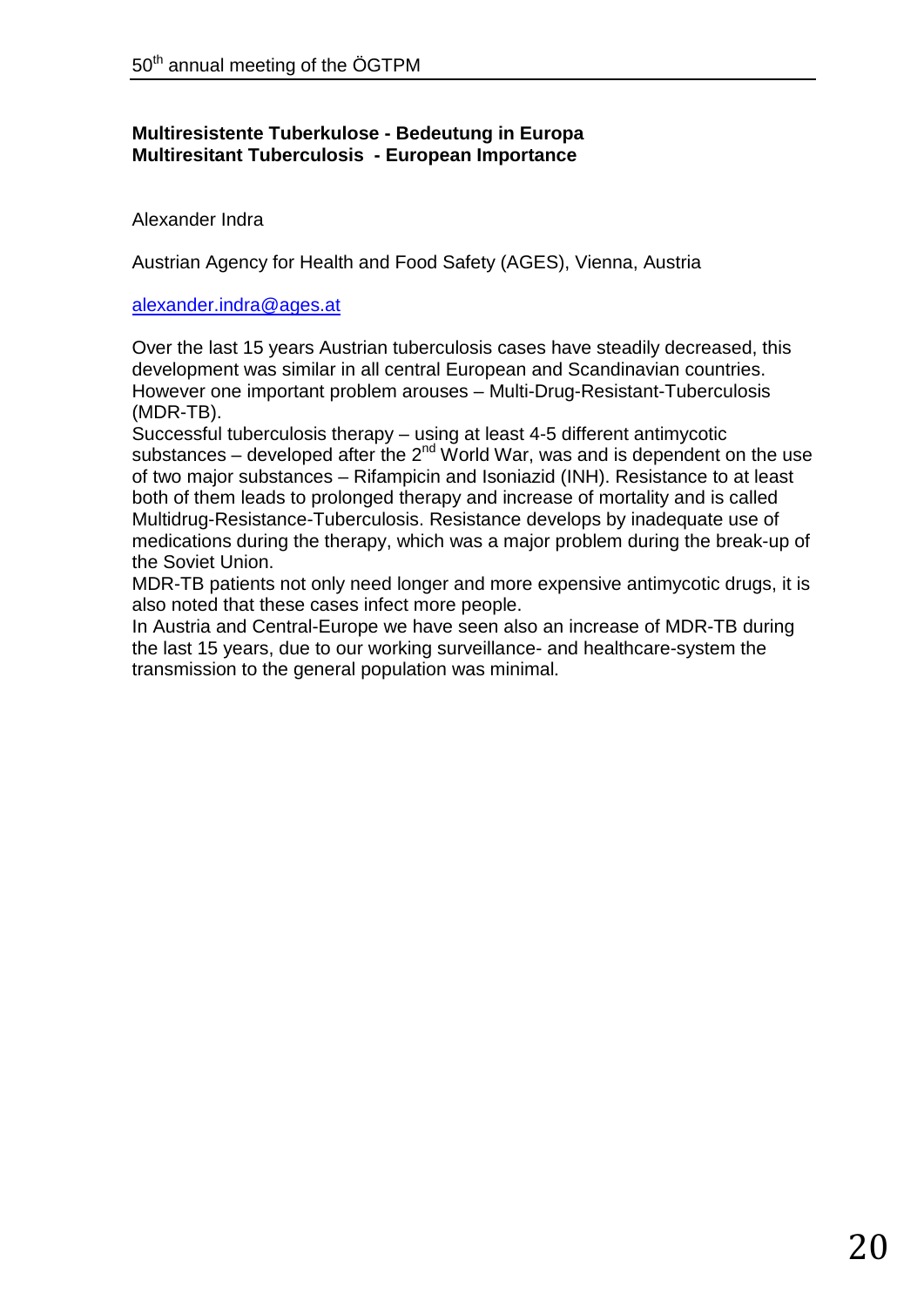#### **Health of humanitarian workers**

Mzia Turashvili

Ärzte ohne Grenzen - Médecins Sans Frontières 1020 Vienna, Austria

\*mzia.turashvili@vienna.msf.org

This presentation is about health issues of the humanitarian workers from Western countries who are involved in the humanitarian programmes around the world. We will discuss most common health risks and the ways of their prevention and treatment.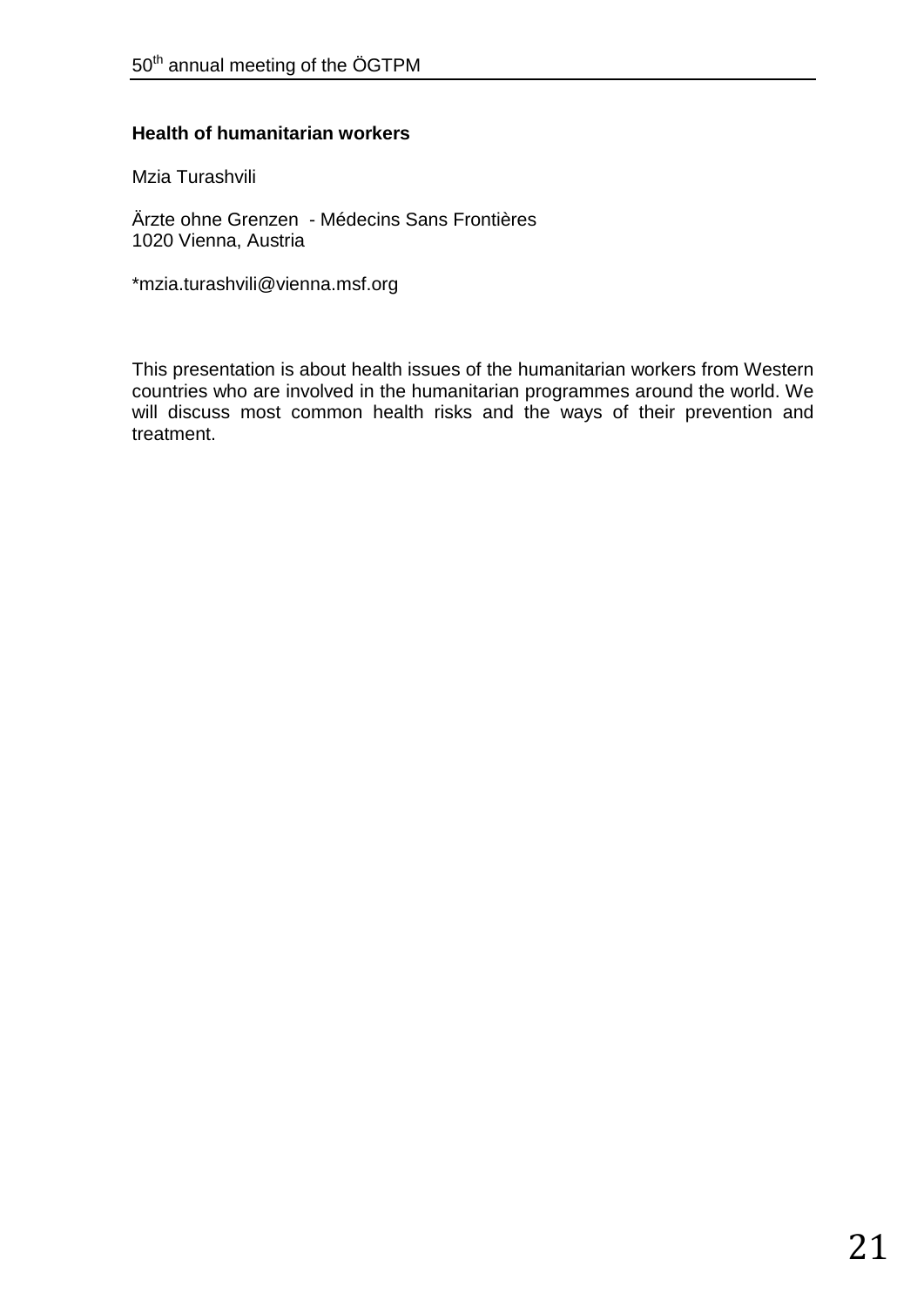#### **Cloning, expression and molecular characterization of a** *Cystoisospora suis* **specific uncharacterized merozoites protein**

Aruna Shrestha<sup>1\*</sup>, Nicola Palmieri<sup>1</sup>, Ahmed Abd-Elfattah<sup>1</sup>, Bärbel Ruttkowski<sup>1</sup>,  $\overline{\mathsf{Marc}}$  Pagès Bosch<sup>2</sup>, Anja Joachim<sup>1</sup>

<sup>1</sup>Institute of Parasitology, Department of Pathobiology, University of Veterinary Medicine Vienna, Austria <sup>2</sup>HIPRA Laboratorios, Girona, Spain

\*Aruna.shrestha@vetmeduni.ac.at

The genome of the apicomplexan parasite *Cystoisospora suis* (syn. *Isospora suis*) has recently been sequenced and annotated, opening the possibility for the identification of novel therapeutic targets against cystoisosporosis. It was previously proposed that a 42 kDa uncharacterized merozoites protein encoded by gene CSUI\_005805, might be a relevant vaccine candidate due to its high immunogenic score, high expression level and species-specificity. The 1170 bp coding sequence of the CSUI\_005805 gene was PCR amplified and cloned into the bacterial expression vector pQE-31. The recombinant CSUI\_005805 construct was expressed in *Escherichia coli* as a (His)<sub>6</sub> tagged fusion protein and purified under denaturing conditions by affinity chromatography using a NiNTA matrix. The specificity of expressed recombinant protein was evaluated in an immunoblot using sera from experimentally infected swine, whereas its localization and level of expression in different developmental stages were determined by quantitative realtime PCR and indirect immunofluorescence assay using polyclonal chicken sera, respectively. The CSUI 005805 gene encodes for a 389 amino acid protein containing a histidine-rich region. Quantitative RT-PCR showed that CSUI\_005805 is differentially expressed during the early development of *C. suis in vitro*, with higher transcript levels in merozoites compared to sporozoites. Interestingly, once the sporozoites invade enterocytes, the transcription level steadily increases throughout the entire merogony indicating that this protein might be important for the survival and establishment of merozoites. Both the recombinant protein and naïve merozoites proteins were specifically recognized by sera from chicken immunized with recombinant CSUI 005805 protein. Moreover, sera of piglets experimentally infected with *C. suis* also detected the recombinant protein, all of which suggested that despite prokaryotic expression, recombinant CSUI\_005805 protein maintained antigenic determinants recognized by protective antibodies against naïve protein and could elicit a immune response in the host. Immunofluorescence and confocal microscopic observations revealed localization primarily at the surface and, occasionally, the inner membrane complex of the parasite.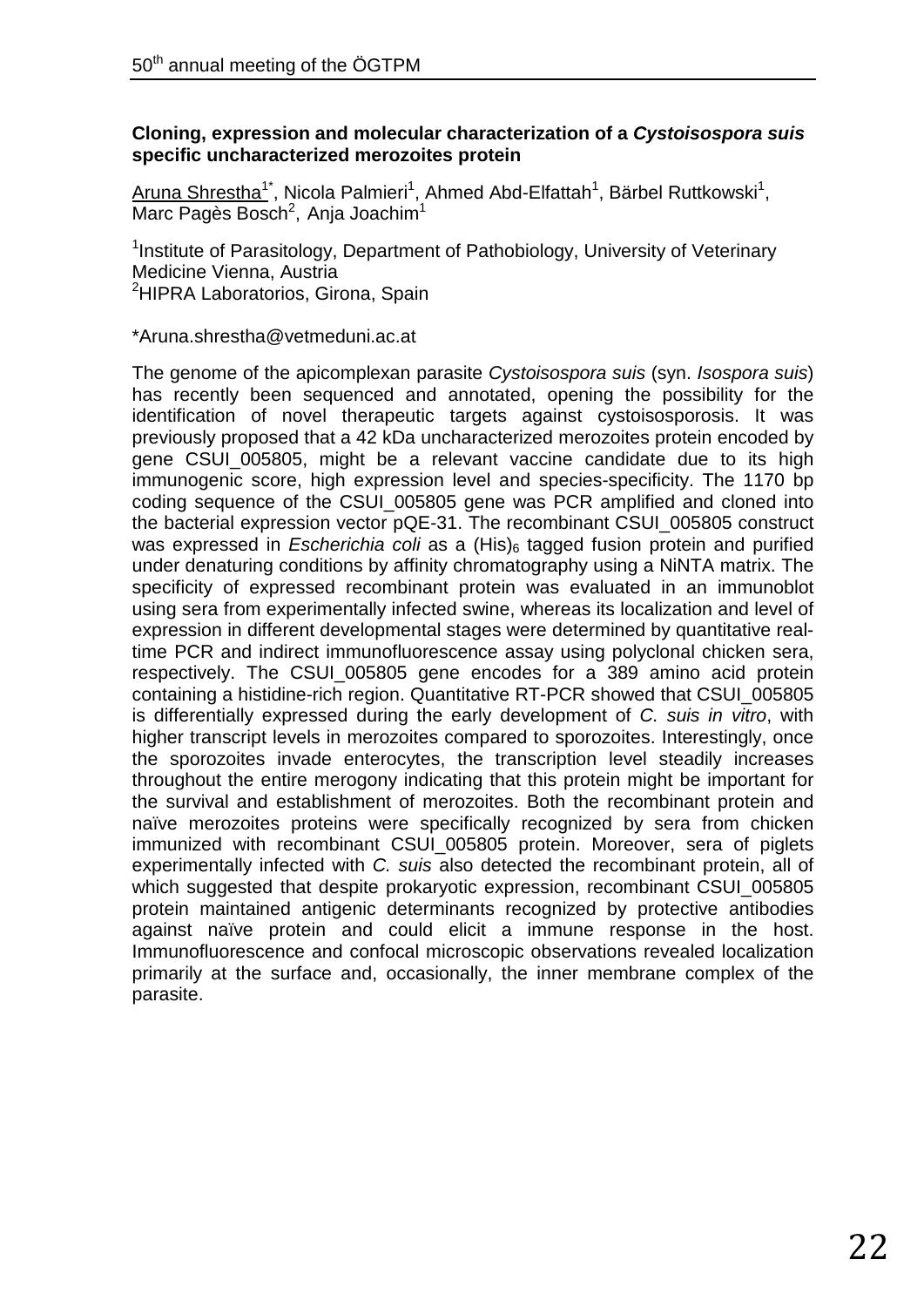#### **Immunomodulatory properties of** *Toxoplasma gondii* **tachyzoites extract are potentially linked to carbohydrate components and lead to suppression of allergic airway inflammation in mice**

Mirjana Drinić<sup>1</sup>, Angelika Wagner<sup>1</sup>, Roman Peschke<sup>2</sup>, Bärbel Ruttkowski<sup>2</sup>, Anja Joachim<sup>2</sup>, Shi Yan<sup>3</sup>, Iain B.H. Wilson<sup>3</sup>, Ursula Wiedermann<sup>1</sup> and Irma Schabussova<sup>1</sup>

<sup>1</sup>Institute of Specific Prophylaxis and Tropical Medicine, Center for Pathophysiology, Infectiology and Immunology, Medical University of Vienna, Vienna, Austria

²Institute of Parasitology, University of Veterinary Medicine, Vienna, Austria <sup>3</sup>Department of Chemistry, University for Natural Resources and Life Sciences, Vienna, Austria

We have previously shown that both infection with *Toxoplasma gondii* and treatment with oocysts lysate antigen prevented the development of allergic immune responses and airway inflammation in a mouse model of type I allergy. In this study, we have tested, *in vitro* and *in vivo*, the immunomodulatory properties of extract derived from *T. gondii* tachyzoites, which are rapidly multiplying in infected cells and are associated with acute infection.

Stimulation of splenocytes and bone marrow-derived dendritic cells with tachyzoites lysate antigen (TLA) induced production of pro-inflammatory and regulatory cytokines, such as IFNγ, IL-6 and IL-10. Flow cytometry analysis of these cells showed upregulation of surface markers CD40, CD80, CD86 and MHCII. We could also show that TLA is recognized by TLR2 in transfected HEK cells. Furthermore*,* immunization of BALB/c mice with TLA induced high IgG1 antibody levels as well as increased levels of pro- and anti-inflammatory cytokines in re-stimulated spleen cell cultures. In a mouse model of allergy, we demonstrate that co-application of TLA during sensitization with OVA reduced development of airway inflammation, reflected in decreased airway hyperresponsivnes and decreased recruitment of eosinophils in bronchoalveolar lavage. Moreover, a significant reduction of Th2 cytokines was observed in lungs, spleens and lymph nodes of TLA-treated mice.

Based on the *in vivo* experiments we further sought to identify which molecules/fractions of TLA exerted the immunomodulatory effects. The TLA extract was heat-inactivated, treated with proteinase K or deglycosylated by means of metaperiodate oxidation in order to determine the role of proteins and glycans. These fractions were tested *in vitro* showing that the immunomodulatory potential of the extract declines upon deglycosylation. Similarly, after chloroform/methanol lipid extraction, fractions will be characterized for their modulatory properties.

Our results contribute to the understanding of the role of parasite molecules in the modulation of the host immune responses and might have an application in the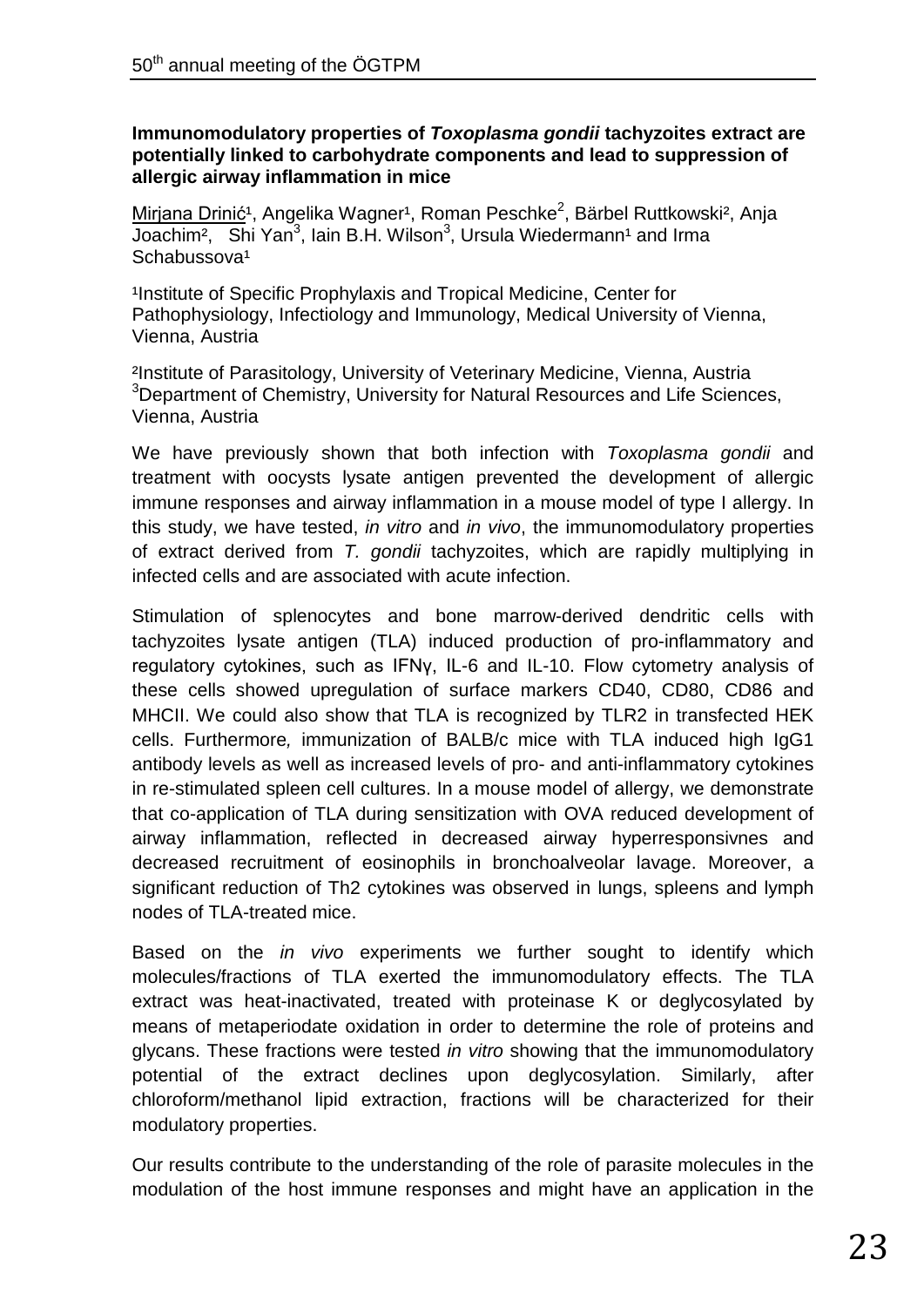design of novel vaccines/adjuvants for treatment of immune mediated diseases such as allergy.

Supported by FWF (SFB F46)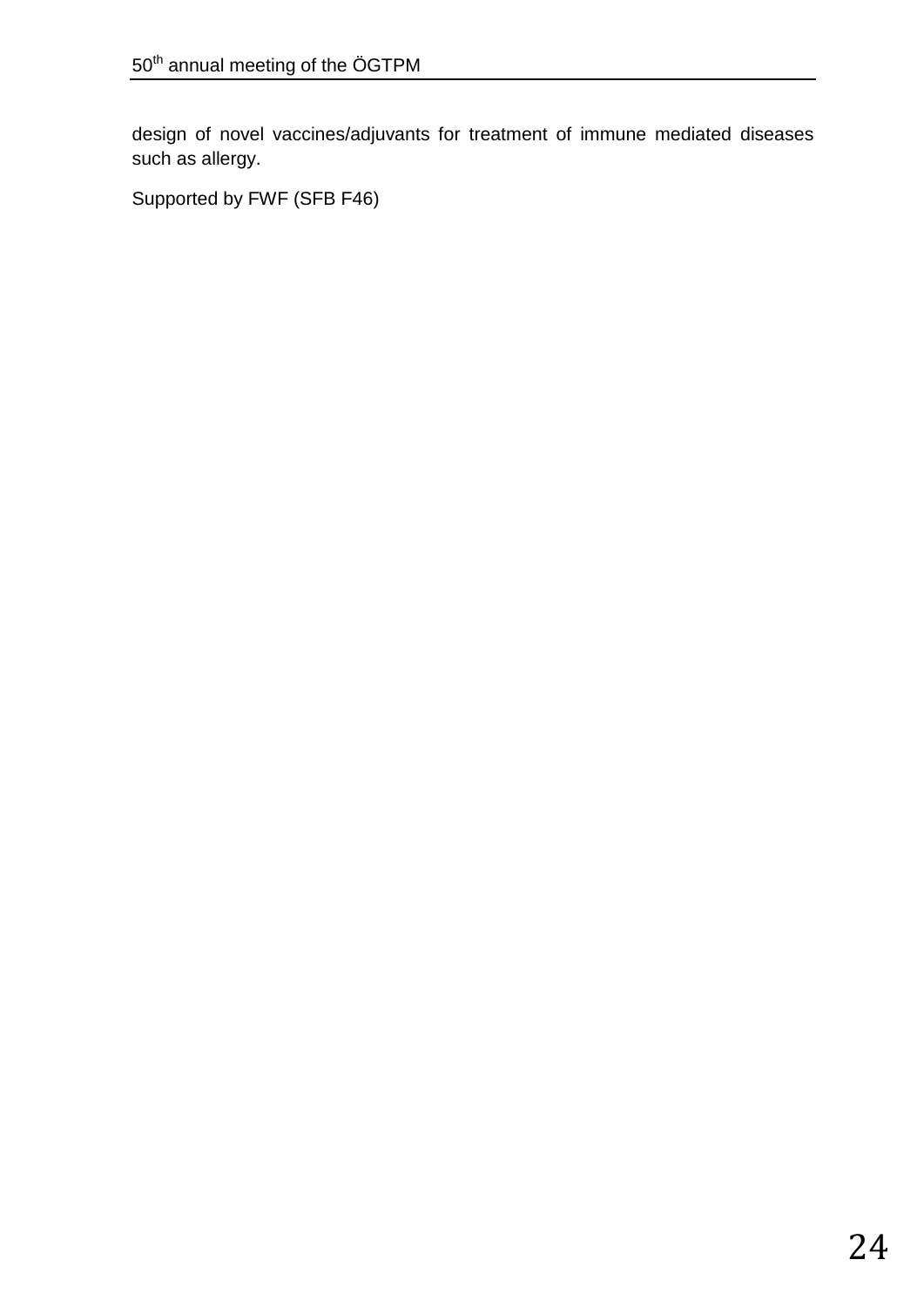#### **Cardiorespiratory parasites in red foxes (***Vulpes vulpes***) from Bosnia and Herzegovina**

 $A$ dnan Hodžić<sup>1\*</sup>, Amer Alić<sup>2</sup>, Ismar Klebić<sup>2</sup>, Mirsad Kadrić<sup>2</sup>, Emanuele Brianti<sup>3</sup>, Georg G. Duscher<sup>1</sup>

<sup>1</sup>Department of Pathobiology, Institut of Parasitology, Universiy of Veterinary Medicine Vienna, Veterinaerplatz 1, 1210 Vienna, Austria

<sup>2</sup> Department of Pathology, Faculty of Veterinary Medicine, University of Sarajevo, Zmaja od Bosne 90, 71000 Sarajevo, Bosnia and Herzegovina

<sup>3</sup> Dipartimento di Scienze Veterinarie, Facoltà di Medicina Veterinaria, Università degli Studi di Messina, Piazza Pugliatti 1, 98168 Messina, Italy

[\\*adnan.hodzic@vetmeduni.ac.at](mailto:adnan.hodzic@vetmeduni.ac.at)

The aims of the present study were to (*i*) investigate the prevalence and geographical distribution of cardiorespiratory parasites in red foxes, (*ii*) determine genetic diversity of detected parasite species, and (*iii*) to estimate the role of foxes in the transmission cycle to companion animals and humans.

Four species, morphologically and molecularly identified as *Eucoleus boehmi* (64.6%; 51/79), *Eucoleus aerophilus* (69.7%; 154/221), *Crenosoma vulpis* (45.7%; 101/221) and *Linguatula serrata* (1.3%; 1/79) were retrieved from nasal cavity and lungs of 184 (83.3%) animals. *Angiostrongylus vasorum* and *Dirofilaria immitis* was not detected by necropsy or PCR. Furthermore, three distinct haplotypes of *E. aerophilus* (I, III, XV) and two of *C. vulpis* (I, II) previously reported in companion animals and wild carnivores. A new haplotype of *C. vulpis* (named as haplotype V) was also identified based on 12S rRNA gene for the first time.

The present study indicates a high prevalence and wide distribution of cardiorespiratory parasites in fox population in Bosnia and Herzegovina, and supports the existence of transmission patterns between wildlife and pet animals.

#### **References**

1. Hodžić A, Alić A, Klebić I, Kadrić M, Brianti E, Duscher GG. Red fox (*Vulpes vulpes*) as a potential reservoir host of cardiorespiratory parasites in Bosnia and Herzegovina. Vet Parasitol. 2016;223:63-70.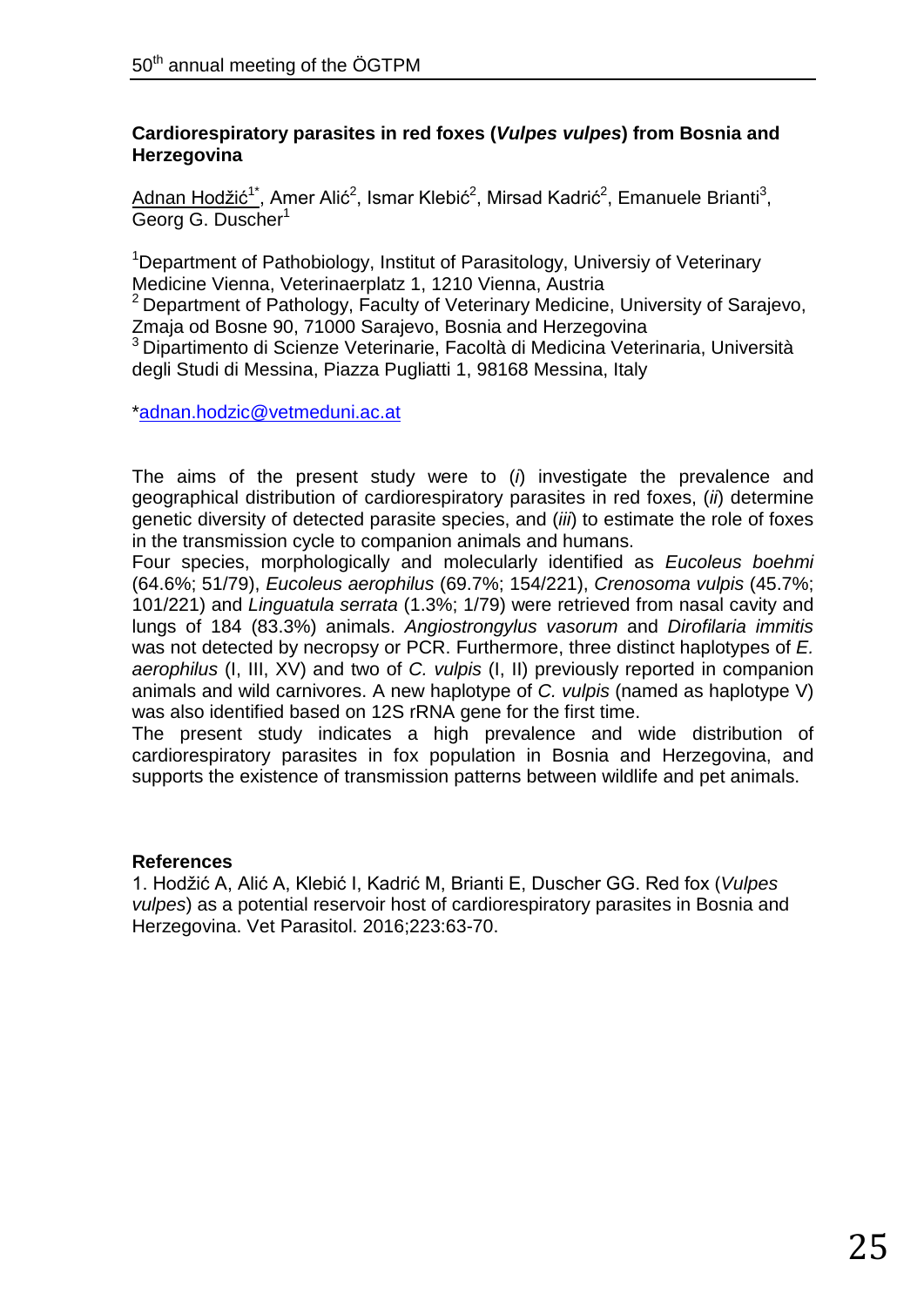#### **Immunology lesson given by "Old Friend"** *Trichinella spiralis*

Alisa Gruden-Movsesijan\*, Natasa Ilic, Jelena Cvetkovic, Ivana Mitic, Ljiljana Sofronic-Milosavljevic

Institute for the Application of Nuclear Energy – INEP, University of Belgrade, Belgrade, Serbia

#### \*alisamovsesijan@gmail.com

During evolution the immune system was molded by the influence of an immense variety of stimuli, including helminths. Removal of helminths from everyday environment, due to improved living conditions, could leave the immune system without the "coach". This could result in its dysregulation and consequential development of chronic inflammatory disorders like allergies and autoimmunity. Developed countries reported significant increase in the incidence of autoimmune diseases, which coincided with reduced presence of "old friends", organisms that are necessary for proper development of the immune system. This is the essence of "hygiene hypothesis", strongly supported nowadays by epidemiological, experimental and clinical studies. *Trichinella spiralis* (*T. spiralis*) possess the capacity to create environment that preserves host organism and enables survival of the parasite at the same time. During chronic phase of the infection parasite communicates with the host organism through muscle larvae excretory-secretory products (ES L1). ES L1 products manipulate the immune response of the host not only towards parasitic but also irrelevant antigens (self or non-self in origin). By inducing Th2 and anti-inflammatory responses and activating regulatory network, *T. spiralis* allows the host to successfully cope with various autoimmune diseases. Indeed, chronic infection with *T. spiralis* ameliorated the course of experimental autoimmune encephalomyelitis (EAE), animal model of multiple sclerosis, in a dose dependent way. This was accomplished by elevated production of Th2 and regulatory cytokines, IL-4, IL-10 and TGF-β and expansion of regulatory T cells, which suppressed Th1 and Th17 cells responsible for EAE pathogenesis. However, since infection with viable larvae carries risks for the host organism, two different approaches for EAE treatment were created: treatment with cells (T cells isolated from *T. spiralis* infected animals or dendritic cells stimulated with ES L1 antigens) and treatment with isolated ES L1 antigens. Both treatments mimicked, in a great deal, the immunomodulatory effects of the actual *T. spiralis* infection and reduced EAE severity in DA rats, although the triggered mechanisms differ. Besides obvious beneficial effects of all applied prophylactic treatments, there are still risks and obstacles to overcome. That is why we need to learn from our "old friends" which molecules and mechanisms are responsible for immunomodulation and to apply that knowledge for human health benefit.

This work was supported by the Ministry of Education, Science and Technological Development, Republic of Serbia, Grant No 173047.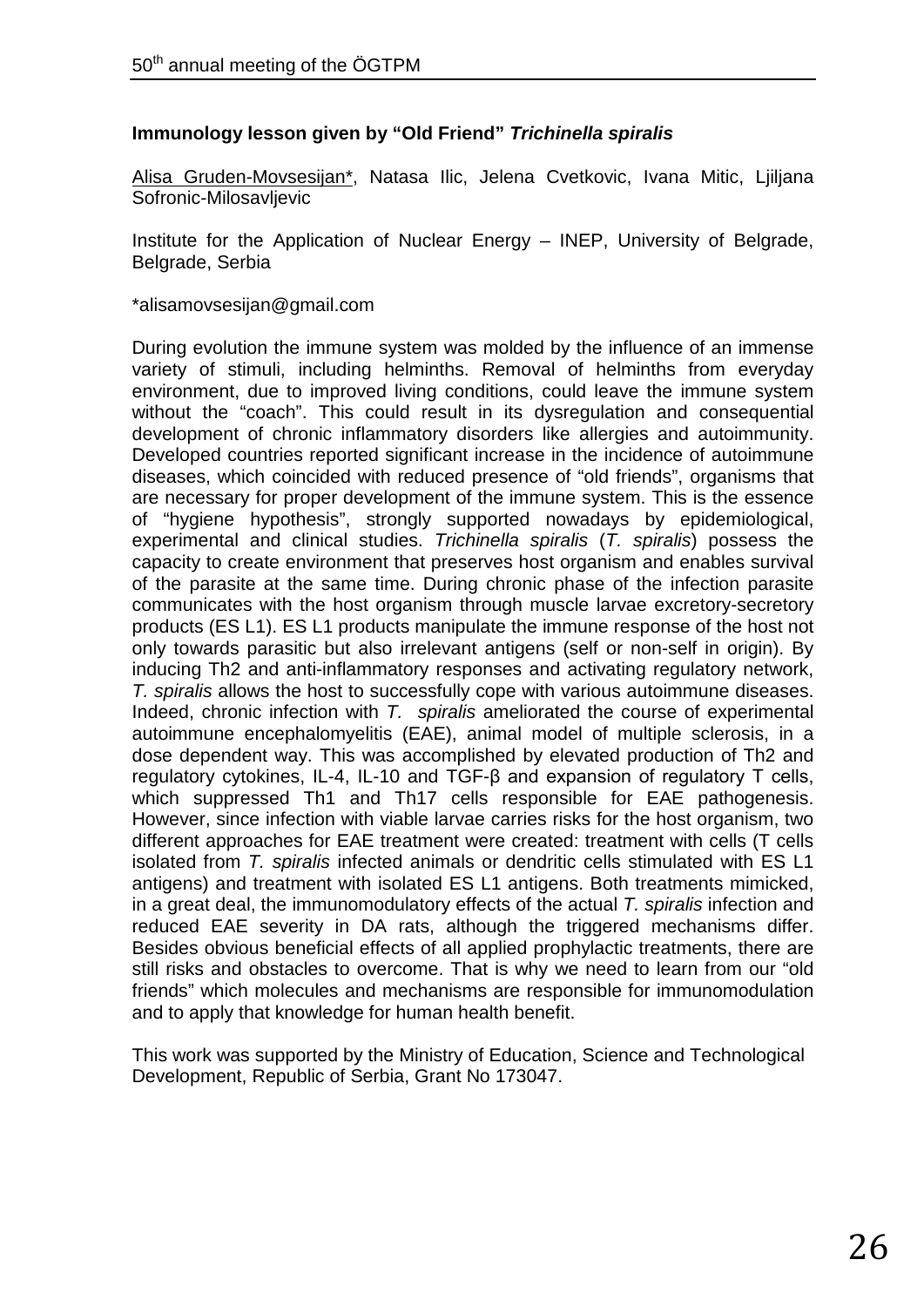#### **OIE Twinning – a valuable concept to control** *Trichinella* **infections in Animals and Foodstuff in Tanzania**

Karl Schoepf<sup>1\*</sup>, Walter Glawischnig<sup>1</sup>, Henry B. Magwisha<sup>3</sup>, Godwin A. Minga<sup>3</sup>, Gianluca Marucci<sup>2</sup>, Edoardo Pozio<sup>2</sup>

<sup>1</sup>Austrian Agency for Health and Food Safety, Innsbruck, 6020, Austria <sup>2</sup>Istituto Superiore di Sanità, Rome, 00161, Italy  ${}^{3}$ Tanzania Veterinary Laboratory Agency, Dar es Salaam, 15487, Tanzania

\*karl.schoepf@ages.at

Throughout much of the world, *Trichinella* species have been found to be the causative agents of human trichinellosis, a disease that not only is a public health hazard but also represents an economic problem in animal production and food safety. The World Organization for Animal Health (OIE) has funded a Twinning project on the control of *Trichinella* infections in Animals and Foodstuff of Tanzania. This international partnership with the European Union Reference Laboratory for Parasites (EURLP) as senior partner, the AGES National Reference Laboratory as junior partner and Tanzania Veterinary Laboratory Agency (TVLA) as candidate partner started with a kick off meeting in Dec. 2014 in Rome. The partnership aims at improving the diagnostic competence for controlling of *Trichinella* infection in animals and food products of Tanzania.

Tanzania has approximately 1.6 million pigs and most of them are reared in the rural settings on free range system. Pig rearing provides subsistence income in many families and is an important source of animal protein. Pig production has fast turn over second to poultry providing petty cash to farmers almost all time around the year. Pork consumption is becoming increasingly popular in densely populated towns and cities including Dar es Salaam. Free range management system predisposes pigs to *Trichinella* infection. However, the parasites have not been looked for in slaughtered pigs during meat inspection (lack of lab expertise and financial resources). It is therefore assumed that if *Trichinella* infected pork entering the food chain then a large population of pork consumers would be on risk.

Within this Twinning program competence on diagnosis of *Trichinella* infection in the candidate laboratory will be established under quality assurance standards. An initial survey examining pig carcasses entering the food chain started this year. Further aim is to conduct a risk based survey in wildlife. In sub Saharan Africa, *Trichinella* infections are widespread among wildlife and large predators (lions, hyenas, leopards, etc) are at the apex of *Trichinella* life cycle.

Results from the initial survey will guide decision making whether it is necessary to implement a regular control scheme for pork meat entering the human food chain especially in fast growing urban areas.

The establishment of a Regional Reference Laboratory for *Trichinella* in Dar will put Tanzania into the position to monitor *Trichinella* infections in domestic and wild animals. The production of *Trichinella* - free animals and derived food products are essential regarding food safety issues. When considering trade with neighbouring countries it is essential to meet food safety standards.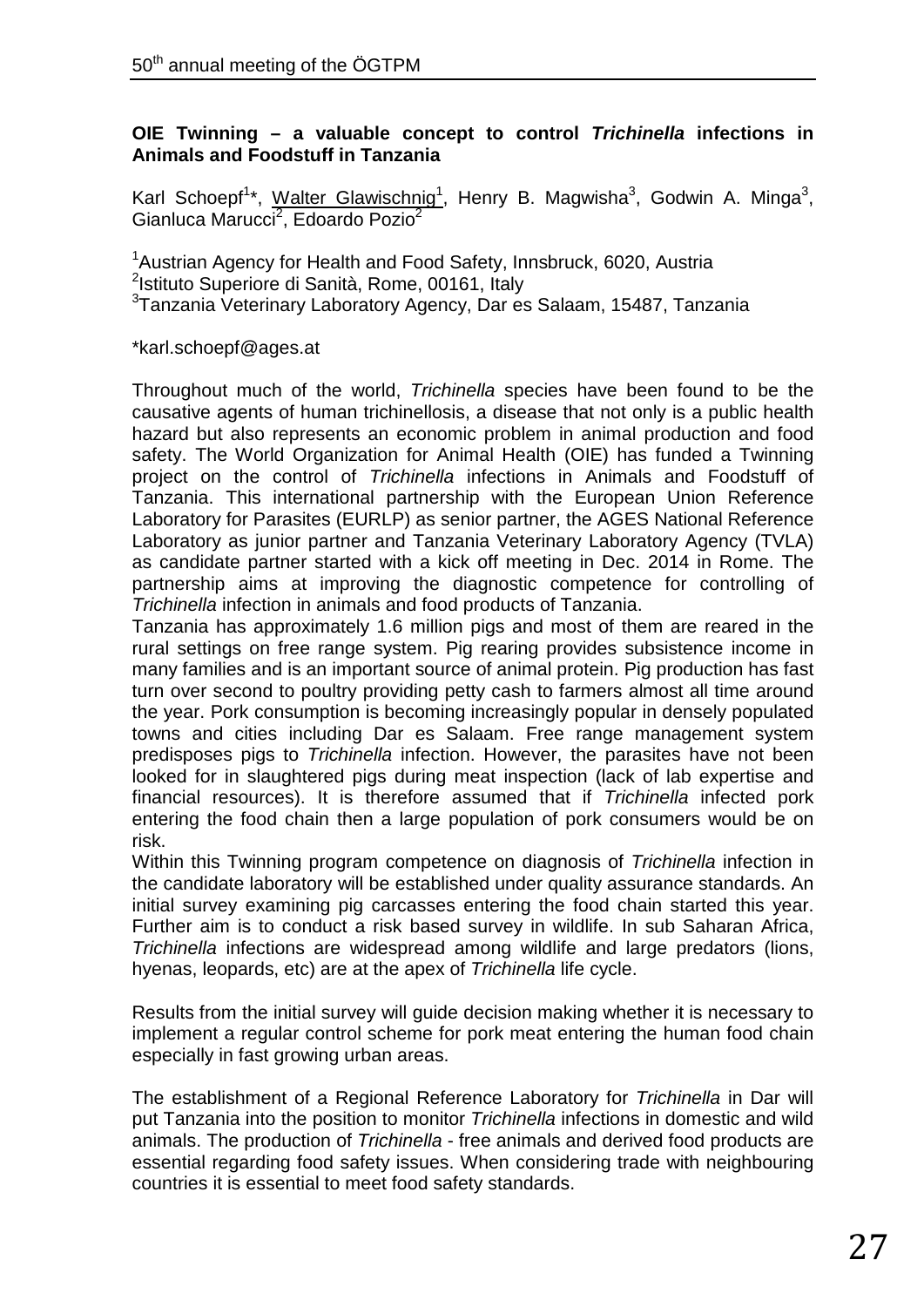#### **Prevalence of insecticide resistance house flies (***Musca domestica***) on pig farms in Schleswig-Holstein, Germany**

S. Steuber<sup>1\*</sup>,J. Hildebrand<sup>2</sup>, S. Reissert<sup>2</sup>, K. Sievert<sup>3</sup>, B. Bauer<sup>2</sup>, P.-H. Clausen<sup>2</sup>

<sup>1</sup>Federal Office of Consumer Protection and Food Safety, 10117 Berlin, Germany <sup>2</sup>Institute for Parasitology and Tropical Veterinary Medicine, Freie Universität Berlin, 14163 Berlin, Germany  ${}^{3}$ Syngenta Crop Protection AG, 4058 Basel, Switzerland

\*stephan.steuber@online.de

Disturbance by house flies (*Musca domestica*) is considered a major economic problem in animal husbandry. Therefore, fly control constitutes an integral part of livestock management. However, non-strategic use of insecticides might lead to rapid buildup of insecticide resistance (IR).

The susceptibility of *M. domestica* against deltamethrin (DTM) was assessed on 40 farms using the FlyBox $^{\circledast}$ -test (280mg DTM/m<sup>2</sup>). The field populations were further tested by a feeding assay against neonicotinoids (thiamethoxam, imidacloprid) and azamethiphos (phosphoric ester). Insect growth regulators (cyromazine, triflumuron) were additionally evaluated. Subsequently, 17 fly populations were lab-reared and their offspring exposed to topical applications of pyrethrum, DTM, azamethiphos, thiamethoxam and imidacloprid.

Resistance (mortality rates  $\leq$  90%) to DTM were observed in 85% of the fly populations. When exposed to thiamethoxam, 13 populations (33%) revealed moderate resistance (mortality rate 40-89%). Only 4 populations (10 %) displayed 100 % paralysis when imidacloprid was applied. Ten strains (25%) were sensitive against azamethiphos, the majority (75%) showing a moderate degree (≤ 90%) of resistance. Cyromazine proved highly effective (100 % inhibition of larval development), whereas 30 % of the fly populations emerged from the triflumuron treated culture medium at the recommended concentration of 5 mg/kg.

In the laboratory only 1 strain was susceptible to pyrethrum at the discriminating dose (DD) of 2.2 µg/fly. Six strains tested showed high DTM resistance. Resistance was confirmed against azamethiphos, 15 strains showed moderate to high resistance at 0.32µg/fly. The majority of the populations (59%) was also highly resistant against thiamethoxam (DD of 0.32µg/fly) and imidacloprid (41% at 2µg/fly).

Insecticide use has to be considered as last resort for managing house flies or other insect pests. Potential occurrence of IR should be evaluated before using insecticides. Rotation of active ingredients, frequent manure removal and biological means of control may delay IR development.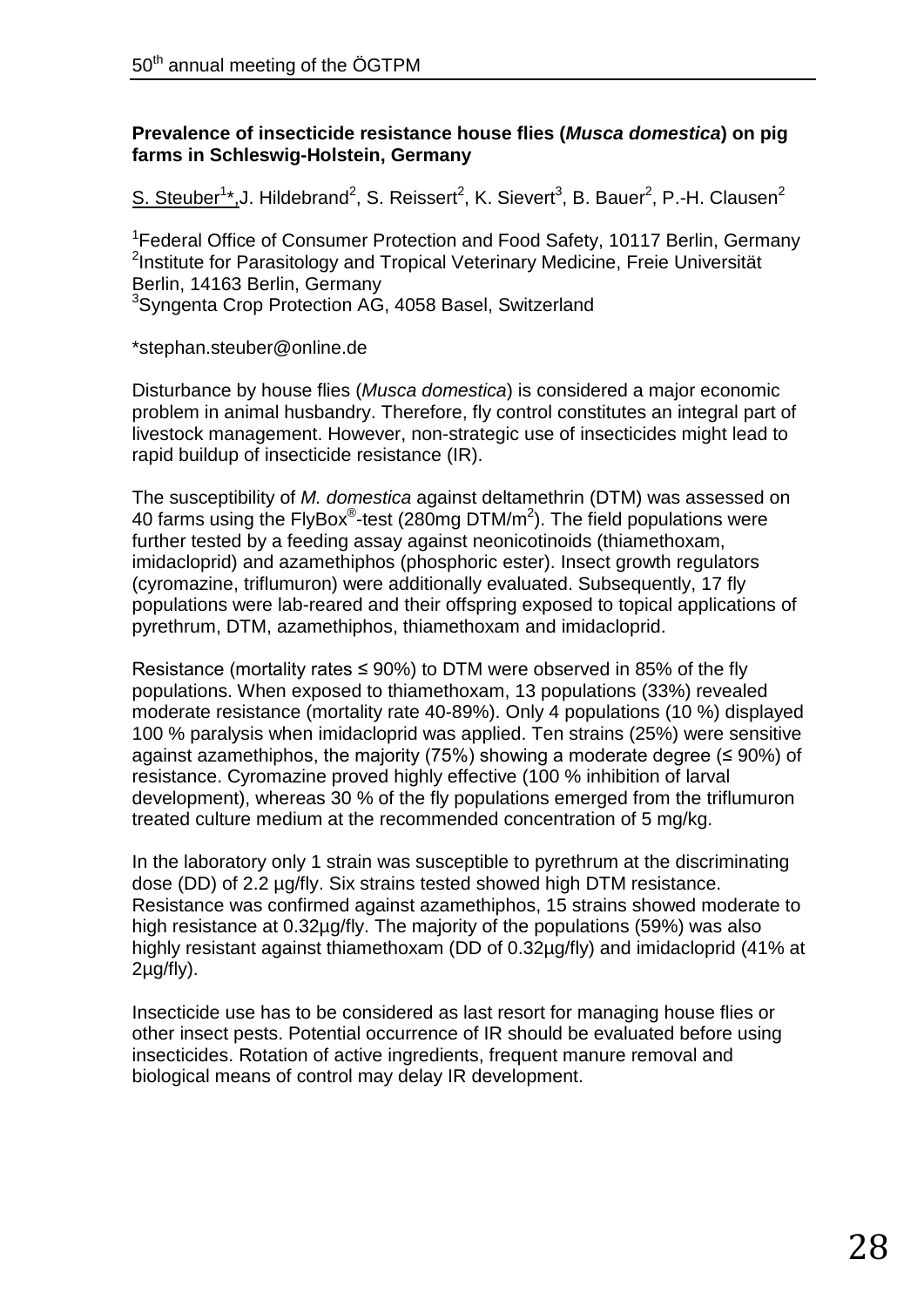#### **Parasites of the Alpine Ibex (***Capra i. ibex***) in North Tyrol – faunal diversity and abundance**

S. Rehbein<sup>1</sup>, C. Messner<sup>2</sup>, M. Visser<sup>1</sup>

<sup>1</sup> Merial GmbH, Kathrinenhof Research Center, Rohrdorf, Germany

<sup>2</sup> Tierarztpraxis Mag. C. Messner, Schwaz, Austria

The Alpine ibex was almost extinct at the beginning of the 19th century. In the territory of the today's Tyrol (and Austria), last ibex, which were reported from the Floite and Gunggl valleys of the Zillertal mountains, disappeared in the early  $18<sup>th</sup>$ century. The first successful release of ibex in Austria was initiated in Blühnbach, Salzburg in 1924. In the Tyrol, first releases of ibex occurred in the early 1950s including the successful re-introduction in the Pitz valley of the Ötztal Alps. Currently, more than 30 ibex colonies exist in North Tyrol with a total population of about 5000 head.

As no studies on the parasite fauna of the ibex from North Tyrol have been reported before, viscera or carcasses of 32 ibex originating from 7 colonies were examined with standard techniques during the years of 2008 to 2013.

Gastrointestinal helminths (total 32 species [morphs for Ostertagiinae] of nematodes [abomasum - 13, small intestine - 14, large intestine - 5] and *Avitellina centripunctata* and *Moniezia* spp. cestodes) and lungworms (total 5 species of protostrongylids and *Dictyocaulus* sp.) were recovered from all ibex. In addition, *Taenia hydatigena* metacestodes were recorded in 12.5% of the ibex and examination of heart and/or diaphragmatic muscle samples revealed sarcocysts in 65.4% ibex. No parasites were found in the livers. As regards ectoparasites, sarcoptic mange mites, biting lice (*Holakartikos crassipes*) and keds (*Melophagus rupicaprinus*) were isolated from the ibex.

Individual ibex harboured 3 to 11 species of nematodes in the abomasum, 2 to 7 species of nematodes in the small intestine and 0 to 4 species of nematodes in the large intestine. Twelve species of gastrointestinal nematodes and 2 species of protostrongylid lungworms were recorded from more than 60% of the ibex. In one ibex, up to 20 or 4 species of nematodes were recovered from the gastrointestinal tract or lungs, respectively.

Individual nematode burden of the gastrointestinal tract and lungs ranged from 260 to 22349 (geometric mean, 5828) and 16 to 1694 (geometric mean, 157), respectively.

Aiming to obtain basic parasitological data for the ibex in North Tyrol, this study demonstrated a high diversity of parasites and a remarkable parasite burden in the ibex.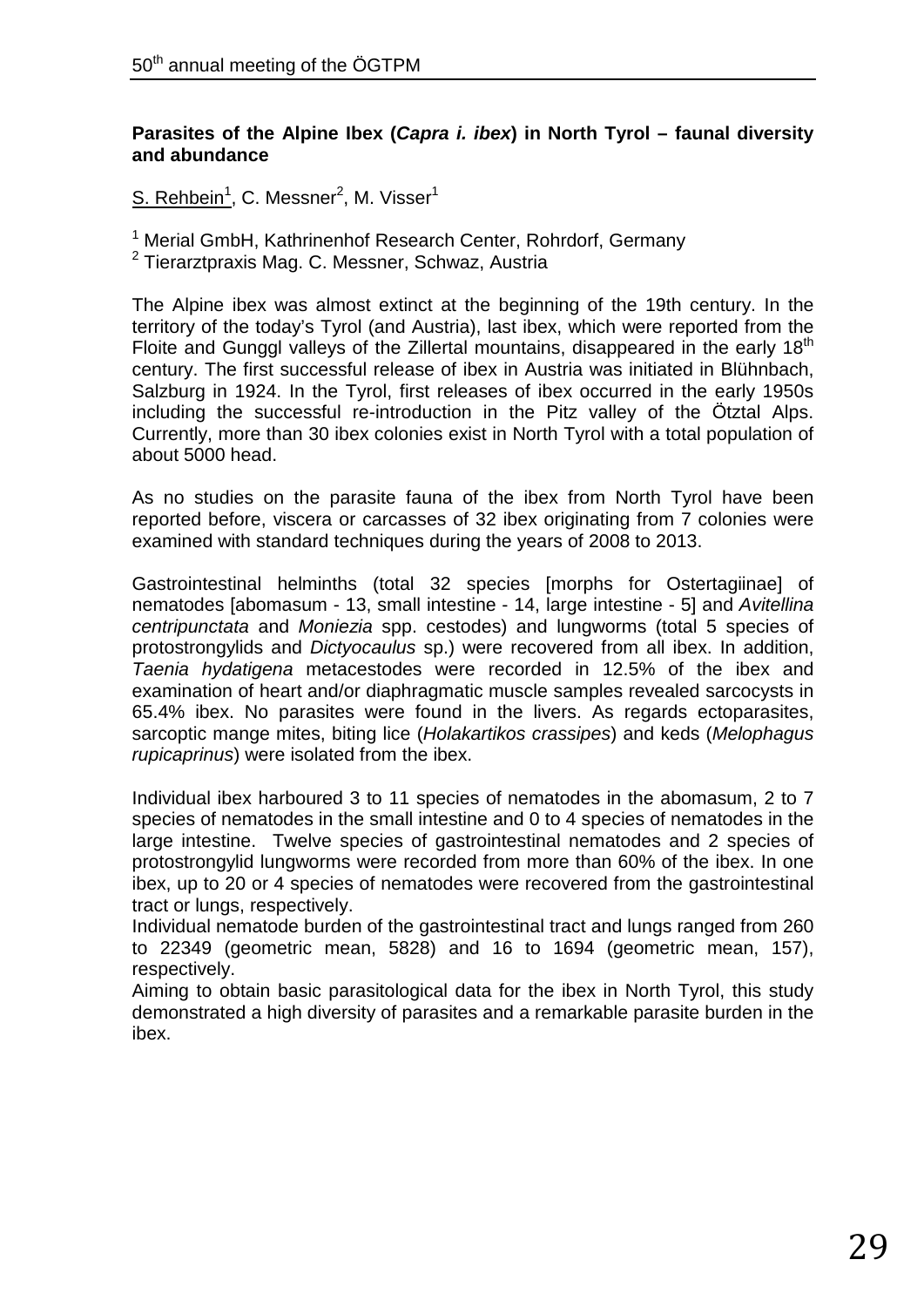#### **Dirofilariosis, an overview and a multidisciplinary approach conducted in an European country**

<u>Ana Margarida Alho<sup>1</sup>,</u> Luís Madeira de Carvalho<sup>1</sup>

<sup>1</sup>CIISA, Faculty of Veterinary Medicine, ULisboa, Lisboa, Portugal

[\\*margaridaalho@fmv.ulisboa.pt](mailto:margaridaalho@fmv.ulisboa.pt)

Cardiopulmonary dirofilariosis caused *by Dirofilaria immitis*, is a zoonotic mosquito-borne disease increasingly reported worldwide, with a potentially severe outcome in companion animals [1]. Several factors have been linked to its expansion, namely faster and incremented global transport and international commerce, urbanization and abundance of wildlife hosts, demographic and political changes, drug resistance and climate alterations [2]. Here, a systematic review is presented as well as a map of the current distribution of *Dirofilaria* in Europe, using geospatial tools. Concurrently, the authors describe a multidisciplinary study conducted in Portugal, involving: a) an epidemiological survey to investigate the prevalence of *D. immitis* in dogs and red foxes; the report of an outbreak of *D. immitis* in pinniped species and the description of a new host; b) a degree day model to estimate the transmission risk of *Dirofilaria* larvae between mosquito and reservoirs based on air temperature [3]; c) an alternative method for mechanical removal of *D. immitis* in dogs using a homemade snare [4]; and d) a survey to assess owner's awareness and public perception of parasitic diseases and parasite control practices [5].

Overall, the current data show that dirofilariosis is a prevalent disease, widely distributed in many European countries. Additionally, data show the urgent need to raise awareness among general population regarding parasite transmission, treatment and regular prophylaxis. Large epidemiological studies to estimate the occurrence of *D. immitis* infections in domestic and wild animals, coupled with continued entomological surveillance programs are needed to improve scientific knowledge and to prevent the spread into non-endemic areas, therefore limiting potential zoonotic outbreaks. An integrated approach under the scope of "One World, One Health" at local and global scale is vital to control this pathogen and promote higher animal and public health standards.

- 1. [Simón F,](http://www.ncbi.nlm.nih.gov/pubmed/?term=Sim%C3%B3n%20F%5BAuthor%5D&cauthor=true&cauthor_uid=22763636) [Siles-Lucas M,](http://www.ncbi.nlm.nih.gov/pubmed/?term=Siles-Lucas%20M%5BAuthor%5D&cauthor=true&cauthor_uid=22763636) [Morchón R,](http://www.ncbi.nlm.nih.gov/pubmed/?term=Morch%C3%B3n%20R%5BAuthor%5D&cauthor=true&cauthor_uid=22763636) [González-Miguel J,](http://www.ncbi.nlm.nih.gov/pubmed/?term=Gonz%C3%A1lez-Miguel%20J%5BAuthor%5D&cauthor=true&cauthor_uid=22763636) [Mellado I,](http://www.ncbi.nlm.nih.gov/pubmed/?term=Mellado%20I%5BAuthor%5D&cauthor=true&cauthor_uid=22763636) [Carretón E,](http://www.ncbi.nlm.nih.gov/pubmed/?term=Carret%C3%B3n%20E%5BAuthor%5D&cauthor=true&cauthor_uid=22763636) et al. Human and animal dirofilariasis: the emergence of a zoonotic mosaic. Clin Microbiol Rev. 2012;25:507-44.
- 2. Colwell DD, Dantas-Torres F, Otranto D. Vector-borne parasitic zoonoses: emerging scenarios and new perspectives. Vet Parasitol. 2011;182:14–21
- 3. Alho AM, Nunes T, Rinaldi L, Meireles J, Belo S, Deplazes P, Madeira de Carvalho L. Transmission risk of dirofilariosis in Portugal. Parasit Vectors. 2014; 7 (Suppl 1):O16.
- 4. [Alho AM,](https://www.ncbi.nlm.nih.gov/pubmed/?term=Alho%20AM%5BAuthor%5D&cauthor=true&cauthor_uid=26981316) [Fiarresga A,](https://www.ncbi.nlm.nih.gov/pubmed/?term=Fiarresga%20A%5BAuthor%5D&cauthor=true&cauthor_uid=26981316) [Landum M,](https://www.ncbi.nlm.nih.gov/pubmed/?term=Landum%20M%5BAuthor%5D&cauthor=true&cauthor_uid=26981316) [Lima C,](https://www.ncbi.nlm.nih.gov/pubmed/?term=Lima%20C%5BAuthor%5D&cauthor=true&cauthor_uid=26981316) [Gamboa Ó,](https://www.ncbi.nlm.nih.gov/pubmed/?term=Gamboa%20%C3%93%5BAuthor%5D&cauthor=true&cauthor_uid=26981316) [Meireles J,](https://www.ncbi.nlm.nih.gov/pubmed/?term=Meireles%20J%5BAuthor%5D&cauthor=true&cauthor_uid=26981316) [Sales Luís J,](https://www.ncbi.nlm.nih.gov/pubmed/?term=Sales%20Lu%C3%ADs%20J%5BAuthor%5D&cauthor=true&cauthor_uid=26981316) [Madeira de Carvalho L.](https://www.ncbi.nlm.nih.gov/pubmed/?term=Madeira%20de%20Carvalho%20L%5BAuthor%5D&cauthor=true&cauthor_uid=26981316) A Homemade snare: An alternative method for mechanical removal of *Dirofilaria immitis* in dogs. Vet Med Int. 2016; 5780408.
- 5. Matos M, Alho AM, Owen SP, Nunes T, Madeira de Carvalho L. [Parasite](https://www.ncbi.nlm.nih.gov/pubmed/26404913) control [practices and public perception of parasitic diseases: A survey](https://www.ncbi.nlm.nih.gov/pubmed/26404913) of dog and cat [owners.](https://www.ncbi.nlm.nih.gov/pubmed/26404913) Prev Vet Med. 2015;122(1-2):174-80.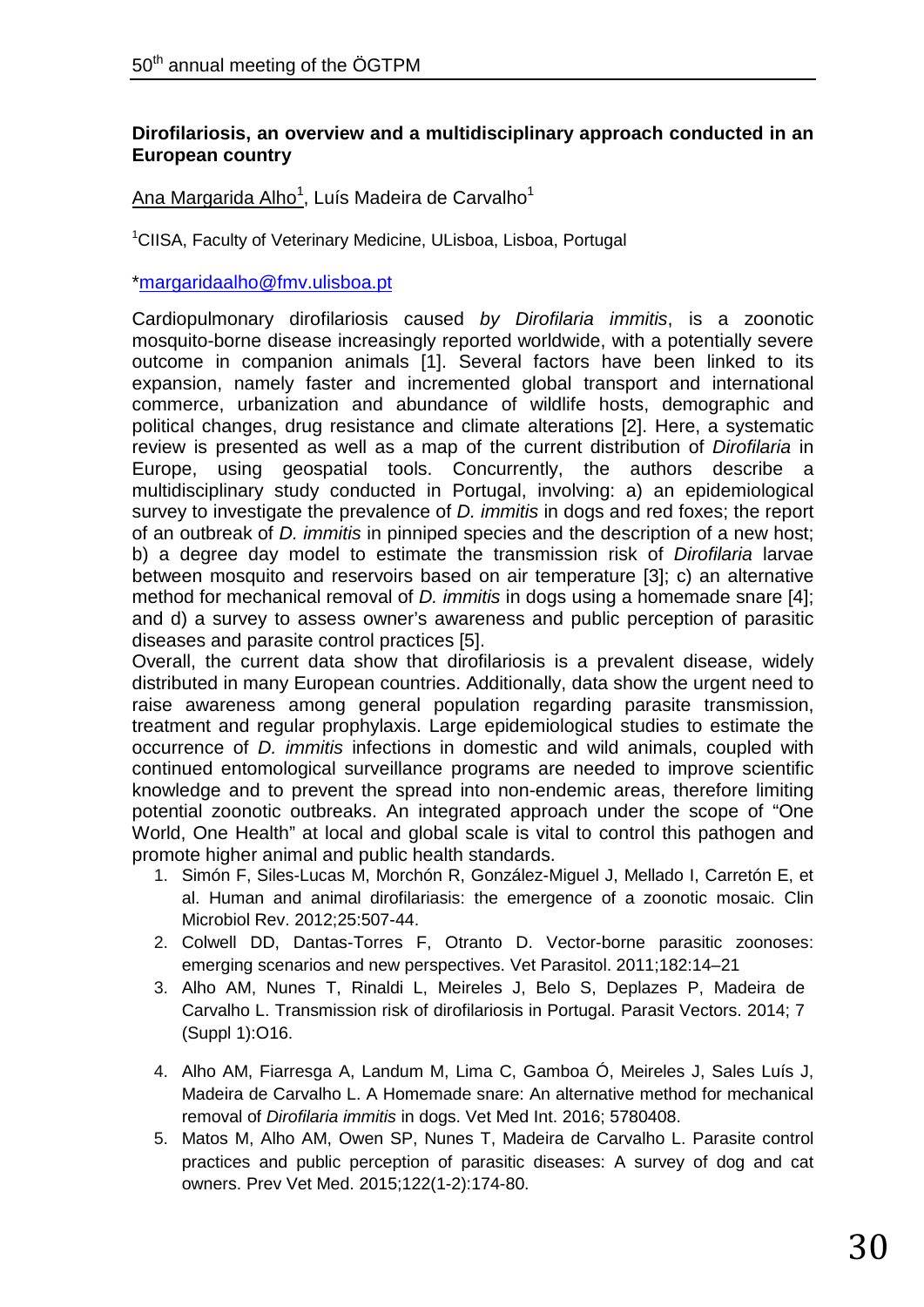#### **Filarioid helminths in mosquitoes from the Danube Delta/Romania and the analysis of these vectors for potential vector competence**

Victoria Wimmer<sup>1</sup>, Angela Monica Ionică<sup>2</sup>, Carina Zittra<sup>1</sup>, Natascha Leitner<sup>1</sup>, Jan Votýpka<sup>3</sup>, David Modry<sup>4,5</sup>, Andrei Daniel Mihalca<sup>2</sup>, Katja Silbermayr<sup>1</sup>, Hans-Peter Fuehrer<sup>1</sup>

\*hans-peter.fuehrer@vetmeduni.ac.at

<sup>1</sup> Department of Pathobiology, Institute of Parasitology, University of Veterinary Medicine Vienna, 1210 Vienna, Austria

 $2$  Department of Parasitology and Parasitic Diseases, Faculty of Veterinary Medicine, University of Agricultural Sciences and Veterinary Medicine, Calea Mănăştur 3-5, Cluj-Napoca, Romania

<sup>3</sup> Department of Parasitology, Faculty of Sciences, Charles University, Viničná 7, 12844 Prague, Czech Republic<br><sup>4</sup> Department of Pathology and Parasitology, Faculty of Veterinary Medicine,

University of Veterinary and Pharmaceutical Sciences, Palackého tr. 1946/1, 612 42 Brno, Czech Republic

<sup>5</sup> Biology Centre, Institute of Parasitology, Czech Academy of Sciences, Branisovska 31

370 05 České Budějovice, Czech Republic

In the past decades both *Dirofilaria immitis* and *D. repens* have spread from historically endemic areas to central and eastern European countries. Several studies have shown that *Dirofilaria* species are present in the southern and southeastern areas of Romania. However, information about the vectors in the Danube Delta and their vector competence is lacking.

In July 2015 more than 5,000 mosquitoes were collected in the Danube Delta in Romania at various locations (including mosquito traps next to a dog infected with both *D. immits* and *D. repens*). Mosquitoes were classified to species-level using the key after Becker et al.. In one part of the study specified mosquitoes were pooled (up to 25 individuals per day/trap/mosquito species). DNA was extracted and the samples were screened for filarioid helminths using conventional PCRs. For the second part of the study 300 specified mosquito individuals caught at the trap next to a microfilariaemic dog positive for *D. immitis* and *D. repens* were segregated into head/thorax and abdomen prior to DNA extraction. Each thorax/head and abdomen was screened for the presence of filarioid DNA separately. All positive PCR products were further analysed by sequencing. The aim for the third part of the study was to establish a novel qPCR detecting *D. repens*, *D. immitis* and *Acanthocheilonema reconditum*.

Mosquitoes were sampled within the training school of WG1 under the frame of EurNegVec COST Action TD1303. Parts of this study were funded by the ERA-Net BiodivERsA, with the national funders FWF I-1437, ANR-13-EBID-0007-01 and DFG BiodivERsA KL 2087/6-1 as part of the 2012-13 BiodivERsA call for research proposals.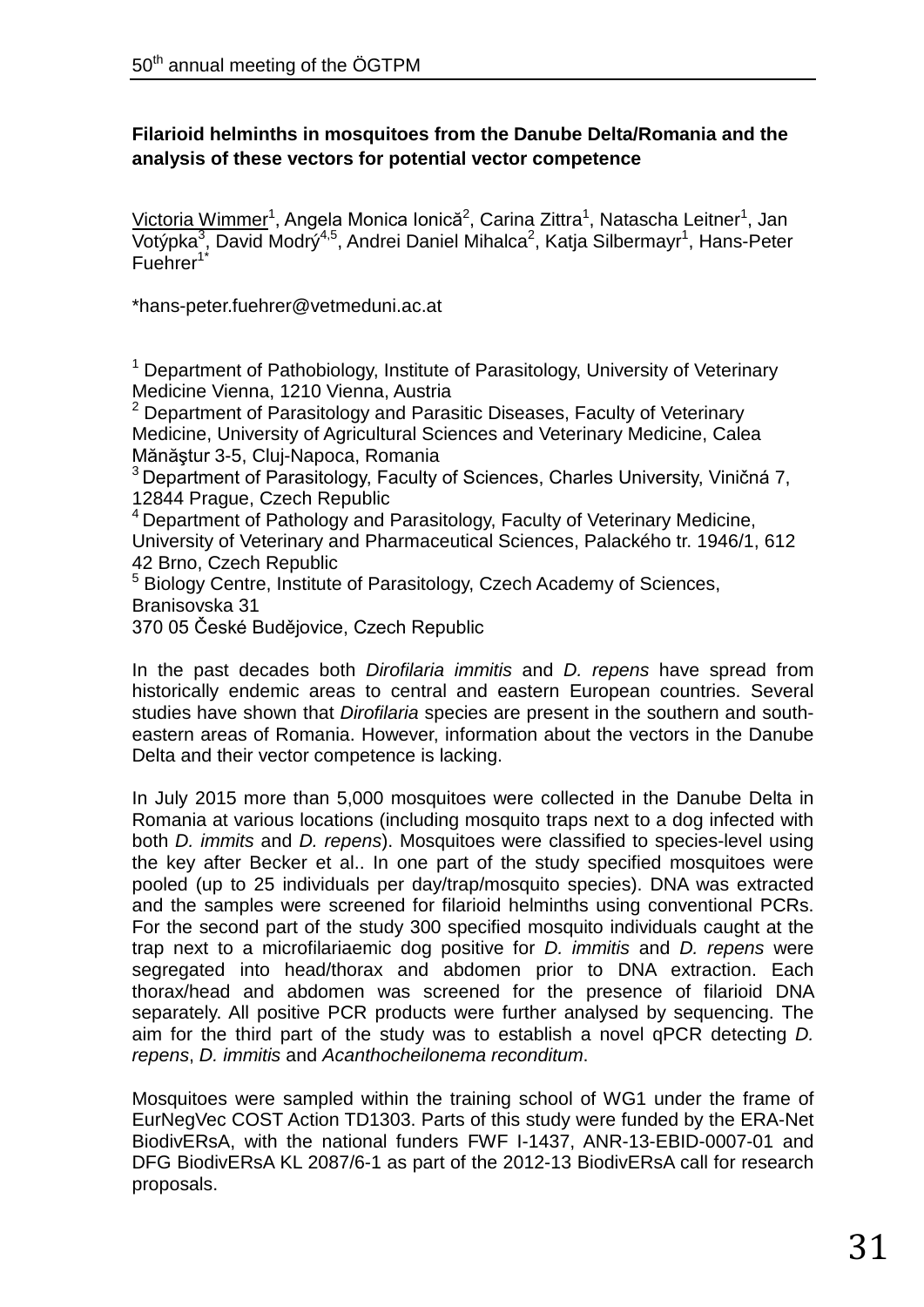#### **Molecular epidemiology of mosquito-borne diseases in Eastern Austria**

 $\dot{\text{U}}$ bleis S. S.<sup>1</sup>, Cuk C.<sup>1</sup>, Nawratil M.<sup>1</sup>, Berer D.<sup>1</sup>, Eigner B.<sup>1</sup>, Zittra C.<sup>1</sup>, Obwaller A.G.<sup>2</sup>, Lebl K.<sup>3</sup>, Zechmeister T.<sup>4</sup>, Lamp B.<sup>5</sup>, Brandt S.<sup>6</sup>, Roiz D.<sup>7</sup>, Fuehrer H.-P.<sup>1\*</sup>

<sup>1</sup>Institute of Parasitology, Department of Pathobiology, University of Veterinary Medicine Vienna, Vienna, Austria

<sup>2</sup>Federal Ministry of Defence and Sports, Division of Science, Research and Development, Vienna, Austria

<sup>3</sup>Institute for Veterinary Public Health, University of Veterinary Medicine Vienna, Vienna, Austria

4 Biological Station Lake Neusiedl, Burgenland, Austria

<sup>5</sup>Institute of Virology, Department of Pathobiology, University of Veterinary Medicine Vienna, Vienna, Austria

<sup>6</sup> Research Group Oncology, Equine Clinic, Department of Companion Animals and Horses, University of Veterinary Medicine, Austria

<sup>7</sup>MIVEGEC (Infectious Diseases and Vectors: Ecology, Genetics, Evolution and Control), UMR IRD224-CNRS5290-UM, Institut de Recherche pour le Développement (IRD), Montpellier, France

\*hans-peter.fuehrer@vetmeduni.ac.at

Global warming and rising globalization have essential effects on the distribution and circulation areas of insect vectors (e.g. mosquitoes) and their associated pathogens (e.g. *Dirofilaria*, West-Nile virus). Especially in Central Europe high temperatures during the summer months coupled with exceedingly mild winters, favor the introduction and spread of non-indigenous species. A range of bacterial, parasitic and viral agents are transmitted via this insect route and have the potential of causing exotic diseases in previously unprecedented areas. Permanent establishment of new competent vector species lead to an increased risk of endemic vector-borne infections. Therefore, information on the distribution patterns of mosquitoes and their transfer function as disease vectors is crucial and with utmost importance for public health, veterinary medicine and scientists.

Still, there is markedly few data on the pathogen load transmitted by mosquitoes in Metropolitan Vienna, Lower Austria and Burgenland. During this ERA-Net BiodivERsA project almost 30,000 mosquitoes were collected in Vienna, Lower Austria and Burgenland within the investigation periods of the years 2014 and 2015. Due to morphological standard characteristics, female mosquitoes were classified to species-level and pooled up to 50 individuals according to their date of collection and sampling site. Until further examinations the pools were stored at -80°C. Nucleic acids were extracted and screened for the presence of DNA of *Francisella tularensis* and filarioid helminths as well as genomic RNA of flaviviruses by using molecular techniques. This approach provides results of the pathogen screening and the occurrence of potentially infectious agents transmitted by mosquitoes in the examined regions during 2014 and 2015.

This study was funded by the ERA-Net BiodivERsA, with the national funders FWF I-1437, ANR-13-EBID-0007-01 and DFG BiodivERsA KL 2087/6-1 as part of the 2012-13 BiodivERsA call for research proposals.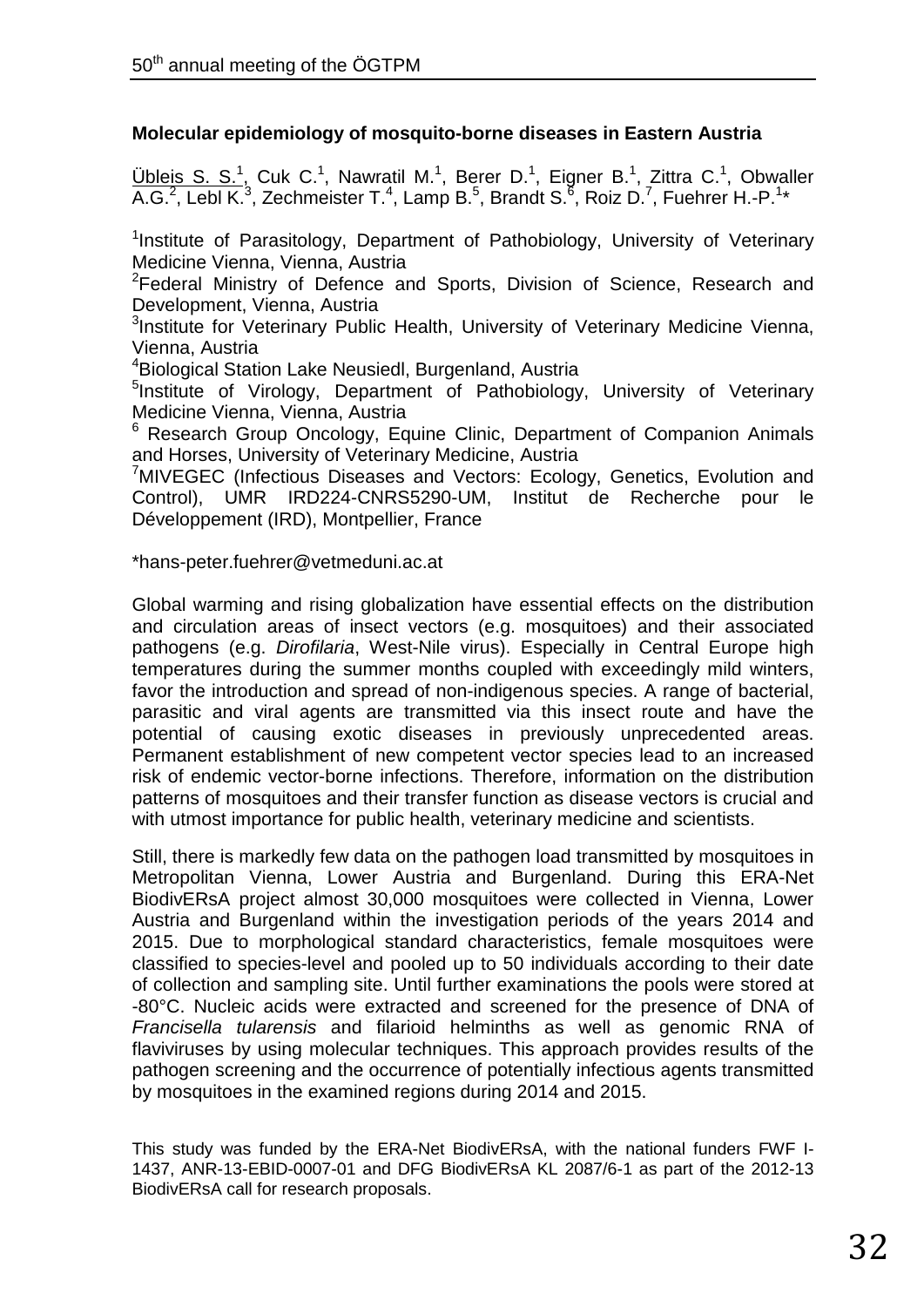#### **Spatiotemporal mosquito species distribution in Eastern Austria driven by environmental parameters - final results**

 $\text{Carina Zittra}^1$ , Simon Vitecek<sup>2</sup>, Adelheid G. Obwaller<sup>3</sup>, Heidemarie Rossiter<sup>4</sup>, Barbara Eigner<sup>1</sup>, Thomas Zechmeister<sup>5</sup>, Johann Waringer<sup>2</sup>, Hans-Peter Fuehrer<sup>1\*</sup>

<sup>1</sup> Institute of Parasitology, Department of Pathology, University of Veterinary Medicine, Vienna 1210, Austria

<sup>2</sup> Department of Limnology and Bio-Oceanography, University of Vienna, Vienna, Austria

<sup>3</sup> Federal Ministry of Defence and Sports, Division Science, Research and Development, Vienna, Austria

<sup>4</sup> Donaustraße 73, 3421 Höflein/Donau, Austria

<sup>5</sup> Biological Station Lake Neusiedl, Burgenland, Austria

\*hans-peter.fuehrer@vetmeduni.ac.at

Dispersal and establishment of native and non-indigenous mosquito species as well as emerging vector-borne diseases are mainly driven by international trade and global change. Thus, data on mosquito ecology, in particular seasonal and spatial distribution patterns of mosquito communities is crucial for the understanding of vector-pathogen dynamics in Europe. However, basic information on the mosquito species inventory, its genetic diversity, and seasonal and spatial variations of mosquito communities in Austria is still insufficient. In our study, female mosquitoes were monitored at 35 permanent and 23 non-permanent trapping sites using carbon dioxide baited traps twice a month from April to October 2014 and 2015. Possible effects of environmental factors on seasonal and spatial mosquito distribution were analysed using multivariate statistical methods; differences in the proportional mosquito abundance were identified using likelihood ratio tests (G-tests) of goodness of fit. Furthermore a canonical correspondence analysis (CCA) was used to relate mosquito community fluctuations to variability of environmental parameters. Potential effects of environmental parameters possibly affecting mosquito community composition were assessed using permutational multivariate analysis of variance (PERMANOVA) on dissimilarity matrices; environmental parameters with a significant contribution to the observed patterns were modelled in ordination space to estimate non-linear relationships.

In this study, 29,735 specimens were sampled and 26 of 42 native as well as two of four non-native mosquito species were reconfirmed in Eastern Austria.

Statistical analyses revealed significant differences in mosquito abundance between sampling years and provinces due to environmental variables and detected environmental parameters influencing spatial and temporal mosquito species distribution.

We present effects of climatic parameters and habitat structure on mosquito communities in Eastern Austria and thus deliver highly relevant baseline data for future mosquito prediction models and mosquito surveillance programmes.

Parts of this research were funded by the ERA-Net BiodivERsA, with the national funders FWF I-1437, ANR-13-EBID-0007-01 and DFG BiodivERsA KL 2087/6-1 as part of the 2012-13 BiodivERsA call for research proposals.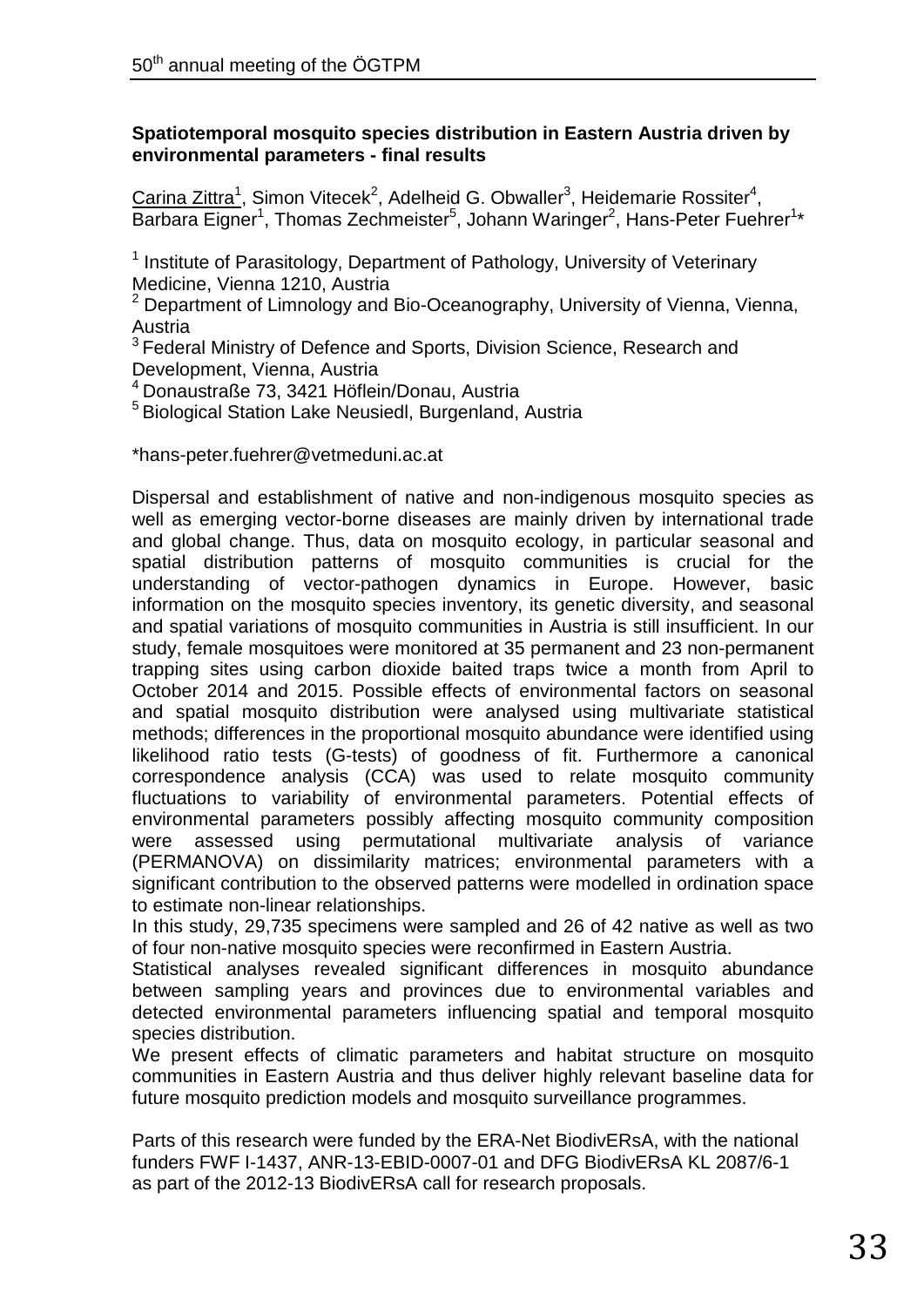#### **Morphological and molecular identification of** *Synhimantus (Synhimantus) laticeps* **(Rudolphi, 1819) Railliet, Henry et Sisoff, 1912 (Nematoda, Acuariidae) from the barn owl (***Tyto alba***) and the common kestrel (***Falco tinnunculus***) in Austria**

David Ebmer<sup>1\*</sup>, Barbara Eigner<sup>1</sup>, Hans-Peter Fuehrer<sup>1</sup>, Helmut Sattmann<sup>2</sup>, Anja Joachim<sup>1</sup>

<sup>1</sup> Institute of Parasitology, Department of Pathobiology, University of Veterinary Medicine Vienna, Veterinaerplatz 1, 1210 Vienna, Austria <sup>2</sup> Third Zoological Department, Natural History Museum Vienna, Burgring 7, 1010 Vienna, Austria

\*david.ebmer@vetmeduni.ac.at

In the framework of the biodiversity initiative and barcoding project "Austrian Barcode of Life" (ABOL) post mortem examinations of the gastro-intestinal tracts of different species of wild birds were carried out and several adult helminths could be retrieved. In the gizzard of two barn owls (*Tyto alba*) and one common kestrel (*Falco tinnuculus*) acuariid nematodes belonging to the species *Synhimantus (Synhimantus) laticeps* (Rudolphi, 1819) Railliet, Henry et Sisoff, 1912 were discovered.

Morphological identification of this parasitic nematode by morphometric comparison and scanning electron microscopic photographs was accomplished. Furthermore, genetic identification of individual parasites based on a fragment of the mitochondrial *cytochrome c oxidase subunit I* (COI) gene was carried out. Our work constitutes the first COI-based DNA barcoding of *Synhimantus (S.) laticeps* and its first description in the barn owl (*Tyto alba*) in Austria.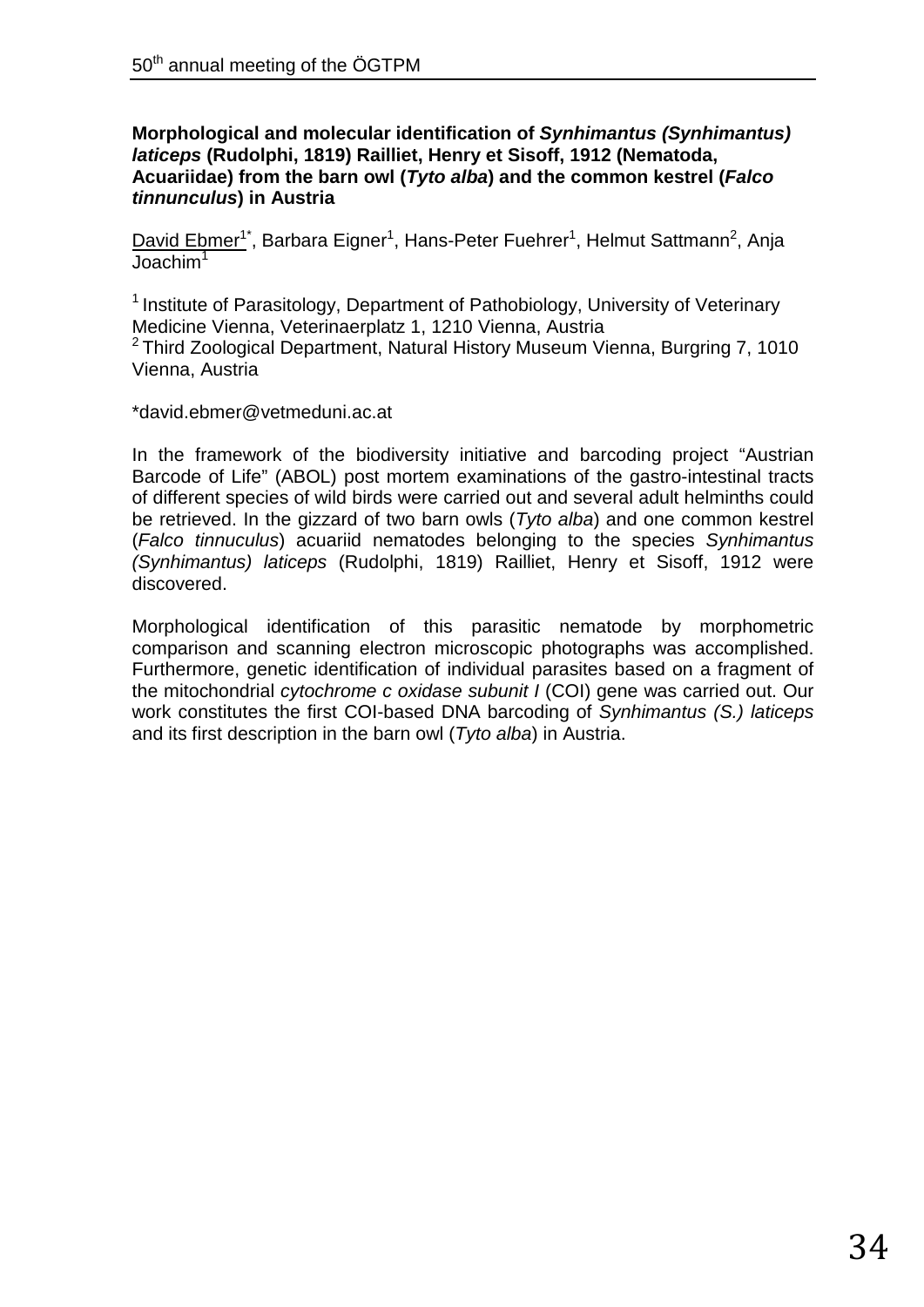#### **Novel approaches to diagnosing malaria. Development and validation of a High Resolution Melting Curve Analysis assay for human malaria diagnosis**

Aline Lamien-Meda<sup>1\*</sup>, Hans-Peter Fuehrer<sup>2</sup>,David Leitsch<sup>1</sup>, Harald Noedl<sup>1</sup>

<sup>1</sup>Institute for Specific Prophylaxis and Tropical Medicine, Medical University of A-1090 Vienna, Austria

<sup>2</sup>Institute of Parasitology, University of Veterinary Medicine, Vienna, Austria

\*Aline.LamienMeda@meduniwien.ac.at

A major step-up in worldwide malaria control efforts in the past decades has resulted in a significant reduction of mortality and clinical episodes in most malaria-endemic countries. At the same time asymptomatic infections have gained importance as a reservoir of new infections and epidemics. Novel, more sensitive tools are therefore urgently needed to replace microscopy as the gold-standard of diagnosis also in resource-limited environments.

Since the development of PCR based methods in malaria diagnosis in the late 1980's, several methods targeting the plasmodium 18S SSU RNA gene have been developed and widely deployed. These methods include conventional nested and semi nested PCR, Lamp PCR and real time PCR [1, 2]. However, the plasmodium species-specific identification by these methods requires multiplexing or several time consuming steps using primer pairs that are specific to each of the plasmodium species.

High Resolution Melting (HRM) curve analysis is a simple and fast post-PCR analysis which has been successfully applied for genotyping, including pathogentyping. In this procedure, the region of interest is amplified in the presence of a specialized dsDNA binding dye and a gradual denaturation of the amplicons produces characteristic melting profiles. Recently, a HRM assay targeting the rSSU RNA was described for the simultaneous detection and typing the five plasmodium species affecting human [3]. The adoption of such HRM assay would help saving time in plasmodium species identification.

We describe the development of a real time PCR-HRM assay for the first time targeting the mitochondrial DNA for the simultaneous detection, species specific identification and quantification of *P. falciparum, P. vivax, P. knowlesi, P. malariae, P. ovale curtisi* and *P. ovale wallikeri*, with high specificity and sensitivity. This method combines several advantages of targeting the mitochondrial DNA, namely that it is more conserved within each of the plasmodium species while at the same time being present in multiple copies within each parasite.

#### **References**

- 1. Fuehrer H-P, Noedl H. Recent Advances in Detection of *Plasmodium ovale*: Implications of Separation into the Two Species *Plasmodium ovale wallikeri* and *Plasmodium ovale curtisi*. JCM, 2014, 52, 387-391.
- 2. Alemayehu S, Feghali KC, Cowden J, Komisar J, Ockenhouse CF, and Kamau E. Comparative evaluation of published real-time PCR assays for the detection of malaria following MIQE guidelines. Malar J, 2013, 12,277-285.
- 3. Chua KH, Lim SC, Ng CC, Lee PC, Lim YAL, Lau TP, Chai HC. Development of high resolution melting analysis for the diagnosis of human malaria. Sci Rep. 2015, 5, 15671-84.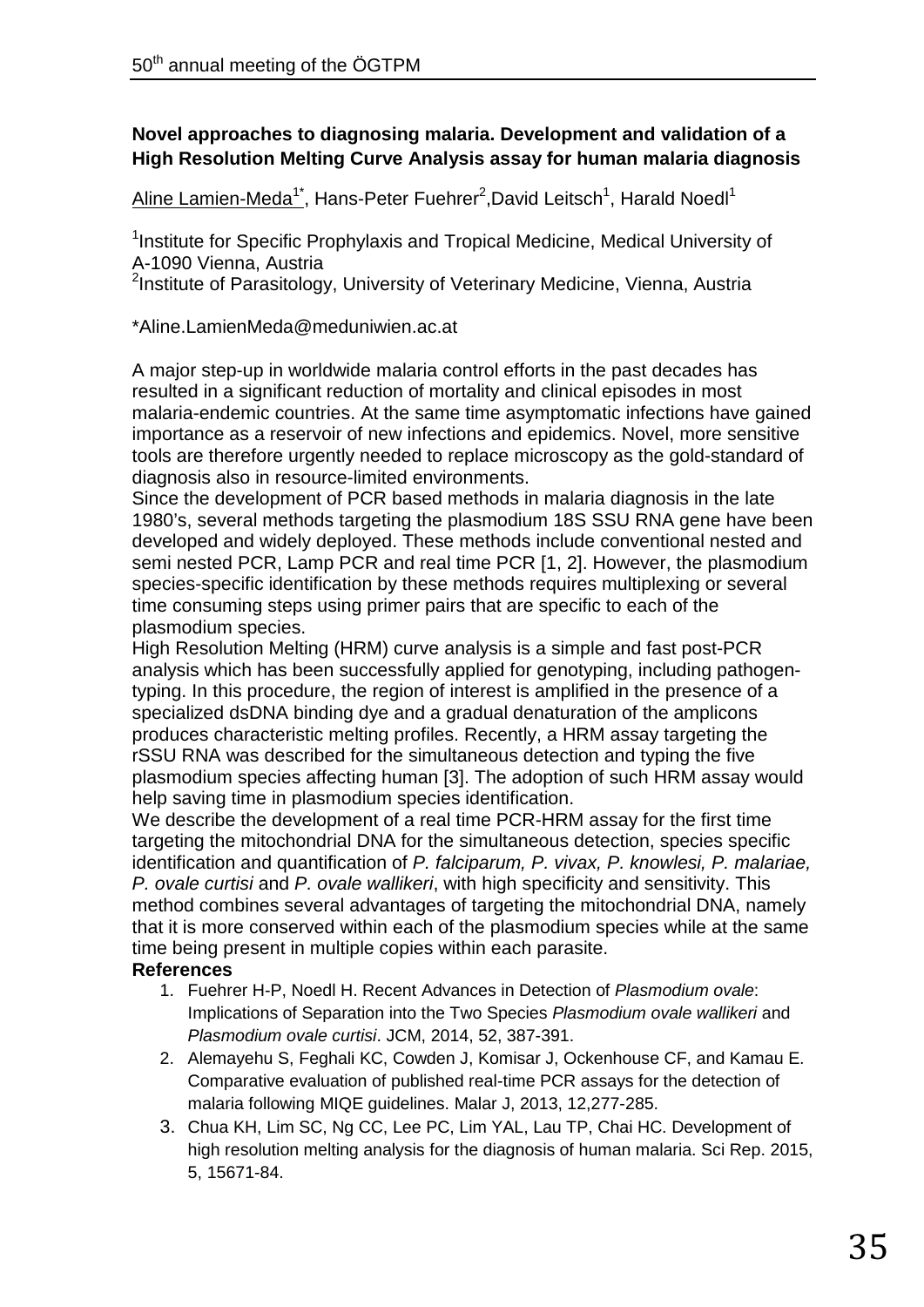#### **Molecular genetics and morphological identification of Austrian Acanthocephala (Kohlreuther, 1771)**

Susanne Reier<sup>1\*</sup>, Elisabeth Haring<sup>1</sup>, Hans-Peter Führer<sup>2</sup>, Thomas Schwaha<sup>3</sup>, Helmut Sattmann<sup>4</sup>

<sup>1</sup> Natural History Museum Vienna, Central Research Laboratories, Burgring 7, 1010 Vienna, Austria

2 Institute of Parasitology, Department of Pathobiology, University of Veterinary Medicine Vienna, Veterinaerplatz 1, 1210 Vienna, Austria

<sup>3</sup> Department of Integrative Zoology, University of Vienna, Althanstraße 14, 1090 Vienna, Austria

4 Natural History Museum Vienna, 3<sup>rd</sup> Zoological Department, Burgring 7, 1010 Vienna, Austria

\*reier\_susanne@yahoo.de

Although Acanthocephala are a well-studied phylum, molecular genetic methods for species identification have been rarely applied in this taxon. Genetic characterisation of species by DNA barcoding is gaining increasing importance, especially in a large and highly diverse group of often small sized animals like Acanthocephala. The purpose of this study was a first survey of fish-parasitizing Acanthocephala in Austria based on DNA barcoding. The aim was to test various primer sequences, to register species occurrences in different aquatic systems and host species, and to get insights into intra- and interspecific diversities. Here we report our first results.

In 26 different fish species from various rivers in Styria, Vienna, Upper Austria and Lower Austria we found 307 acanthocephalans. For molecular genetic identification the DNA barcoding sequence, a section of the *cytochrome oxidase subunit 1* gene (*COI*) was analysed. Various primers, mostly specific ones designed for the phylum Acanthocephala, were used. In addition, morphological identification was conducted by different staining and microscope methods such as light microscopy, scanning electron microscopy and confocal laser scanning microscopy as a novel method for species identification in Acanthocephala.

Three genera of Acanthocephala could be detected: *Acanthocephalus* (Koehlreuther 1771), *Echinorhynchus* (Zoega in Müller 1776) and *Pomphorhynchus* (Monticelli 1905). All genera belong to the class Palaeacanthocephala. In general the morphological determination was in accordance with the genetic assignment.

Within the genus *Pomphorhynchus* three species could be differentiated: *P. tereticollis*, *P. laevis* and a mitochondrial lineage that could not be assigned to any species. The average genetic distance between this lineage and the *P. laevis*sequences (from our own analysis as well as from Genbank) amounts to 10.2% (p distance). The divergence between this unidentified species and *P. tereticollis*  even was 21.1%. There were only faint morphological differences between the three species, e.g., projections on the posterior row of hook plates. The Austrian *P. laevis* were larval stages and consequently could not be identified morphologically. Therefore, the identification was only possible through DNA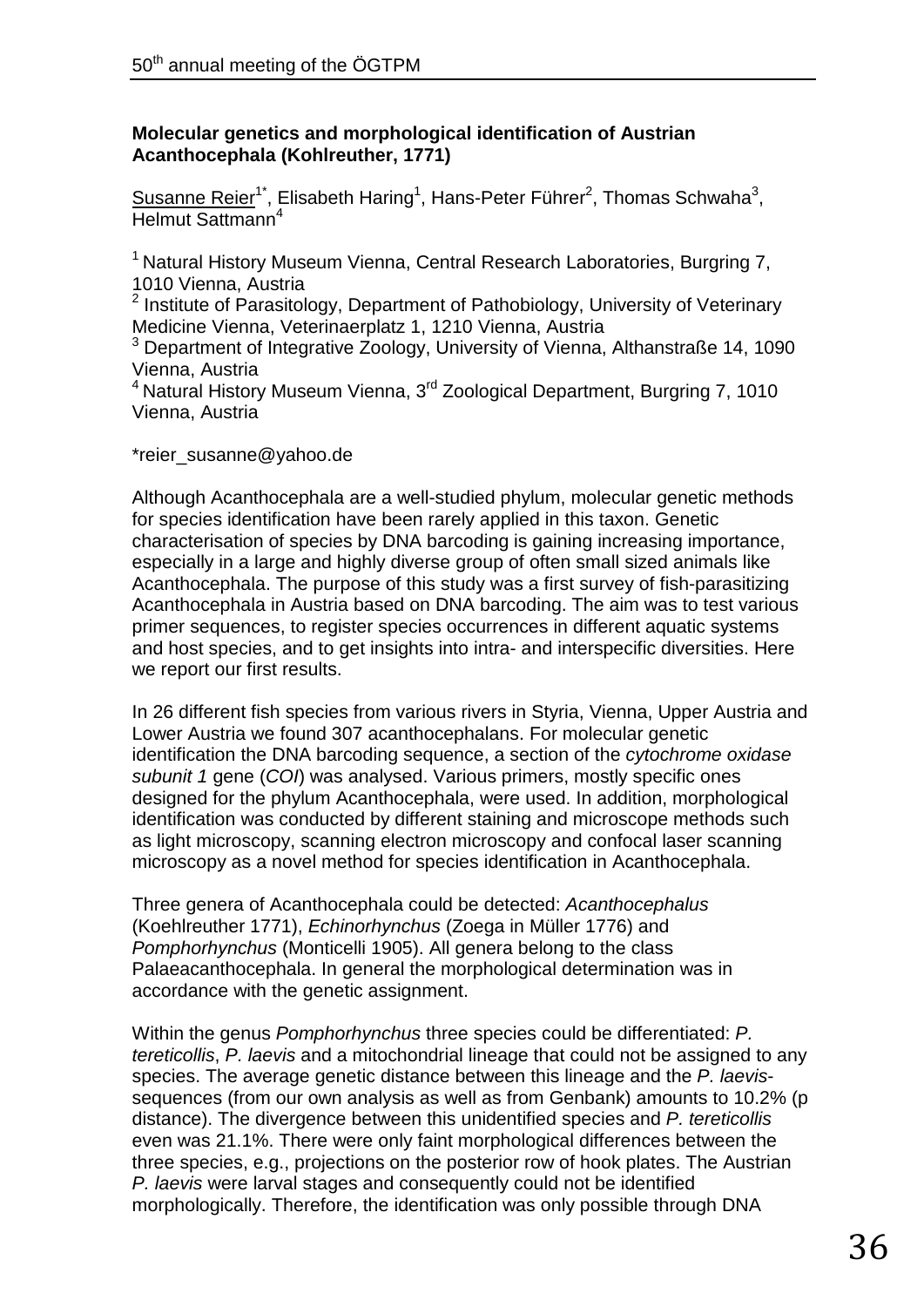barcoding. The average distances between our two *P. laevis* samples and published sequences were very low (~0.7%).

Our results demonstrate that DNA barcoding is suitable to identify Acanthocephala, because of their low anatomical diversity. This pilot study also revealed how important it is to link morphological and genetic characteristics, particularly because of the lack of reference sequences in GenBank and the risk of species misidentification.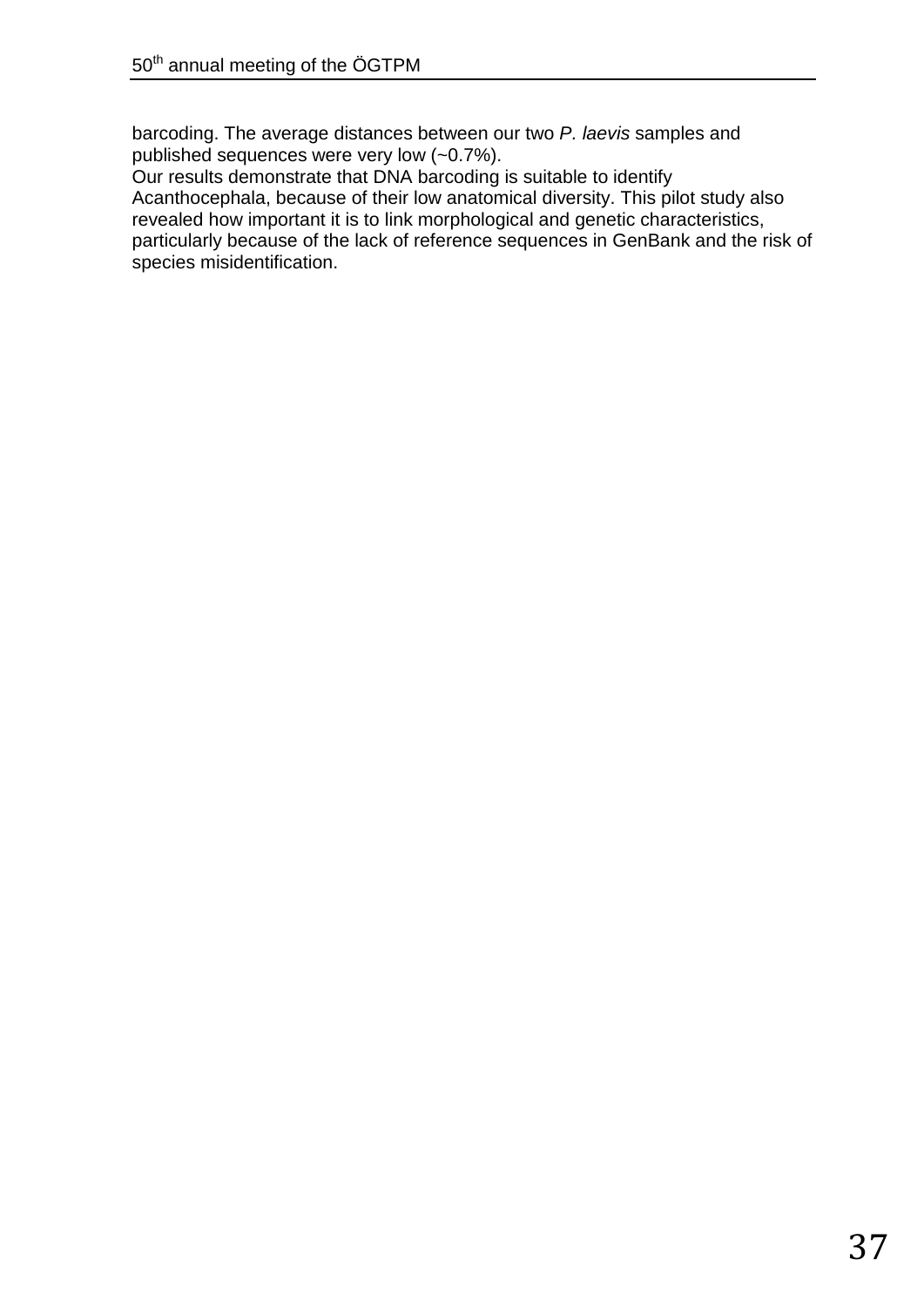#### **STD – Virusinfektionen**

Heimo Lagler, MPH

War früher bei Virusinfektionen ein therapeutischer Nihilismus ausgeprägt, hat sich dies in den letzten Jahren entscheidend gewandelt. So stehen heute nicht nur antivirale Substanzen gegen *Herpes simplex* -, *Herpes zoster* - oder Zytomegalie - Virusinfektionen zur Verfügung, sondern auch Virostatika gegen HIV , Hepatitis B und C zur Verfügung.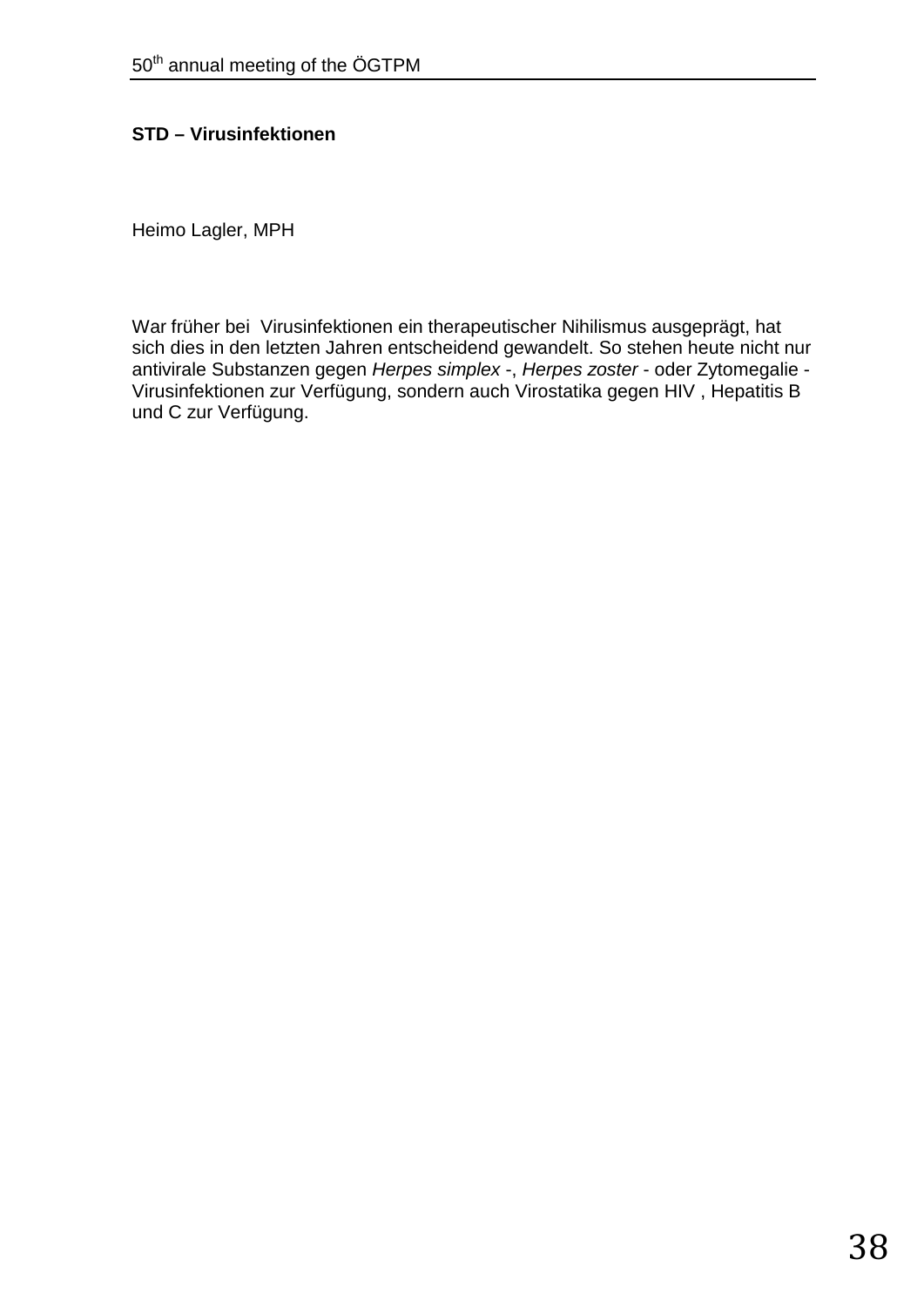#### **Neu überarbeiteter Ratgeber f. Ärzte zu Skabies**

Anton Aebischer

Fachgebiet 16, Robert Koch-Institut, 13353 Berlin, DE

#### [AebischerA@rki.de](mailto:AebischerA@rki.de)

Die Herausgabe der Ratgeberreihe durch das Robert Koch-Institut erfolgt auf der Grundlage des § 4 des in Deutschland geltenden Infektionsschutzgesetzes. Praktisch bedeutsame Angaben zu wichtigen Infektionskrankheiten sollen aktuell und konzentriert der Orientierung dienen. Die Beiträge werden in Zusammenarbeit mit den Nationalen Referenzzentren, Konsiliarlaboren sowie weiteren Experten erarbeitet. Die Erstpublikation und deutlich überarbeitete Folgeversionen werden im Epidemiologischen Bulletin und im Internet [\(www.rki.de/ratgeber\)](http://www.rki.de/DE/Content/Infekt/EpidBull/Merkblaetter/merkblaetter_node.html) veröffentlicht.

Die Überarbeitung des Ratgebers Skabies und der S-1 Leitlinie der Deutschen Gesellschaft für Dermatologie zu Skabies wurde durch die hohe Aufmerksamkeit, die die Erkrankung aufgrund der Flüchtlingswelle 2015 erhielt, notwendig. Im Vortrag wird auf die wichtigsten Neuerungen eingegangen und die Grundlagen für die Empfehlungen vorgestellt. Darüber hinaus werden Ergebnisse einer die Überarbeitung des Ratgebers begleitenden Erhebung zum Vorkommen der Skabies und daraus resultierender Probleme und Belastungen des Öffentlichen Gesundheitsdienstes vorgestellt.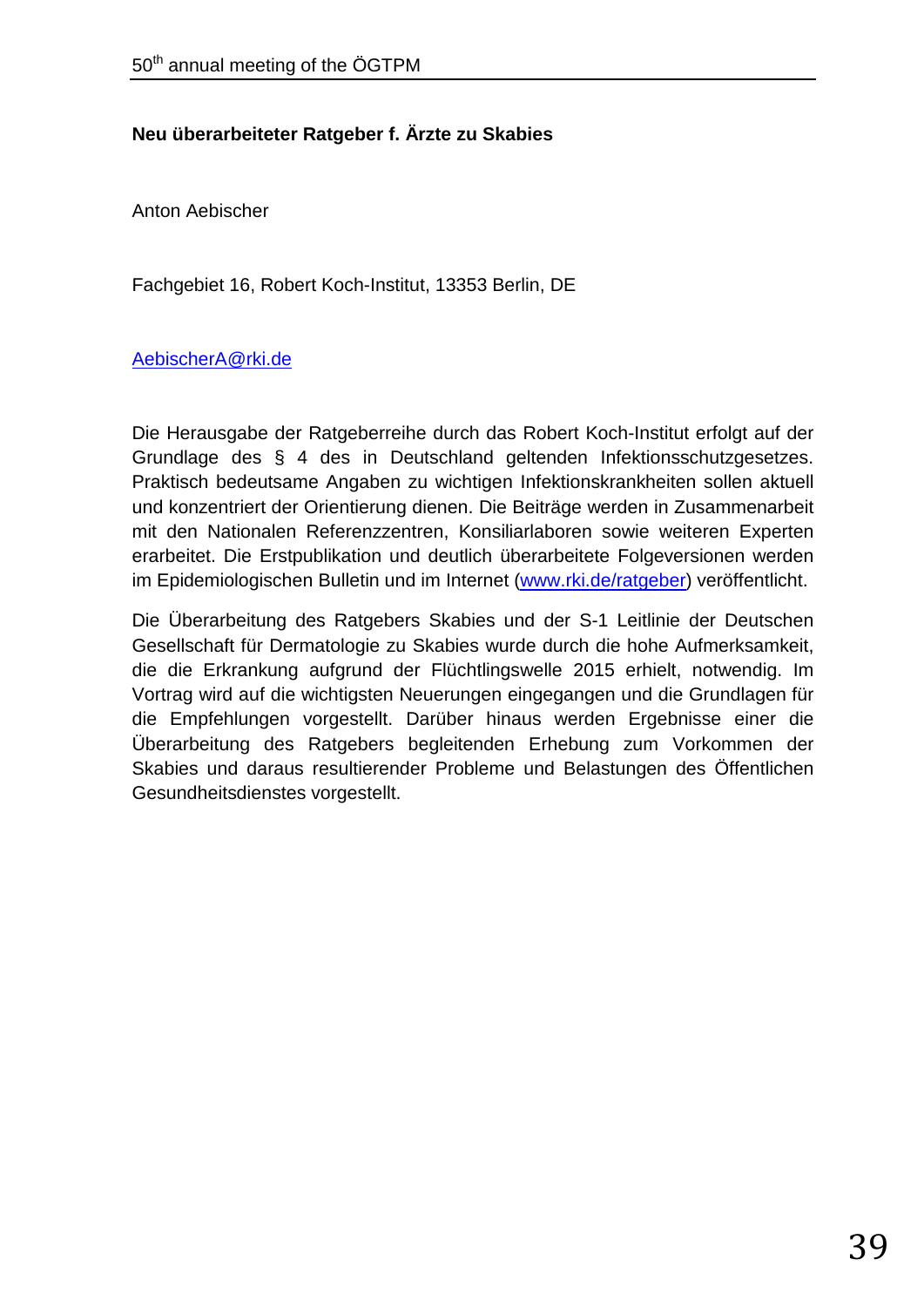#### **Filzläuse (pubic lice, scrab lice)**

Herbert Auer

Institute for Specific Prophylaxis and Tropical Medicine, Center of Pathophysiology, Infectiology and Immunology, Medical University Vienna

*Phthirus pubis*, the pubic or scrab louse is considered as one of the man`s closest companion, which still occurs throughout the whole world and which is transmitted mainly by sexual contacts. This lecture gives an overview about biology, diagnosis, nosology, treatment and management of *Phthirus pubis*.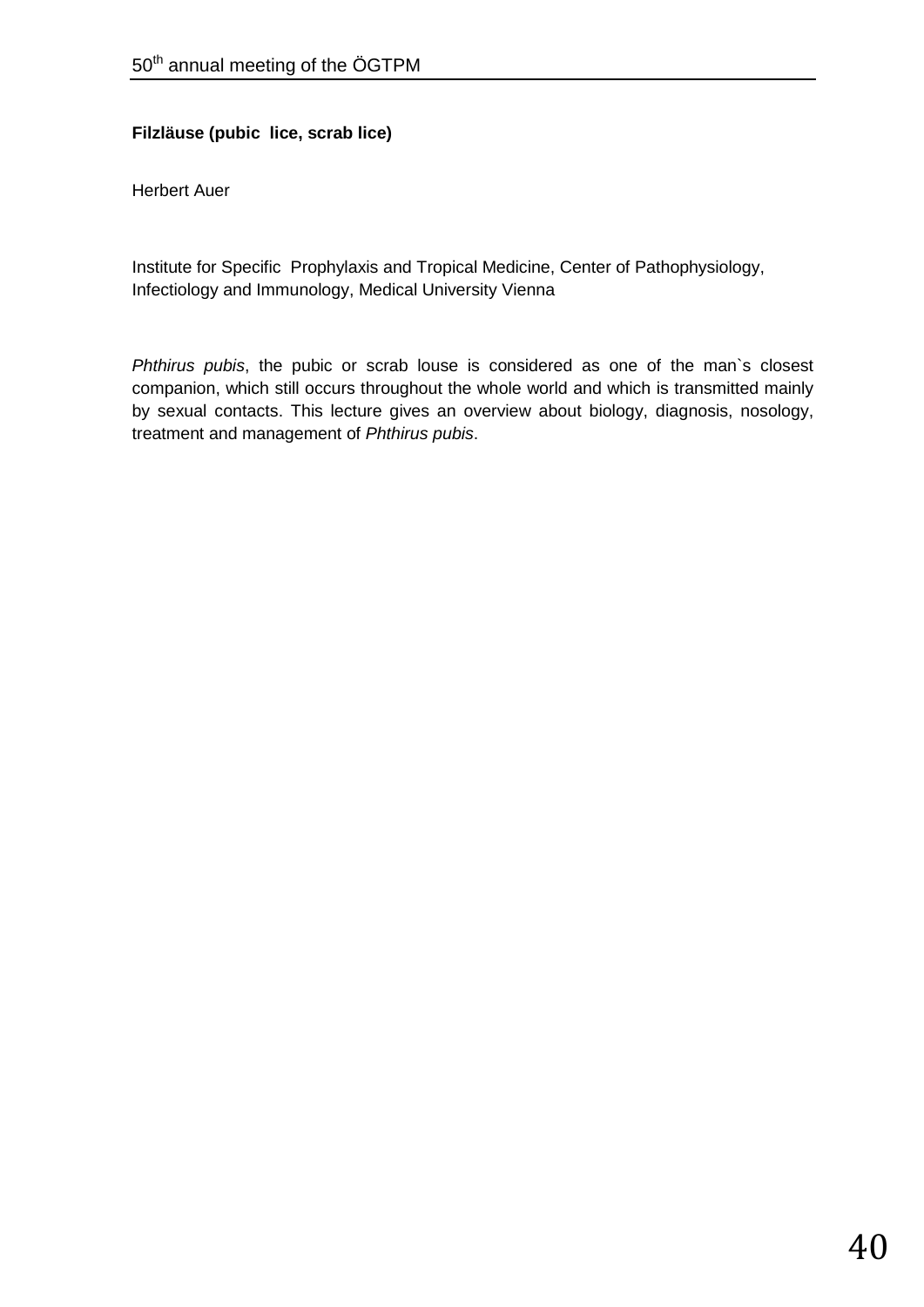#### **Military and Malaria in the last century: Epidemics, Deployments and Drug Development.**

#### G Dennis Shanks

Australian Army Malaria Institute and School of Population Health, Univ. Queensland COL US Army (retired)

Malaria is one of the few infections that can decide military campaigns due to its ability to cause mass casualties in soldiers deployed to the tropics. During the Second World War alone malaria was the defining element of medical geography during fighting in the Philippines, Burma and the Southwest Pacific Islands. Although there have been attempts to utilize malaria against invaders, the usual situation is an epidemic in non-immune soldiers which is initiated and sustained by asymptomatic infections in the indigenous population. Drug resistance was the main factor in malaria during the Vietnam War which was addressed by parallel drug development efforts by the US and Chinese Armies yielding mefloquine and artemisinin respectively. During recent campaigns in Somalia and Afghanistan, relapsing malaria after leaving the endemic area was the problem faced by military physicians. Interventions into West Africa carry a very high risk of falciparum malaria which has severely effected some national elements but not when strict chemoprophylaxis compliance was possible as during the recent Ebola epidemic. United Nations missions have particular challenges due to the mixed nature of the national military groups and differing levels of medical support. The currently used chemoprophylactic drugs (atovaquone/proguanil, doxycycline, mefloquine) are all effective if regularly administered under military discipline. New chemoprophylactic regimens are being sought that are easier to conduct directly observed therapy in large numbers of deployed soldiers.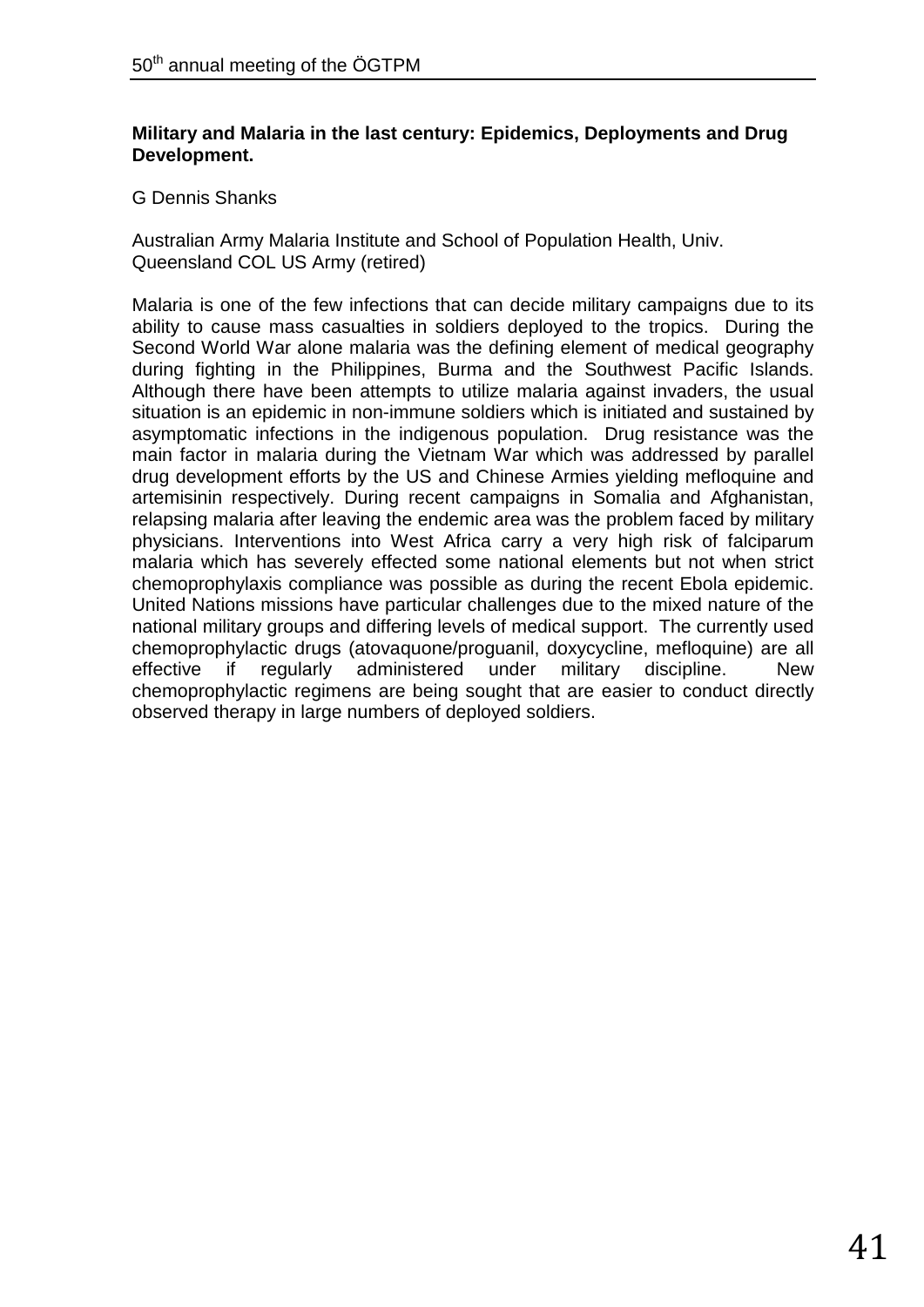#### **Malaria – Past, Present and Future**

#### Harald Noedl

Institute of Specific Prophylaxis und Tropical Medicine, Medical University of Vienna, Vienna, Austria

harald.noedl@meduniwien.ac.at

Throughout human history malaria has always been closely tied to human and cultural development, not just in the tropics but also in the temperate climate of Central Europe. Since 1901 four Nobel Prize awards were directly linked to malaria, covering a wide range of discoveries that have ultimately led to malaria becoming a curable disease. However, new challenges in the control and elimination of malaria and the emergence of drug resistance to virtually all currently available antimalarials is threatening many of the achievements of the past decades. Since 2000 virtually all malaria-endemic countries have officially adopted artemisinin-based combination therapies as first or second line therapy for the treatment of P. falciparum malaria. Now artemisinin resistance is about to add another level of complexity to the challenge of malaria control and elimination. New drugs and potentially vaccines are therefore urgently needed to replace or improve current treatment strategies.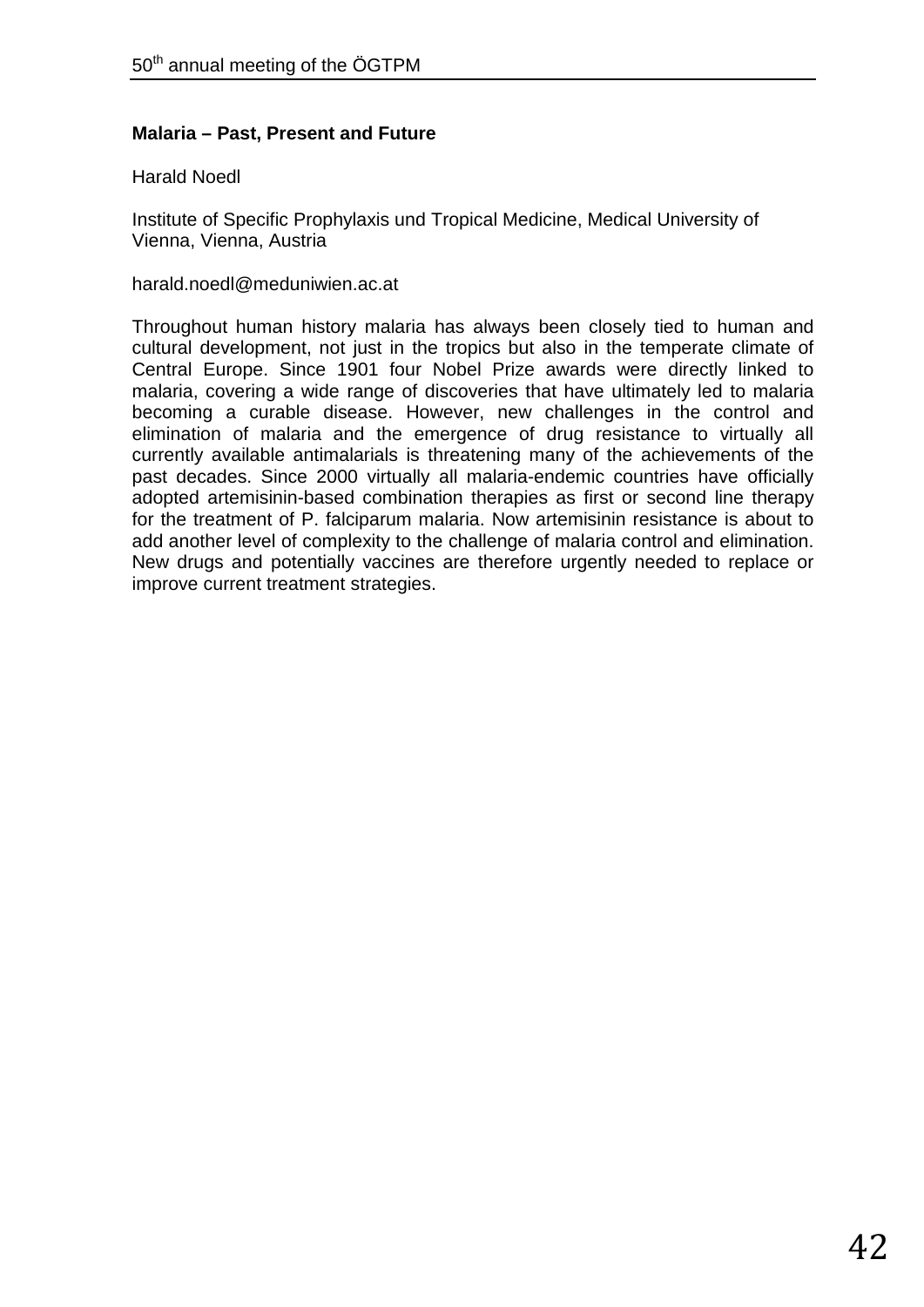#### **Cerebral malaria – adjunctive therapies are essential**

Erich Schmutzhard

Department of Neurology, Neuro-Critical Care Unit, Medical University Innsbruck, Austria

erich.schmutzhard@i-med.ac.at

*Plasmodium falciparum*, the only cause of cerebral malaria (CM), still kills – worldwide - up to 440.000 patients, mainly children and non-immune travellers per year (WHO, 2015). In most cases CM is the leading part of a multi-organ disease, the major pathophysiological mechanism being impairment of microcirculation, through a wide variety of pathways. Steadily growing knowledge of these pathopysiological processes changed the attitude towards invasive therapeutic invasiveness and monitoring methods.

Earliest possible diagnosis and initiation of intravenous Artesunate is the prerequisite of survival. Stabilisation of the cardiopulmonary system, i.e. sufficient fluid administration and, if necessary of catecholamines allows improvement of organ-perfusion, including kidney, liver and brain. Diffuse brain edema, mainly of the vasogenic type, is the underlying pathophysiological mechanism which eventually leads to increased intracerebral pressure (ICP) and, hence decreased cerebral perfusion pressure (CPP). Both, dexamethasone and continuous osmotherapy – in prospective randomized trials - have been shown NOT to improve survival, they are even adding to morbidity. The mechanisms for these failing therapeutic options will be discussed. Prophylactic anticonvulsive therapy, equally, deteriorates the prognosis.

Every patient suffering from CM needs

-emergency admission to a (N)ICU,

-organ replacement therapy (kidney, coagulation etc)

-cautious, at the best, neuroprotective improvement of CPP, choosing the correct therapeutic strategies,

-optimizing blood glucose and thereby relieving the metabolic stress in the brain parenchyma,

-optimizing the ventilation and avoiding

---hypocapnia which leads to intracranial vasoconstriction and thereby to additional cerebral hypoxia and metabolic distress or

---hypercapnia which leads to intracranial vasodilatation and thereby to increased intracranial volume and, consequently, increased ICP and decreased CPP and -maintaining normoxia

-in case of epileptic seizures barbiturates should be avoided, but anticonvulsive therapy immediately initiated, at the best with benzodiazepines, midazolam or ketamine.

-The intestine is similarly affected by the disturbance of microcirculation; therefore hematogenic translocation of intra-intestinal pathogens (e.g. Gram-negatives) may occur and provoke a fulminant sepsis syndrome.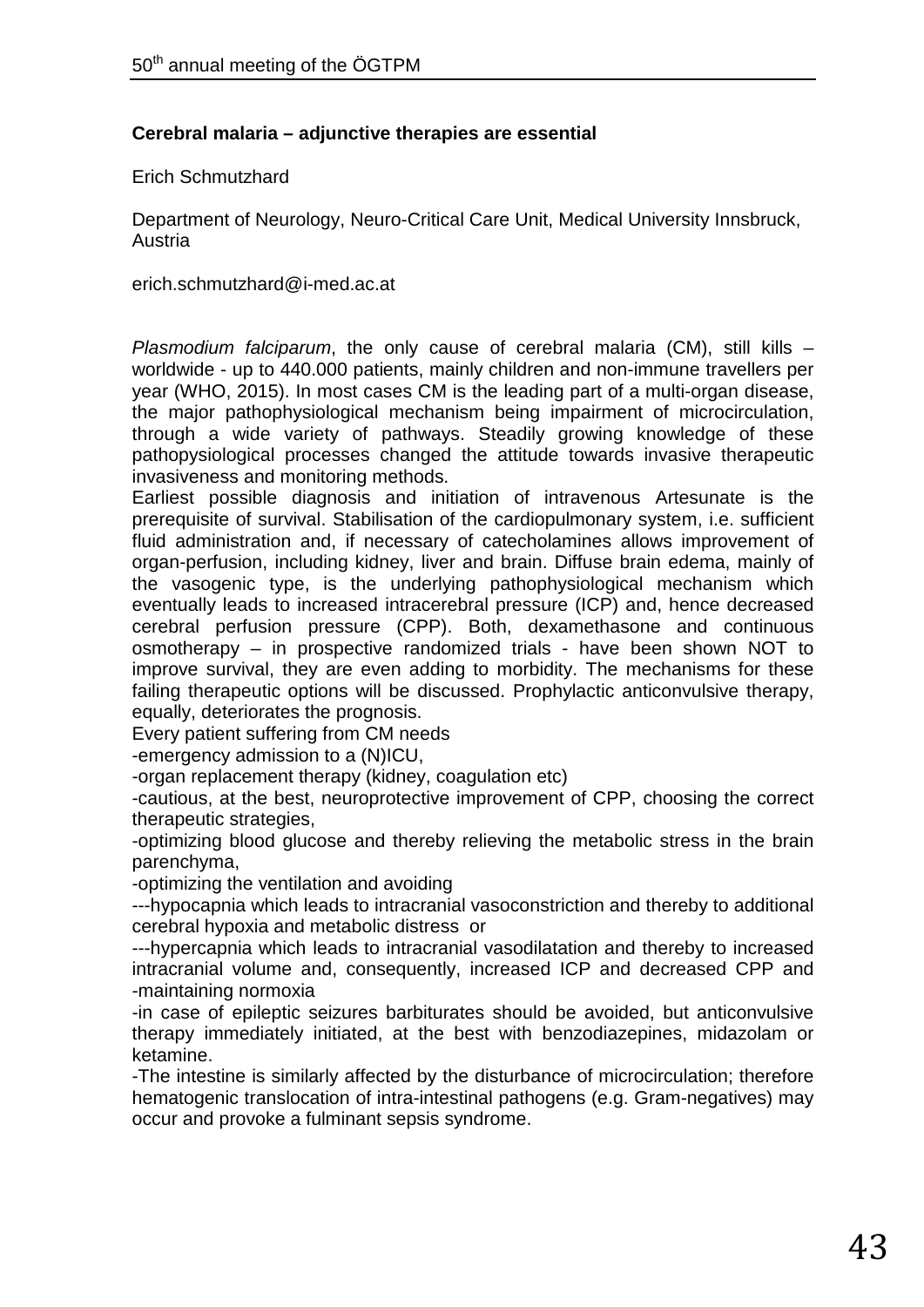#### **Children with hearing loss secondary to severe and cerebral malaria do not regain full cochlear function after four years – a follow-up study.**

Elisa Reiterer<sup>1,4</sup>, Erich Schmutzhard<sup>1</sup>, Akim Adegnika<sup>2</sup>, Peter Kremsner<sup>2,3</sup>, Joachim  $Schmutzhard<sup>4</sup>$ 

<sup>1</sup>Department of Neurology, Medical University Innsbruck

<sup>2</sup>Centre des Recherches Médicales de Lambaréné, Hôpital Albert Schweitzer, Lambaréné, Gabun

<sup>3</sup>Department of Tropical Medicine, Travel Medicine and Human Parasitology,

University of Tübingen

4 Department of Oto-Rhino-Laryngology, Medical University Innsbruck

It has been shown that severe and cerebral malaria provoke acute cochlear malfunction in children, demonstrated by a decrease of transitory Otoacoustic Emissions (tOAE) correlations<sup>1</sup>. This study aims to determine whether cochlear hearing loss persists for 4 years after recovery.

Follow-up tOAEs were performed on site (CERMEL, Hôpital Albert Schweitzer, Lambaréné, Gabun); 33 out of 90 original participants of our previous study could be retrieved and were re-examined, 32 could be included (in one case the identity of the participant could not be verified)<sup>1</sup>. Of the 57 missing participants, 51 could not be contacted, 1 had moved away, 4 refused to cooperate, and 1 had died.

The cohort had a mean age of 8.97 years, 14 were female, 18 male. 31 had been originally admitted with severe, 1 with cerebral malaria. 84.8% of participants presented with a tOAE correlation rate of >60% on both ears (the cut-off for good cochlear function); in the control group, 92.52% passed tOAE examination on both ears. Recurrent severe malaria was associated with a worse tOAE correlation rate. The only patient with cerebral malaria did not present with a worse outcome. Age at infection and sex had no influence.

A slight cochlear malfunction is persistent as the overall outcome was good but hearing was still significantly worse in the original severe malaria patients than in the healthy control population. Hearing loss (tOAE <60%) persisted in 5 out of 32 patients on at least one ear; still, the severity of the initial tOAE-decrease did not correlate with a worse outcome.

1 Schmutzhard, J., Lackner, P., Helbok, R. *et al.* Severe malaria in children leads to a significant impairment of transitory otoacoustic emissions--a prospective multicenter cohort study.*BMC Med*. (2015); **13**: 125.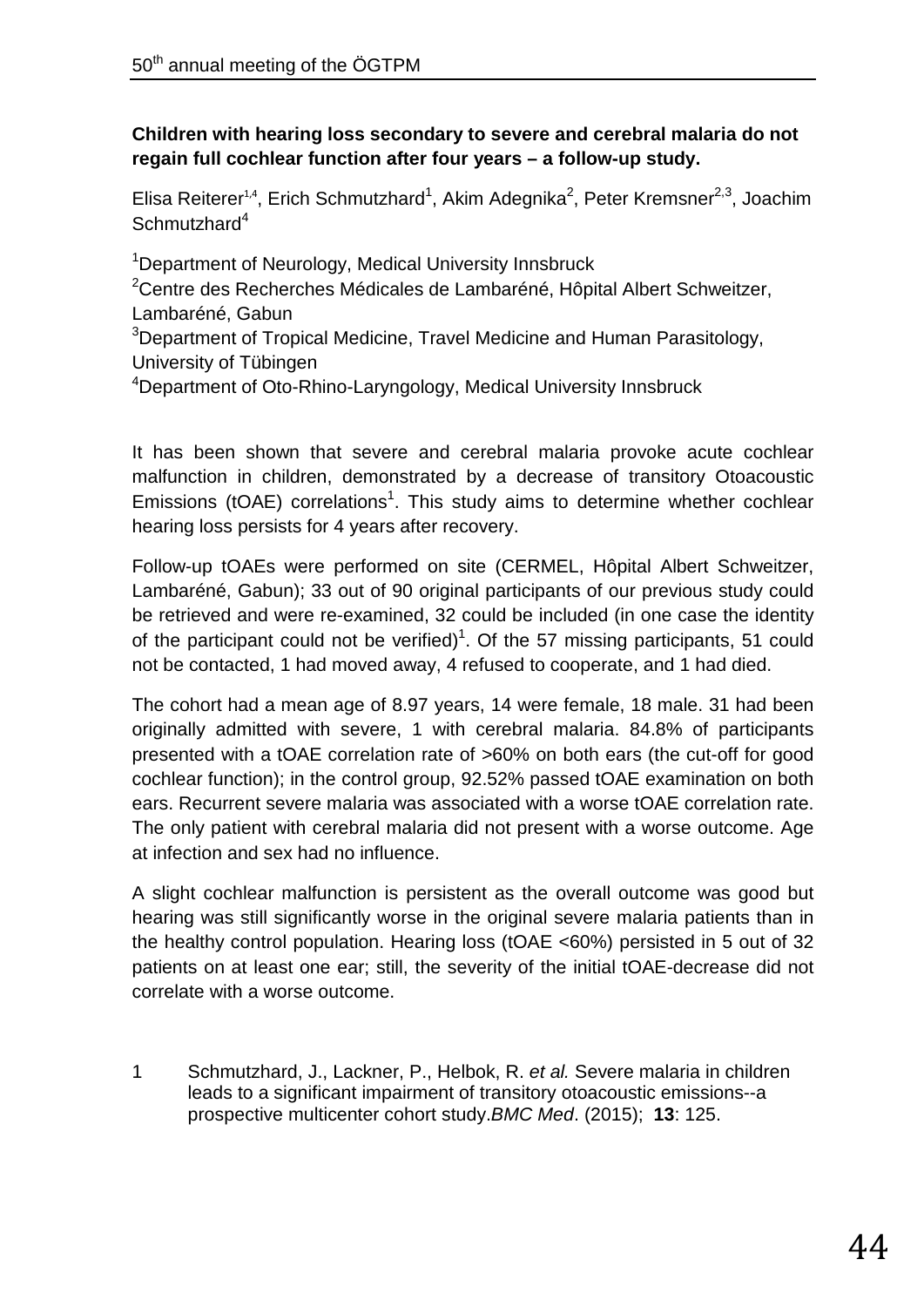#### **EBOLA: A personal experience report based on an EMLab deployment to western Africa**

Rupert Bliem

Armament and Defence Technology Agency , Austrian Armed Forces, Austria

[rupert.bliem@bmlvs.gv.at](mailto:rupert.bliem@bmlvs.gv.at)

Ebola is a viral hemorrhagic fever of humans and other primates caused by ebolaviruses. The disease has a high case fatality rate up to 90 percent. The latest outbreak in West Africa, which occurred from December 2013 to January 2016 was the reason for a mobile laboratory deployment designated as EMLab.

The European mobile laboratory was developed by Bundeswehr Institute of Microbiology in Munich, the whole project is coordinated by the Bernhard-Nocht-Institute for Tropical Medicine in Hamburg and funded by the EU.

The author will give a brief overview about his daily laboratory routine under African circumstances.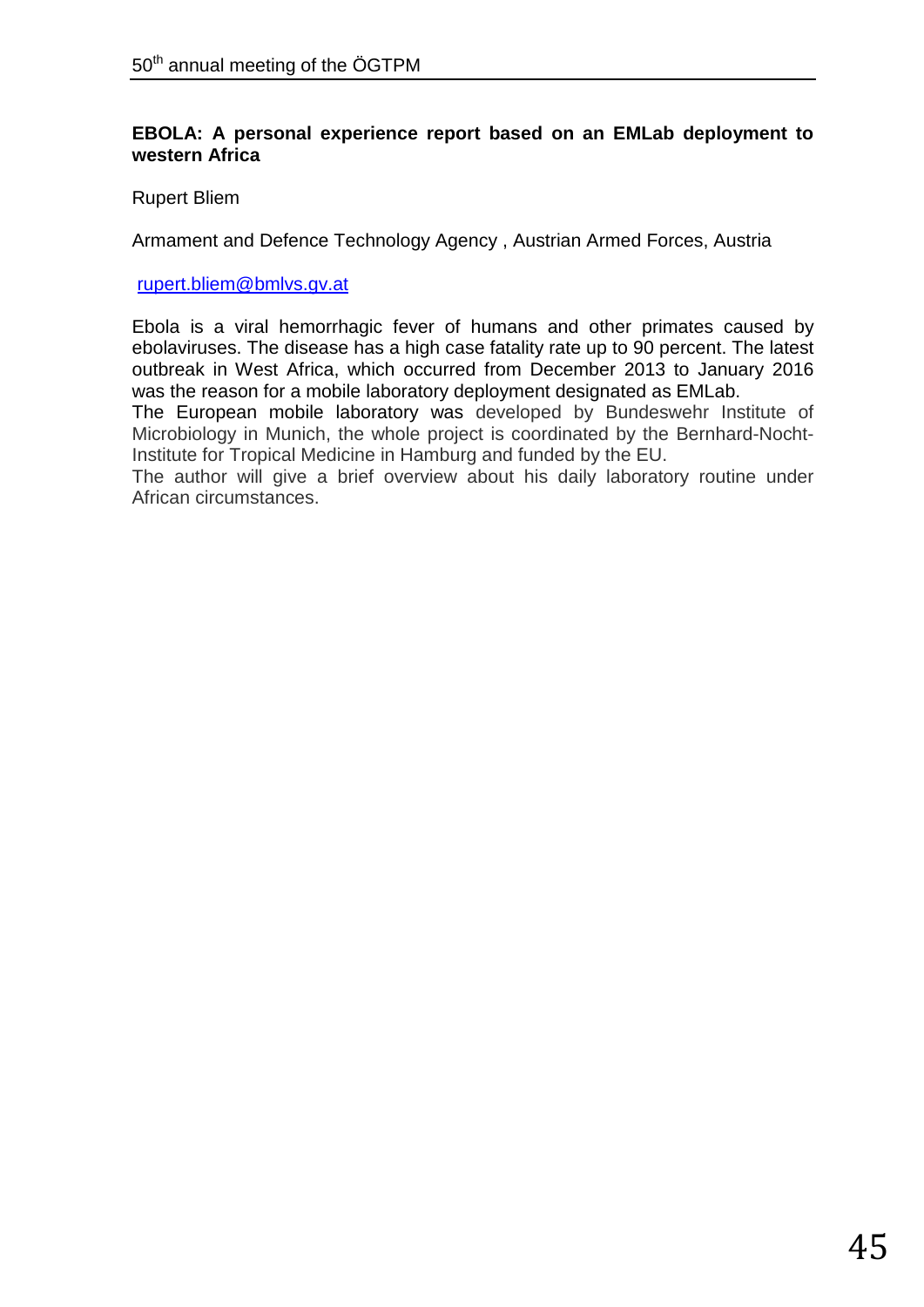#### **Reisemedizin: Aufgaben und Herausforderungen im Wandel der Zeit**

#### Robert Steffen

Institut für Epidemiologie, Biostatistik und Prävention, WHO Collaborating Centre for Traveller's Health, Universität Zürich — Zürich, Schweiz

#### robert.steffen@uzh.ch

Nach dem 2. Weltkrieg ermöglichten Wirtschaftswunder und schnellere Flugzeuge der breiten Bevölkerung zunehmend ferne Ziele aufzusuchen. Für Destinationen in den Tropen und Subtropen, wo die hygienischen Bedingungen oft desolat waren, gab es in tropenmedizinischen Fachbüchern zwar Empfehlungen zu Impfungen und zur Prophylaxe der Malaria aber diese waren widersprüchlich. Denn sie beruhten auf traditionellen Expertenmeinungen; es fehlte die Evidenz. Diesen Mangel erkannten diverse Forscher — in Österreich bereits in den 70er Jahren G. Wiedermann, F. Ambrosch und etwas später H. Kollaritsch — es wurden sowohl epidemiologische Daten zu Gesundheitsrisiken erhoben, wie auch die Wirksamkeit und Nebenwirkungen prophylaktischer Maßnahmen dokumentiert.

Damit war die Reisemedizin geboren. Sie konzentrierte sich zunächst auf *pretravel* (gemäß WHO *Travel Health)*, d.h. Empfehlungen zu Impfungen, Malariaprophylaxe, Reisedurchfall. Aufgabe war und bleibt, möglichst alle Reisenden bei guter Gesundheit zu bewahren, beziehungsweise im Falle von gewissen Krankheiten eine Notfall-Selbsttherapie zu ermöglichen. Später wurden in einem Schulterschluss mit den Tropenmedizinern und Infektiologen auch *posttravel* Konsultationen in die *Travel Medicine* eingeschlossen.

Die Reisemedizin ist voller Dynamik, es ergeben sich immer wieder neue Herausforderungen. Vor allem verändert sich die epidemiologische Lage, gewisse Risiken nehmen dank verbesserter Infrastruktur in den Zielländern ab, neue Seuchen zwingen uns blitzschnell eine Expositionsprophylaxe zu entwickeln, bis allenfalls Vakzinen zur Verfügung stehen, oder auch nicht. Nebenwirkungen von Malaria Medikamenten und selten auch von Impfstoffen zwingen uns die Strategien zu überdenken. Resistente Pathogene und Folgeschäden der Reisediarrhöe veranlassen uns den verbreiteten Gebrauch von Antibiotika zu reduzieren. Der Medizinal-Tourismus resultiert ebenfalls in vermehrtem Import von multiresistenten Keimen, was lässt sich dagegen vorkehren? Am Horizont stehen wohl billigere Optionen zur Vorbeugung gegen die Tollwut. Unbefriedigend ist die Tatsache, dass ein wesentlicher Anteil von Reisenden, vor allem auch die einem hohen Risiko ausgesetzten VFRs (*visiting friends and relatives*) keinerlei reisemedizinische Empfehlungen einholt. Zunehmend aber sind wir gefordert durch neue Typen von Reisenden: Migranten und Flüchtlinge. Diese verdienen nicht nur aus humanitären Gründen eine optimale Betreuung, letztlich schützen wir damit auch unsere eigene Bevölkerung.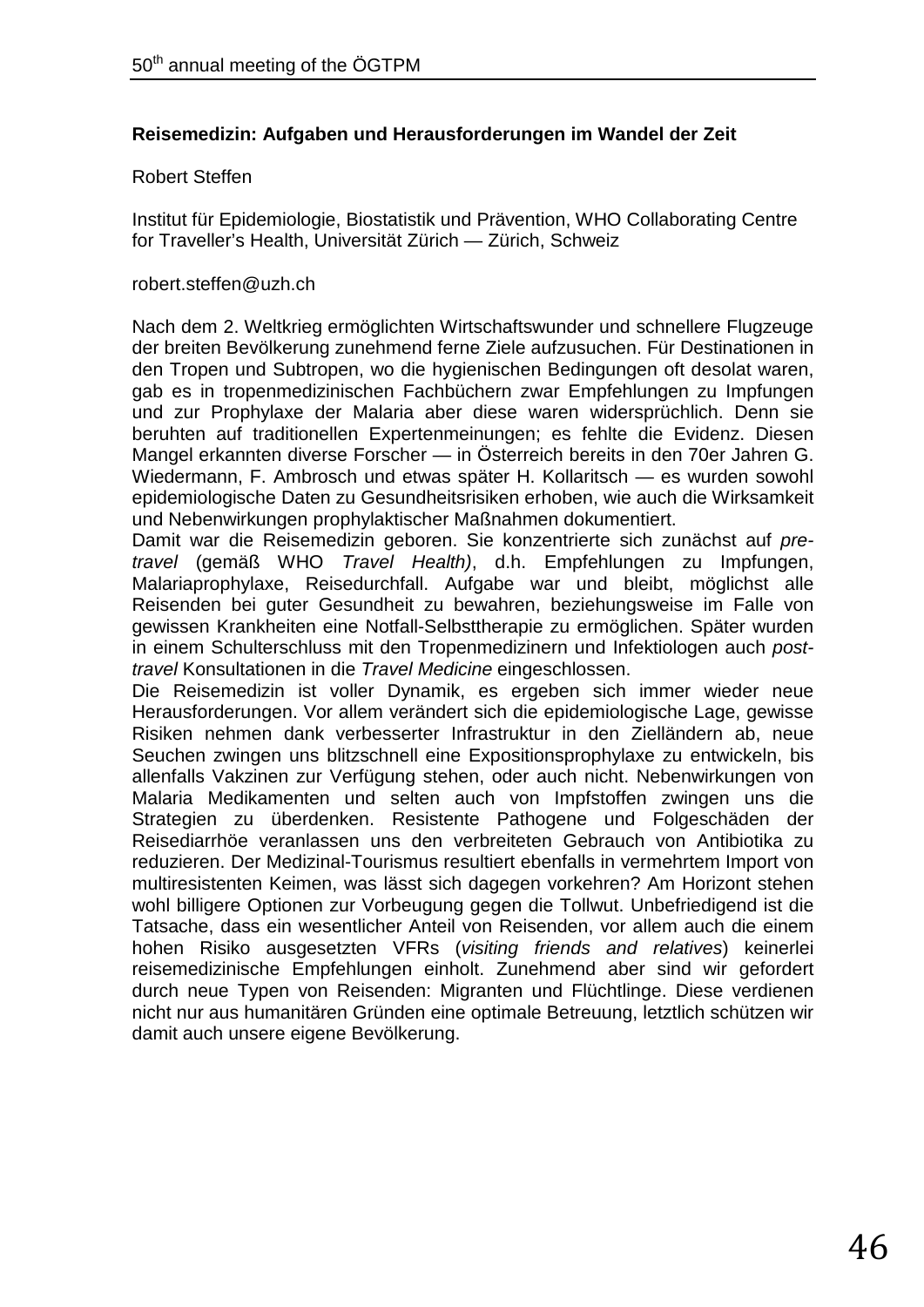#### **Update Weltseuchenlage**

Herwig Kollaritsch

Zentrum f.Reisemedizin, Wien

Neu oder wieder auftretende Infektionskrankheiten erregen ganz besonders das mediale Interesse und dadurch werden Reisende sehr oft in ihrer Reisewahl oder überhaupt in ihrer Reiseentscheidung nachhaltig beeinflusst. In diesem Vortrag wird eine Übersicht über die derzeit wesentlichen epidemiologischen Entwicklungen weltweit gegeben und auch versucht, den Blick für die wahren Dimensionen der jeweiligen Erkrankung und dem sich daraus ableitenden Risiko für den Reisenden zu erläutern.

Im Einzelnen wird zunächst zur aktuellen Lage der Verbreitung von Poliomyelitis und den Änderungen in der Impfstoffversorgung eingegangen.

Die 2012 neu aufgetretenen Erkrankungen durch MERS-CoV haben nach anfänglich durchaus bedrohlichen Entwicklungen sich nun auf niedrigem Niveau stabilisiert, trotzdem sind sie in die Differentialdiagnose nach wie vor einzubeziehen.

Weitaus relevanter für den internationalen Tourismus ist die rasche Ausbreitung von Chikungunya-Infektionen vor allem im mittel- und südamerikanischen Raum, eine Erkrankung, die vor allem durch postinfektiöse Arthralgien durchaus zu bedeutenden Beeinträchtigungen führen kann.

Ein rezenter Gelbfieber-Ausbruch in Angola und die Weltlage zu Gelbfieber werden kurz dargestellt, ebenso wie die momentane Situation zur Denguefieber-Epidemiologie.

Noch nicht wirklich in seiner Auswirkung auf den Tourismus abzuschätzen ist ein Ausbruch von Zika-Virus, ein Flavivirus, am amerikanischen Kontinent und hier wiederum vor allem in Brasilien. Mittlerweile kann man als bewiesen annehmen, dass ZIKA Infektionen in der Gravidität ein hohes fetales Missbildungsrisiko zur Folge haben und dass auch Guillain Barré Erkrankungen in der Folge auftreten können.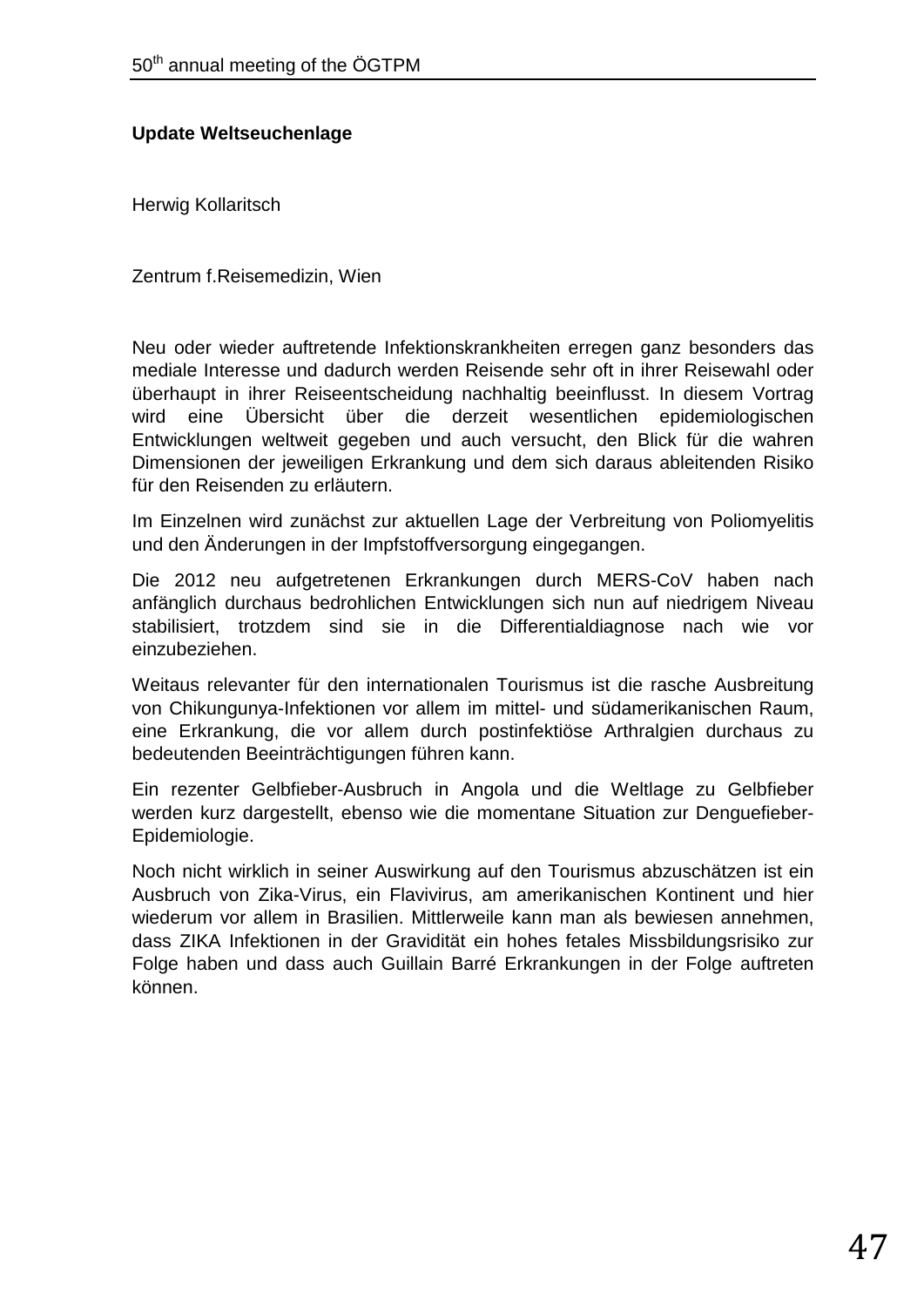#### **Arthropoden: Fakten und Mythen. Herausforderungen der Medizinischen Entomologie im 21. Jahrhundert**

Horst Aspöck

Institut für Spezifische Prophylaxe und Tropenmedizin, Medizinische Parasitologie, Medizinische Universität Wien, Kinderspitalgasse 15, 1090 Wien, Österreich

[horst.aspoeck@meduniwien.ac.at](mailto:horst.aspoeck@meduniwien.ac.at)

Es gibt mehr als eine Million beschriebener (valider) Arthropoden-Spezies (Insekten, Milben, Zecken, Spinnen, Skorpione, Tausendfüßer u.a.), die tatsächliche Zahl wird auf über zehn Millionen geschätzt, vermutlich ist sie sogar (wesentlich) höher. Zwar können mehrere tausend Arten – als Erreger oder als Vektoren – mit Krankheiten des Menschen in kausalem Zusammenhang stehen, jedoch sind ca. 99% aller durch Arthropoden bedingten Erkrankungen auf weniger als 300 Arthropoden-Spezies zurückzuführen.

Arthropoden können die Gesundheit des Menschen in vielfacher Weise bedrohen, als Parasiten von Geweben oder Hohlorganen, als Erreger toxischer und allergischer Reaktionen, als Zwischenwirte von Helminthen, als Ursachen psychischer Irritationen – als Vektoren kommt ihnen allerdings der weitaus höchste Stellenwert zu. Die große Bedeutung von Arthropoden als Überträger von Krankheitserregern ist erst erstaunlich spät, im Wesentlichen erst ab dem letzten Drittel des 19. Jahrhunderts, erkannt worden, heute kennen wir Erreger ebenso wie Überträger der weitaus meisten dieser Erkrankungen, wenn auch mit Neuentdeckungen durchaus noch gerechnet werden muss.

Unter den Erregern nehmen – abgesehen von Plasmodien, Trypanosomen und Leishmanien – die Viren, im Wesentlichen die Arboviren, den höchsten Stellenwert ein und sie werden diese Position auch zum Ende des Jahrhunderts und darüber hinaus behalten – auch wenn vermutlich gegen einige weitere Arboviren mit besonders großer Bedeutung Impfstoffe verfügbar sein werden. Hingegen darf man mit zunehmend erfolgreichen Strategien gegen Malaria, Schlafkrankheit, Morbus Chagas und Leishmaniosen rechnen.

Unser Jahrhundert ist durch drei entscheidende unvermeidbare Entwicklungen gekennzeichnet:

- (1) Bevölkerungswachstum (derzeit über 7,4 Milliarden, Ende des Jahrhunderts vermutlich um 11 Milliarden);
- (2) Klimaerwärmung (global um mindestens 2°C, möglicherweise erheblich höher);
- (3) eskalierende Globalisierung und Migrationen in allen Formen (derzeit z.B. 1 Milliarde Reisende/Touristen pro Jahr, 65 Millionen Flüchtlinge, Verfrachtung von Tieren, Pflanzen und riesigen Mengen von Gütern auf dem Land, mit Schiffen und in Flugzeugen über immer größere Entfernungen in immer kürzerer Zeit).

Alle diese Entwicklungen sind mit einer Zunahme von Krankheiten durch Arthropoden verbunden – bedingt durch Einschleppung oder auch natürliche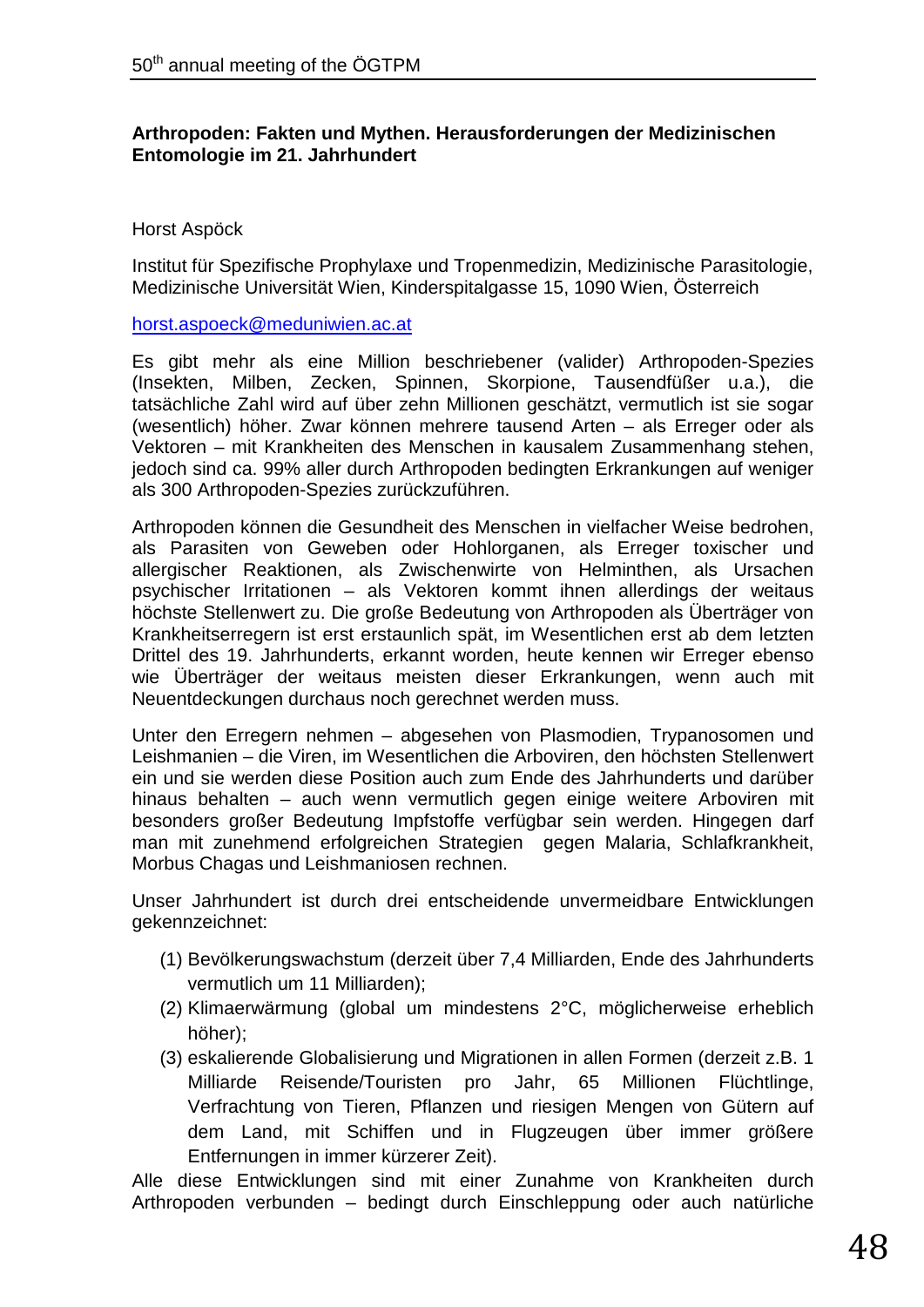Ausbreitung von Erregern und Überträgern, durch Ballungsräume in Ländern mit zunehmend wachsender Bevölkerung und viele andere Faktoren.

Viele Arthropoden haben schon in früher Zeit die Menschen zu absurden Vorstellungen verleitet, aber auch in unserer aufgeklärten Zeit gibt es eine ganze Menge unsinniger – abstruser, falscher, irriger – Meinungen, von denen viele im Zusammenhang mit Krankheiten, die durch Arthropoden bedingt sind, stehen. Die Hartnäckigkeit, mit der manch ein Unsinn auch vom intelligenten Menschen vertreten und verbreitet wird, ist zumindest bemerkenswert.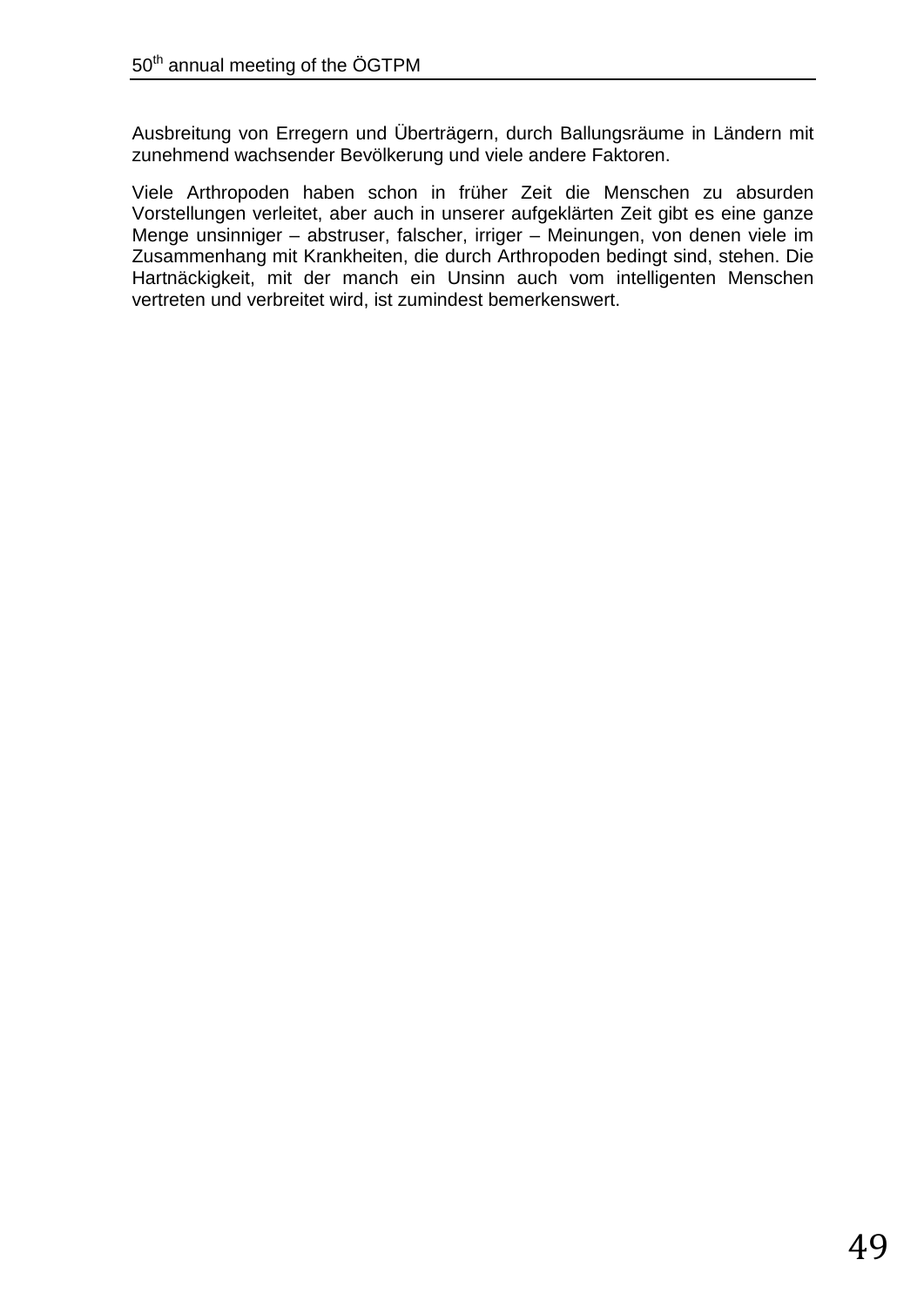### **POSTERS**

**In co-cultures of** *Mycoplasma hominis* **with** *Trichomonas vaginalis* **type strain G3, displacement of** *M. hominis* **strain Mh475 by MhAKH led to loss of mycoplasmal TET-resistance and loss of parasitic stress response**

#### **Ursula Fürnkranz1,2, Julia Walochnik1 , Birgit Henrich2**

<sup>1</sup> Institute for Specific Prophylaxis and Tropical Medicine; Medical University of Vienna Kinderspitalgasse 15; 1090 Vienna

<sup>2</sup> Institute of Medical Microbiology and Hospital Hygiene; Heinrich-Heine-University; Universitätsstraße 1; 40225 Düsseldorf

ursula.fuernkranz@meduniwien.ac.at

*Mycoplasma hominis* is a sexually transmitted bacterium, found in the normal human vaginal flora. *Trichomonas vaginalis*, the causative agent of trichomonosis, has often been isolated harbouring *Mycoplasma hominis*. This co-existence has been described to influence the drug susceptibility and cytotoxicity of the parasite; however, consequences for *M. hominis* have not been investigated so far. The aim of the presented study was to investigate an influence of passaging *M. hominis* through *T. vaginalis* concerning the drug susceptibility of the bacterium. Stable cocultures of TvG3 (type strain) and Tv50138 with *M. hominis* isolate 475 (harbouring a *tet*M transposon mediating resistance to tetracycline) have been successfully established. At several time points of co-culturing, *M. hominis* was recultured in mycoplasma culture medium and the drug susceptibilities to tetracycline were tested. Tetracycline resistance was measured using a minimal inhibitory concentration assay (MIC); the presence of the transposon was screened using a specifically designed qPCR with several sets of primers. After several weeks of co-culture with TvG3 Mh475 we observed a loss of resistance to tetracycline due to loss of the transposon. However, sequencing revealed that this was not due to loss of *tet*M-transposon, but a displacement by the *tet*M-negative *M. hominis* strain MhAKH. This was not observed during the same time period of co-culture with Tv50138. Here Mh475 was not displaced and thus remained resistant to tetracycline and the presence of the transposon was proven by qPCR.

Supported by FWF T 625-B22.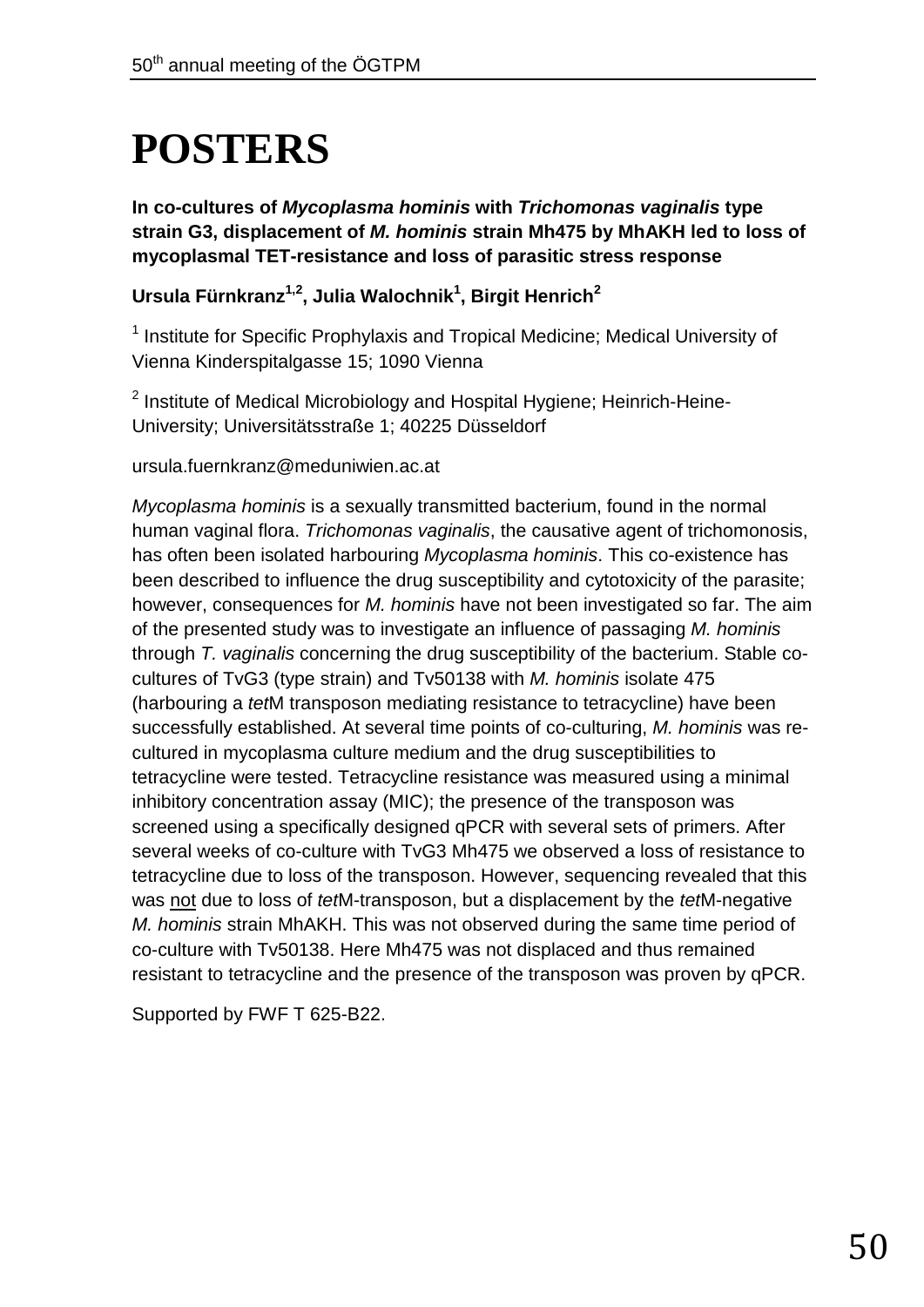#### **Door-to-door survey: Epilepsy in a rural area in southern Tanzania. Prevalence, semiology and treatment gap of epilepsy in Mahenge, Ulanga**

Christian Gatterer<sup>1,4</sup>, Teresa Pfeiffenberger<sup>1,4</sup>, Matthias Wiesmayr<sup>1,4</sup>, Thomas Wagner<sup>2,4</sup>, Andrea Winkler<sup>3,4</sup>, Erich Schmutzhard<sup>1,4</sup>

<sup>1</sup>Department of Neurology, Medical University Innsbruck, Austria

<sup>2</sup>Rheuma-Kinder-Klinik, Garmisch Partenkirchen, Germany

 $3$ Centre for Global Health , Institute of Health and Society , University of Oslo , Norway

4 Mahenge District Hospital, Tanzania

*Purpose*: A door-to-door survey was carried out in order to estimate the prevalence of active epilepsy in the area around Mahenge, Tanzania. Another aim of the study was to classify the type of epileptic seizures in this area and to estimate the treatment gap.

*Method*: In total, 5467 people in eight different villages have been screened with a five-item questionnaire for epilepsy. One positive response lead to a thorough physical examination and an interview with the patient or a close family member. Final diagnosis of epilepsy was established by a medical doctor or a mental health nurse. Epileptic seizure types were classified according to an adjusted classification for resource poor countries.

*Results*: Eighty-five individuals (52 females and 33 males) were identified to suffer from active epilepsy and the prevalence ratio was estimated to be 15.5/1000 (95 % CI: 12.6/1000 –19.2/1000). One third (28/85) of the patients were diagnosed with primarily generalized seizures, while 23 % (19/85) were suffering from partial seizures with secondary generalization and 7 % (6/65) had partial seizures without generalization. Twelve patients were found to have the head nodding syndrome. Predominantly more women were affected from epilepsy than men (18.1/1000 vs 12.7/1000). The peak prevalence was between 16 and 25 years in females and between 36 and 45 years in men. Eighty-eight percent of the people with epilepsy had seen a health institution at least once before because their disease and the

treatment gap in the area around Mahenge was 18 %; only 15 out of 85 patients did not receive antiepileptic drugs for the control of their seizures. Education at school was affected and diminished due to seizures in two thirds of the patients.

*Discussion*: This study provides further evidence that the prevalence of epilepsy might be higher in rural areas in sub-Saharan Africa than in western countries. The treatment gap in the area around Mahenge seems to be smaller than in other parts of Tanzania or in neighbouring countries, leading to the conclusion that the establishment of the Mahenge Epilepsy Clinic might help to reduce the treatment gap. More case-control studies are needed in order to identify the causes that might be explain the high epilepsy prevalence in low- and middleincome countries.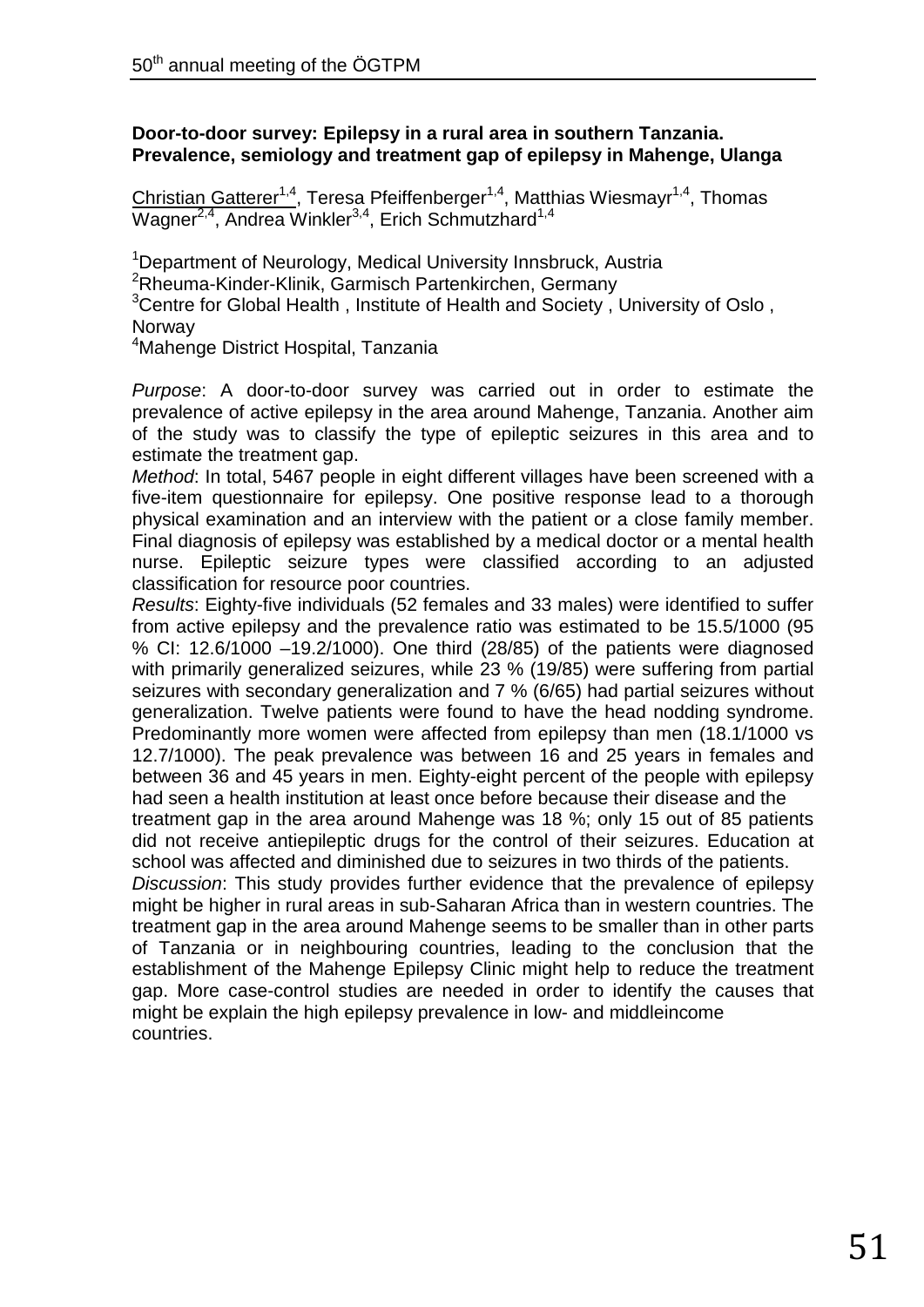#### **Comparison of methods for the quantitative analysis of Strongyle eggs in horse faeces**

<u>Barbara Hinney<sup>1\*</sup>,</u> Tim Kaphengst<sup>1</sup>, Alexander Tichy<sup>2</sup>, Anja Joachim<sup>1</sup>

<sup>1</sup> Institute of Parasitology, Department for Pathobiology, Veterinary University of Vienna, 1210 Vienna, Austria

<sup>2</sup> Bioinformatics and Biostatistics Platform, Department of Biomedical Sciences, Veterinary University of Vienna, 1210 Vienna, Austria

\*barbara.hinney@vetmeduni.ac.at

In modern equine parasitology assays to detect high strongylid egg-shedders and examinations to detect anthelmintic resistance of strongyles in the field by the faecal egg count reduction test (FECRT) are frequently applied [1,2]. For both tests an accurate detection of eggs per gram of faeces (EpG) is necessary. The McMaster method (MC) has long time be considered as gold standard for quantification of strongyle eggs in faeces however high variance and low accuracy especially for low egg counts have been observed. Recently Flotac® has been developed as a new quantification method with higher accuracy and less variance [3]. However it is comparatively time consuming. Mini-Flotac® (MF) is a simplified version of Flotac® [4]. We wanted to compare MC and MF for accuracy and sensitivity in quantification of strongyle eggs in equine faeces as well as their time requirements. 12 equine faecal samples composed of four samples each with low, medium and high egg counts were examined by MF and MC with an analytic sensitivity of 5 and 20 EpG respectively. Each sample was portioned into 24 subsamples of 5 g which were randomly assigned to the different techniques.

Correlation coefficient (r), arithmetic mean, coefficient of variation (CV) as well as the time requirement were measured and calculated for each method. Both methods had a high agreement with a correlation coefficient of r >0.90. Looking at the mean egg count in samples with low egg counts both methods had nearly similar counts. CV was highest in MC. At medium egg counts MF had slightly higher egg counts (EpG=45) than MC (EpG=37) and the lowest CV. In samples with high egg load MC had the lowest (EpG=543) and MF the highest counts (EpG=601) while the CV was highest in MF.

When CV is taken as a measurement for accuracy of the test MF was the most accurate test for low and medium egg counts while MC was the most accurate test for high egg counts. No significant differences of time requirements could be calculated. As both methods showed a high correlation and as CV was not consistently lower in one of the tests changing the method from MC to MF is not considered to increase the validity of tests for FECRT or the identification of high egg shedders.

- 1. von Samson-Himmelstjerna, Pfister, Nielsen. Selective therapy in equine parasite control--application and limitations. Vet Parasitol. 2014 202:95-103
- 2. Coles, Jackson, Pomroy, Prichard, von Samson-Himmelstjerna, Silvestre, Taylor, Vercruysse. The detection of anthelmintic resistance in nematodes of veterinary importance. Vet Parasitol. 2006 136:167-85.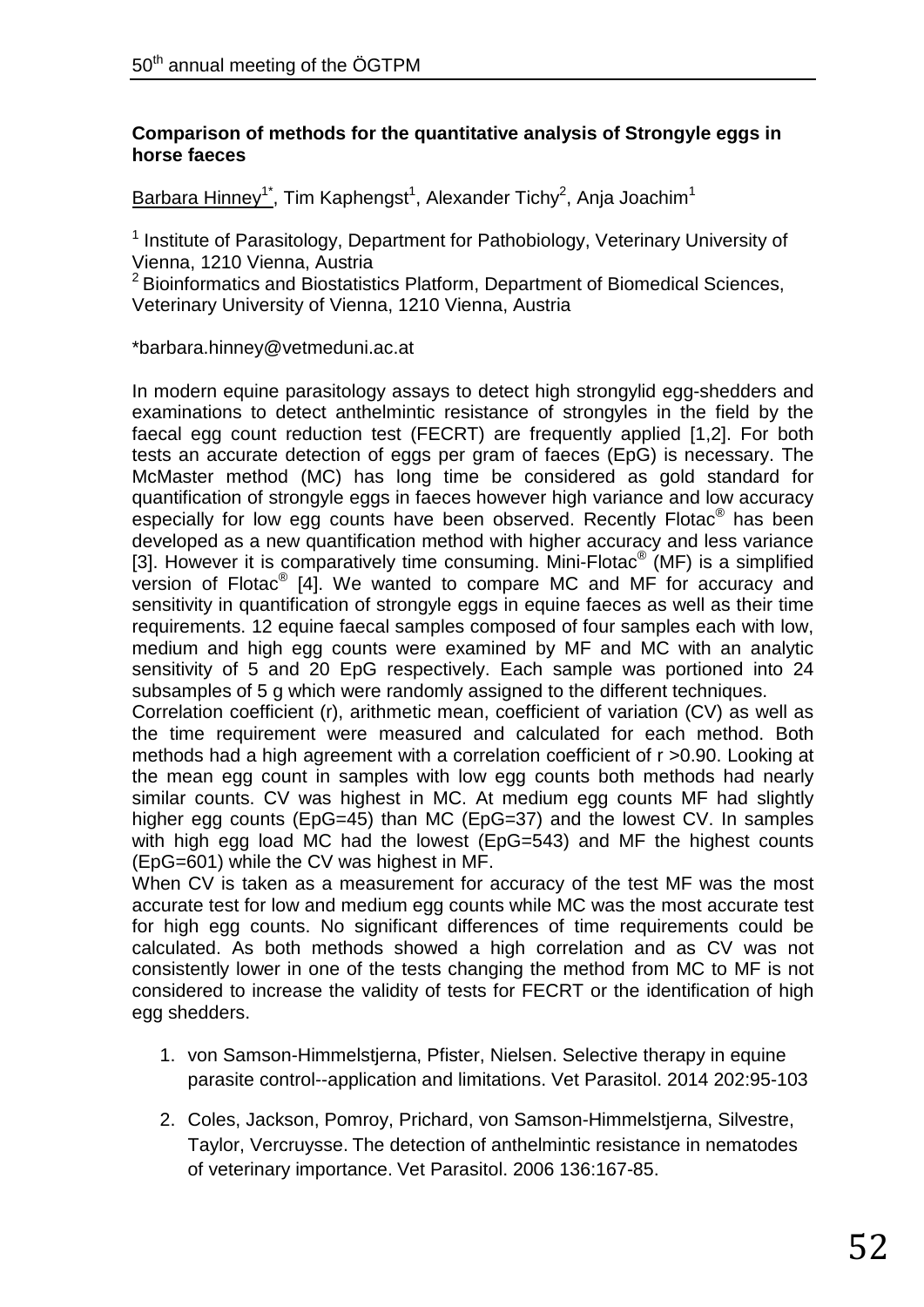#### **Nodding Syndrome in Mahenge, Tanzania, a 10-year follow up.**

Pfeiffenberger T<sup>4</sup>, Wagner T<sup>1,2</sup>, Wiesmayr M<sup>4</sup>, Gatterer C<sup>4</sup>, Kegele J<sup>3</sup>, Matuja W<sup>5</sup>, Winkler,  $AS^6$ , Schmutzhard  $E^4$ 

 $1$  Centre for Pediatric and Adolescent Medicine, Division of Pediatric Neurology and Inherited Metabolic Diseases, University of Heidelberg, Heidelberg, Germany;

<sup>2</sup>German Center for Infection Research (DZIF), Munich, Bonn, Germany; <sup>3</sup> Department of Neurology and Epileptology, Hertie Institute for Clinical Brain Research, University of Tübingen, Tübingen, Germany;

<sup>4</sup> Department of Neurology, Muhimbili University of Health and Allied Sciences, Dar es Salaam, Tanzania;

<sup>5</sup> Department of Neurology, Medical University Innsbruck, Innsbruck, Austria <sup>6</sup> Department of Neurology, Technische Universität München (TUM), Munich, **Germany** 

Describing the course of Nodding Syndrome and the fate of affected individuals in Mahenge, Tanzania.

Nodding syndrome (NS) is still a poorly understood disorder defined by repetitive nodding of the head (head nodding (HN)) combined with cognitive- or behavioral problems, additional seizures, impaired growth or development. Within the last decade several case series, case-control-surveys and community-based prevalence studies were conducted in South Sudan, northern Uganda and southern Tanzania. Nevertheless, the course of the disorder remains controversial and long-term data are scarce. We intend to report the clinical development of previously reported patients with NS from Mahenge, Tanzania as well as the course of NS.

12/2014 to 4/2015 a study on course and phenotype of NS and epilepsy was performed in Mahenge, Tanzania. Thereby participants from studies conducted in 2005 and 2009 were retrieved for reassessment using a standardized questionnaire and examination schedule including video EEG and cognitive evaluation.

Of the initially reported 62 patients, two had moved and were well according to the families, 5 passed away, 4 of them related to epileptic seizures. 17 patients were lost or failed to re-attend, the rest was re-located and evaluated in detail. Among those 38 patients, 14 (37%) reported persistent HN seizures daily to once a year. HN had stopped in 24 (63%) of the patients of whom 22 remained on antiepileptic treatment. 26 people reported additional, mainly generalized tonic-clonic, seizures that started 0 to 17 years (mean 3 years) after the onset of HN. Compared to 2009, medication had been adjusted in 27 of 38 patients (71%) due to different reasons. Only 13 of 26 patients with additional seizures (50%) experienced additional seizures within the last 12 months though HN persisted in 4 of them. Compared to 2009, seizure frequency was significantly reduced in patients with remaining additional seizures. Even though the majority dropped out of primary school, 21 of 35 (60%) remained independent and able to ensure their own living. 6 were married and 13 were raising own children. None of the patients reported a decline or lost any previously achieved abilities.

Under appropriate antiepileptic treatment, patient with HN in Mahenge, Tanzania may display a more favourable course than reported elsewhere.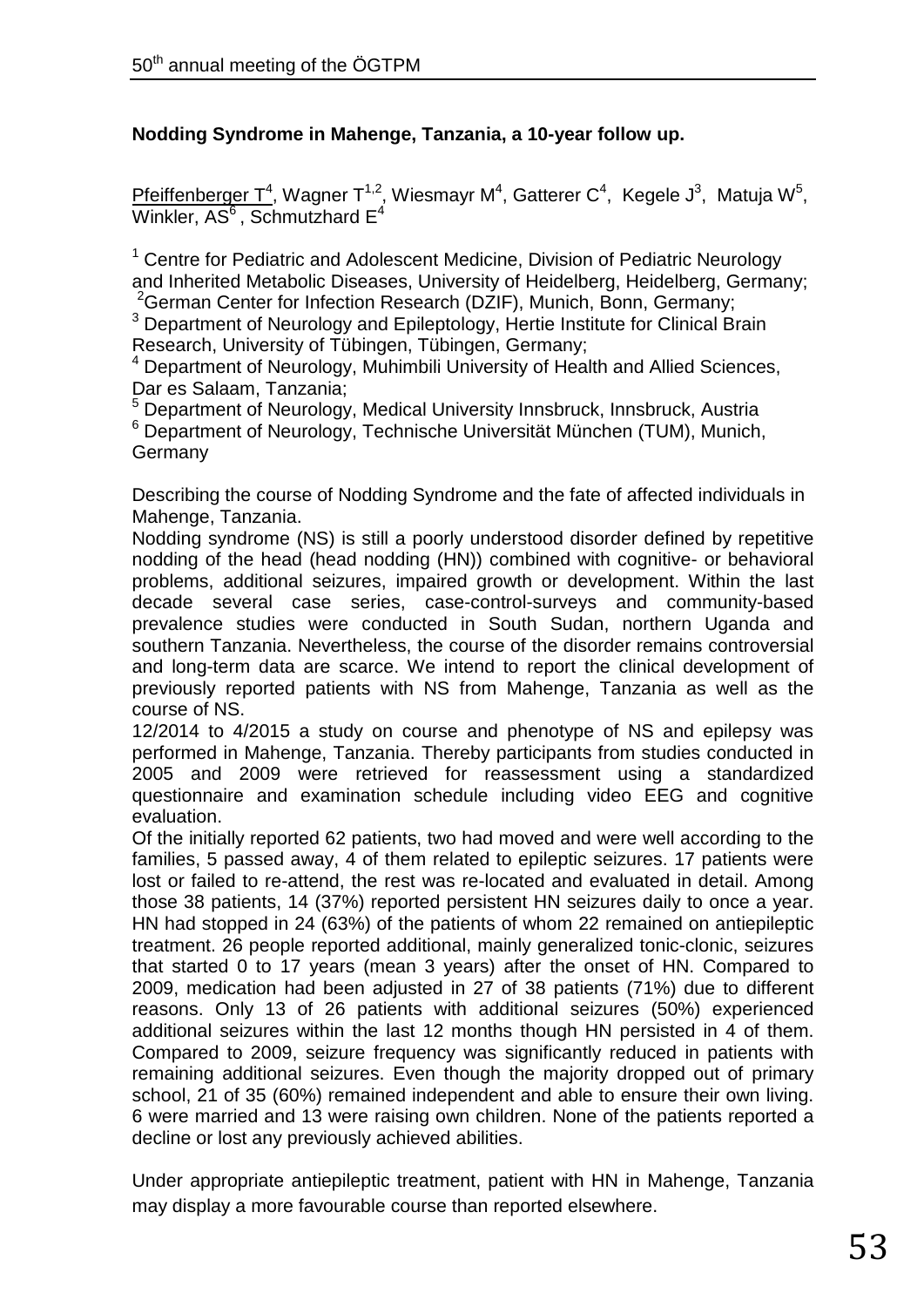#### **Multiple Intestinal Protozoal Parasites and Filariasis in a Migrant from Bangladesh**

#### Trattner Elisabeth, Haas Bernhard

Department of Gastroenterology with Infectious Diseases, LKH Graz Süd-West, Standort West, Graz

Diagnosing fever of unknown origin (FUO) in Austrian long-term residents with a migrant background can be a challenge in daily routine in Austrian public hospitals.

We report a case of a 35 year-old South Asian female diagnosed with multiple parasites. Different methods like enzyme-linked immunosorbent assay (ELISA), western blot and indirect haemagglutination assay (IHA) were used as serological tests. Diagnostic procedures of stool samples included Microscopy and antigen testing against parasites like Cryptosporidium parvum, Giardia lamblia and Entamoeba histolytica. Diagnostic procedures were performed in different Microbiology laboratories in Graz and Vienna and the Department of Medical Parasitology, Institute of Specific Prophylaxis and Tropical Medicine, Medical University of Vienna.

In June 2016 a 35 year old South Asian female from Bangladesh was admitted to our outpatient's clinic for Infectious Diseases and Tropical Medicine complaining of recurrent episodes of fever, abdominal pain, aching limbs, malaise and respiratory symptoms with temporary coughing since several years. The last trip to Bangladesh was in 2015. The past medical history revealed two hospitalizations at a second hospital in Styria, Internal Medicine in 2006 and 2014 for diagnostic

exploration of the previously mentioned symptoms but showed no pathological correlate so far. In our investigations concerning inflammation markers a minimally elevated c-reactive protein of 1,4 mg/dl (ULN 0,5 mg/dl) was detected. The eosinophil count was normal. A CT scan of the chest showed lymphadenopathy of the axilla and abdominal sonography was without any pathological findings.

HIV-1/2 antibody test was negative. Microscopic examination of the stool showed Entamoeba histolytica and eggs of Trichuris trichiura. The serological findings revealed repeatedly raised antibodies against ascaris suum by western blot and highly raised antifilarial antibody titres by ELISA – but latter only once. To rule out pulmonary tuberculosis following a positive result of the Interferon- Gamma Release Assay (IGRA) a bronchoskopy with bronchoalveolar lavage (BAL) was performed.

In suspicion of Filariasis the sampling of BAL was microscopically investigated for helminths but they could not be confirmed in this sample. Meanwhile we started therapy of amoebiasis with metronidazole 500 mg b.i.d for 10 days. Mebendazole 200 mg was administered for Ascaris suum and Trichuris trichiura. Surprisingly when monitoring the therapeutic effect on the soil transmitted nematodes and Entamoeba a stool specimen was microscopically investigated and there another parasite - Blastocystis hominis - was detected.

With regard to Filariasis, the diagnostic results were not satisfying. The serum level of total IgE was not yet investigated. The direct proof of microfilaria molecular diagnostic methods (e.g. Polymerase Chain Reaction) in peripheral blood collected at evening or night time was also not performed yet. Lung biopsy may be required to rule out tropical pulmonary eosinophilia - an immune hyperresponse syndrome caused by microfilaria resulting in progressive pulmonary damage if not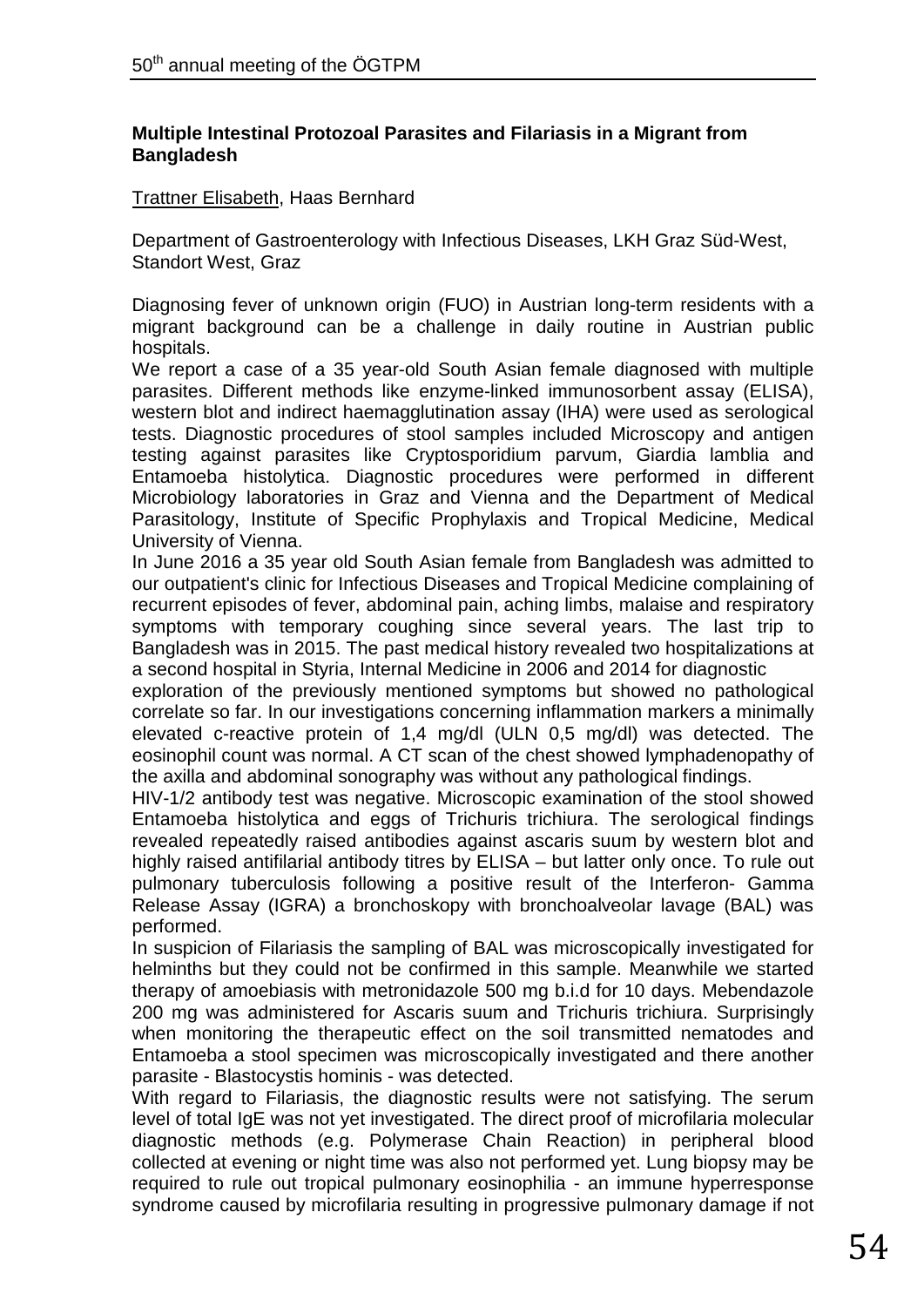treated [1]. So further investigations will be necessary regarding Filariasis. In the meantime diagnostic procedures regarding persistence of Blastocystis hominis including stool microscopy will be performed at the next outpatient visit.

References: 1. Jai B. Mullerpattan, Zarir F.Udwadia, and Farokh E. Udwadia, Tropical pulmonary eosinaphila-A review, IJMR,2013, 138(3); 295-302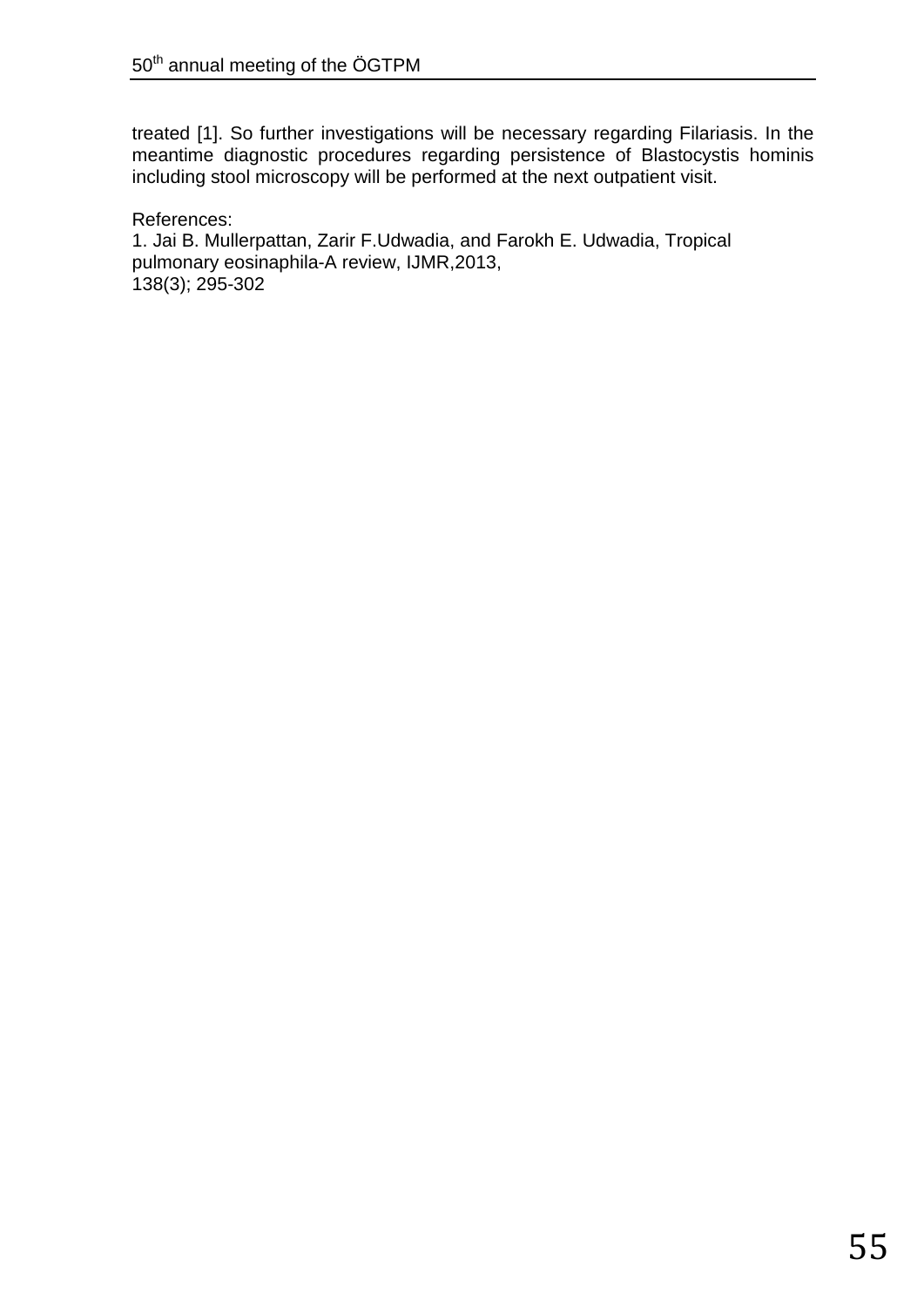#### **Comparison of tick-screening methods for pathogen detection and impact on results**

Anna-Margarita Schötta\*, Michiel Wijnveld, Hannes Stockinger, Gerold Stanek

Institute for Hygiene and Applied Immunology, Center for Pathophysiology, Infectiology and Immunology, Medical University of Vienna, Austria, 1090

\*anna-margarita.schoetta@meduniwien.ac.at

Ticks can transmit a variety of microorganisms that can lead to human disease. In a previous study 554 ticks have been screened for a number of pathogens including spirochetes of the *Borrelia burgdorferi* sensu lato (*Borrelia*) complex and *Rickettsia* spp.

In the course of a screening for these pathogens two different detection approaches based on the reverse line blot (RLB) hybridization were applied for each of the two groups of bacteria. The RLB consists of two major steps: firstly, a PCR with a biotinylated primer is performed, resulting in biotinylated amplicons. Secondly, those amplicons are hybridized to a membrane containing genus and species specific oligonucleotide probes. A successful hybridization is then visualized by chemiluminescence.

For the detection of *Borrelia* the methods differed simply in the primer pair used for PCR. As both primer pairs target the 5S-23S intergenic spacer (IGS) region the probes for detection by RLB were identical. A sensitivity testing showed the same detection limit for both PCRs. However, when applied to tick DNA samples a significant difference was observed. The overall prevalence obtained with the different primer pairs was 24.7% and 13.5% with primer pair 1 and 2, respectively. Species distribution within the *Borrelia* positive ticks was similar with both methods, except for *B. valaisiana* which was less often detected by primer pair 2 (16.0% vs. 26.3%), and for *B. spielmanii* which was only detected when primer pair 1 was used.

Detection of *Rickettsia* spp. was achieved by performing two completely independent RLBs based on different targets. One target gene is based on the 16S rRNA gene while the more recently designed RLB is based on the 23S-5S IGS of *Rickettsia* spp. The overall prevalence detected was 15.5% and 13.7% with RLB1 (16S) and RLB2 (23S-5S IGS), respectively. By the use of RLB1 the species *R. raoultii* was more often detected when compared to RLB2 (44.2% vs. 35.5%) while *R. slovaca* could only be detected by RLB2.

Our results show that similar methods, even if they have the same sensitivity in the evaluation process, can lead to a completely different prevalence of genera and species detected. Hence, detection methods should be chosen with special consideration.